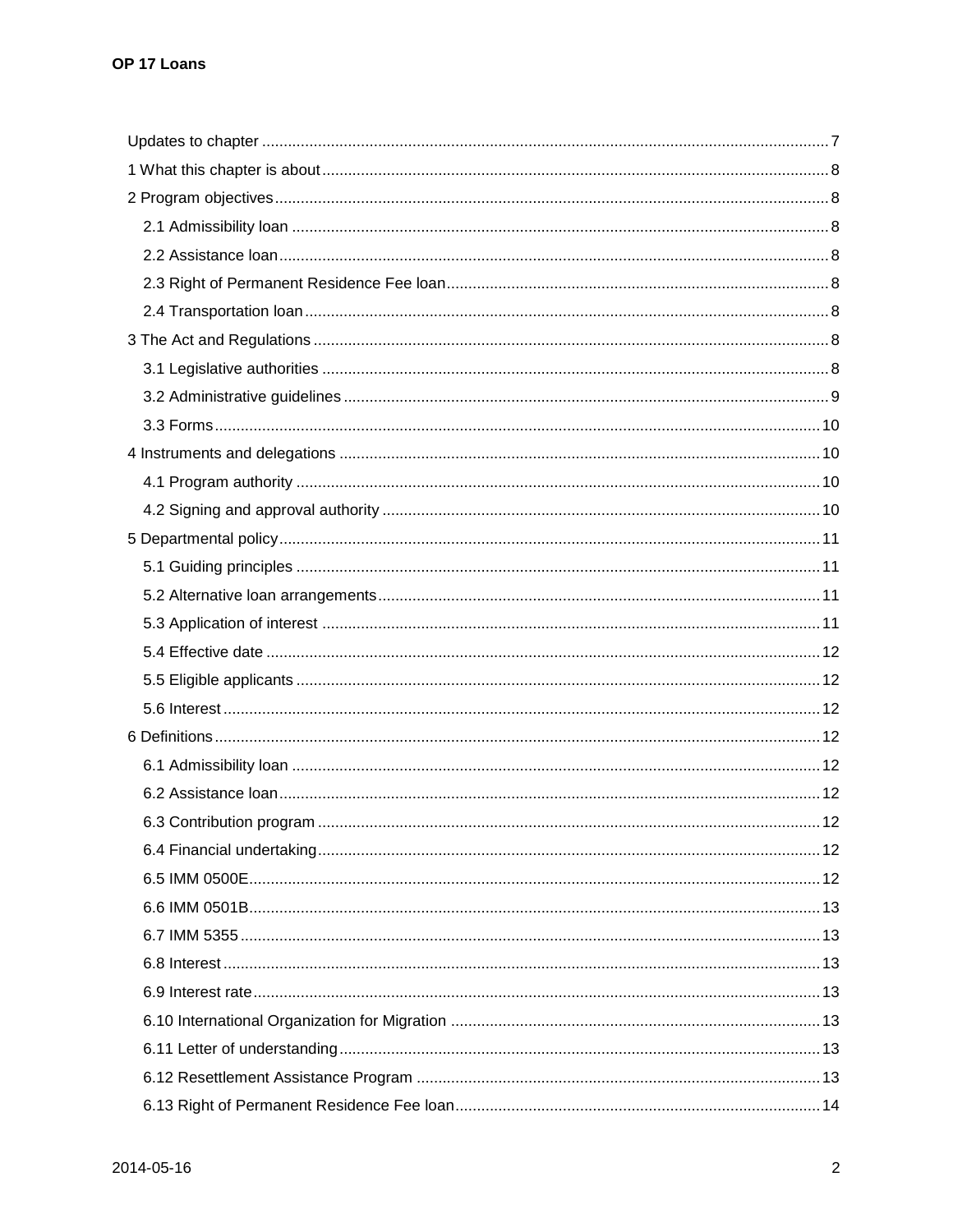|                                                                                  | .24 |
|----------------------------------------------------------------------------------|-----|
|                                                                                  |     |
|                                                                                  |     |
|                                                                                  |     |
|                                                                                  |     |
|                                                                                  |     |
| 11.10 Converting assistance loans to RAP contributions at the regional office 26 |     |
|                                                                                  |     |
|                                                                                  |     |
|                                                                                  |     |
|                                                                                  |     |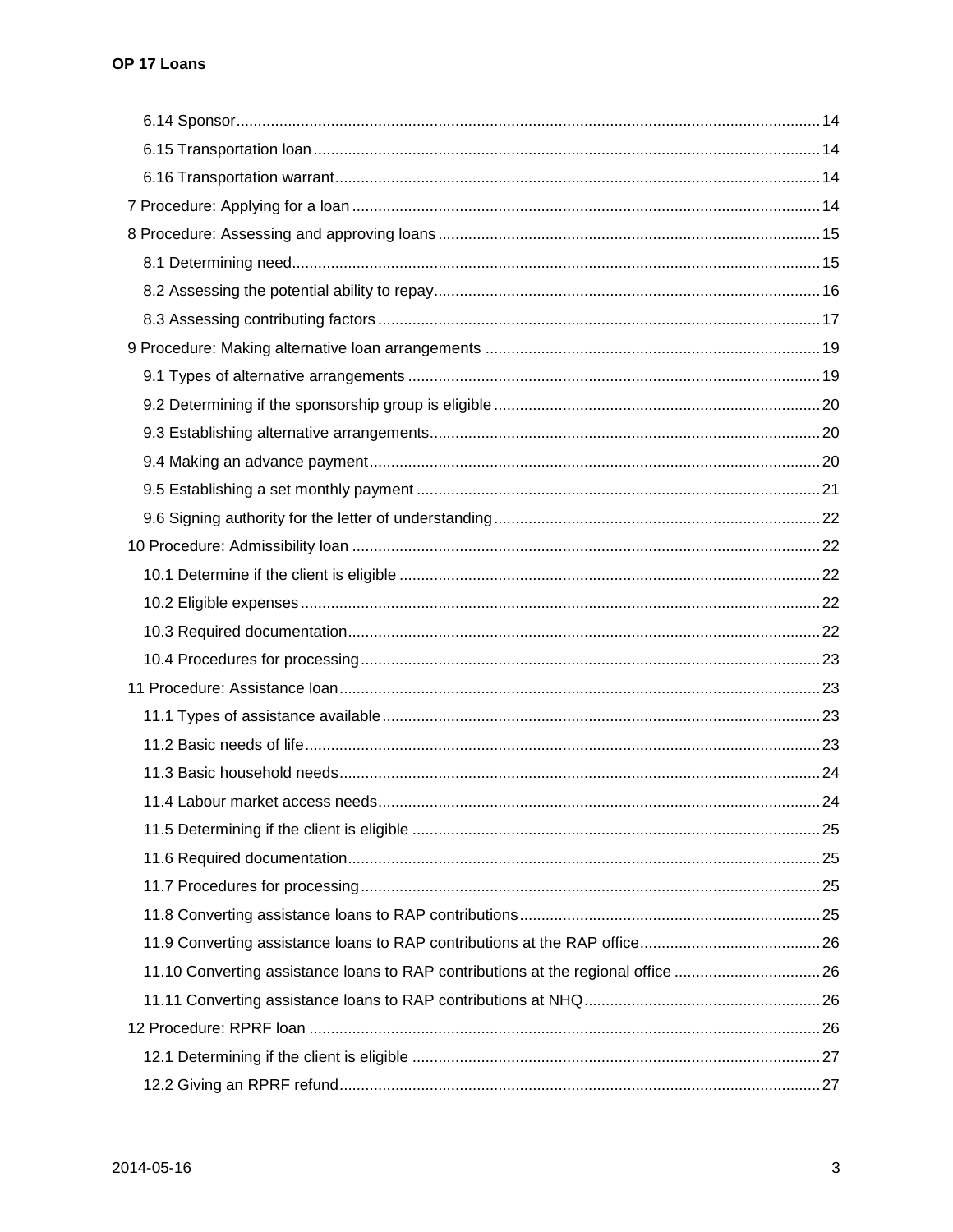| 12.6 In-Canada clients with family members abroad: Finalizing the RPRF loan agreement at the |  |
|----------------------------------------------------------------------------------------------|--|
| 12.7 Sponsors of family class members: Finalizing the RPRF loan agreement at the immigration |  |
|                                                                                              |  |
|                                                                                              |  |
|                                                                                              |  |
|                                                                                              |  |
|                                                                                              |  |
|                                                                                              |  |
|                                                                                              |  |
|                                                                                              |  |
| 13.3 Expenses for transportation and related costs for further medical examinations31        |  |
|                                                                                              |  |
|                                                                                              |  |
|                                                                                              |  |
| 13.7 Processing non-accompanying family members under the one-year window of opportunity     |  |
|                                                                                              |  |
|                                                                                              |  |
|                                                                                              |  |
|                                                                                              |  |
|                                                                                              |  |
|                                                                                              |  |
|                                                                                              |  |
|                                                                                              |  |
| 13.15 Where the visa office initiates a request for the sponsor to pay travel expenses 35    |  |
|                                                                                              |  |
|                                                                                              |  |
|                                                                                              |  |
|                                                                                              |  |
|                                                                                              |  |
|                                                                                              |  |
|                                                                                              |  |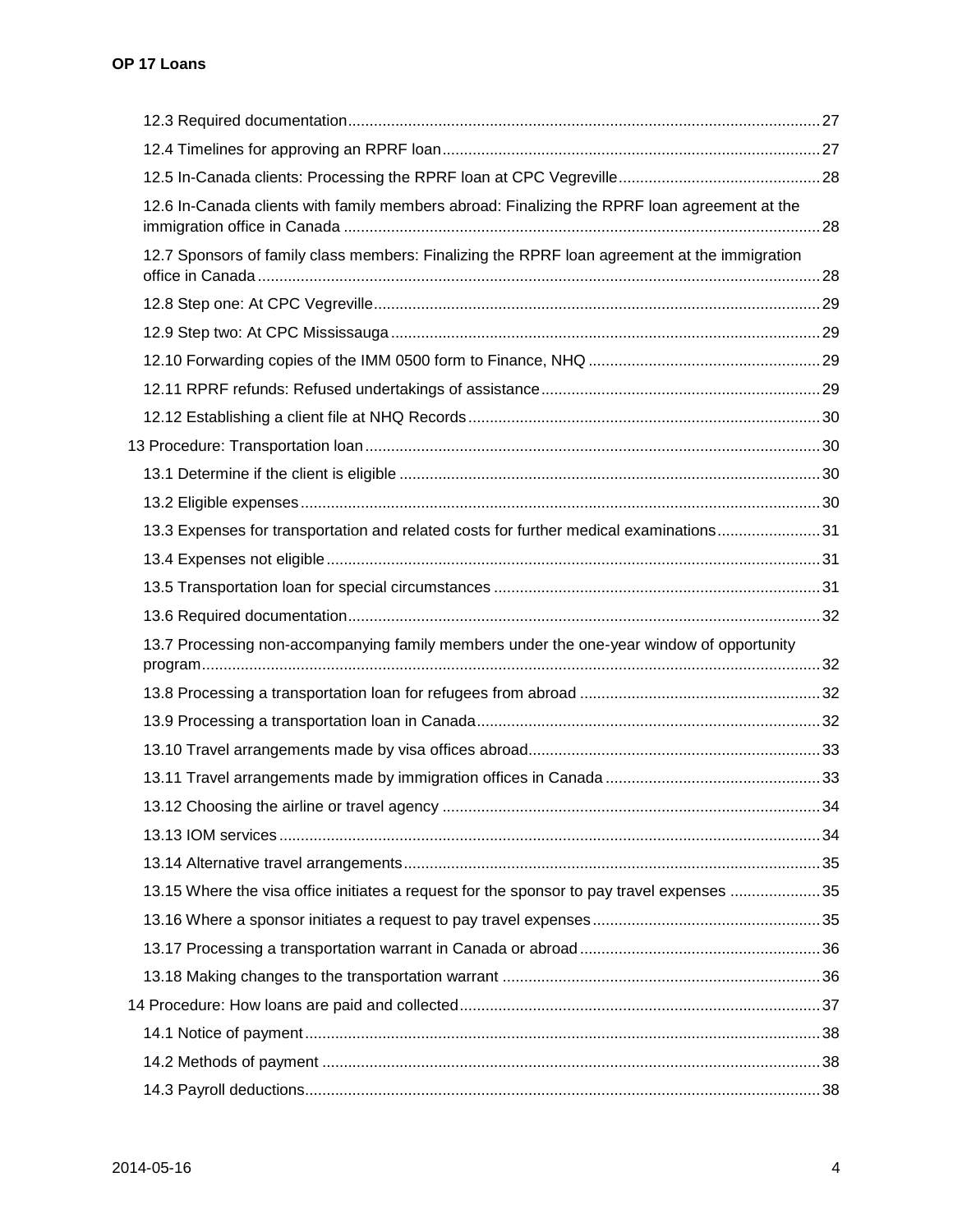| 14.5 When and how a loan recipient must notify Collection Services about a change of address  39 |  |
|--------------------------------------------------------------------------------------------------|--|
|                                                                                                  |  |
|                                                                                                  |  |
|                                                                                                  |  |
|                                                                                                  |  |
|                                                                                                  |  |
|                                                                                                  |  |
|                                                                                                  |  |
|                                                                                                  |  |
|                                                                                                  |  |
|                                                                                                  |  |
|                                                                                                  |  |
|                                                                                                  |  |
| 17 Procedure: Using the Immigrant Loan and Undertaking to Repay form (IMM 0501B)  46             |  |
|                                                                                                  |  |
|                                                                                                  |  |
|                                                                                                  |  |
| 18 Procedure: Using the Immigrant Loans (Assistance Loan) form (IMM 5355B) 47                    |  |
|                                                                                                  |  |
|                                                                                                  |  |
|                                                                                                  |  |
|                                                                                                  |  |
|                                                                                                  |  |
| 19.2 Application of interest for Convention refugees selected abroad and members of the          |  |
|                                                                                                  |  |
|                                                                                                  |  |
|                                                                                                  |  |
|                                                                                                  |  |
|                                                                                                  |  |
|                                                                                                  |  |
|                                                                                                  |  |
|                                                                                                  |  |
|                                                                                                  |  |
|                                                                                                  |  |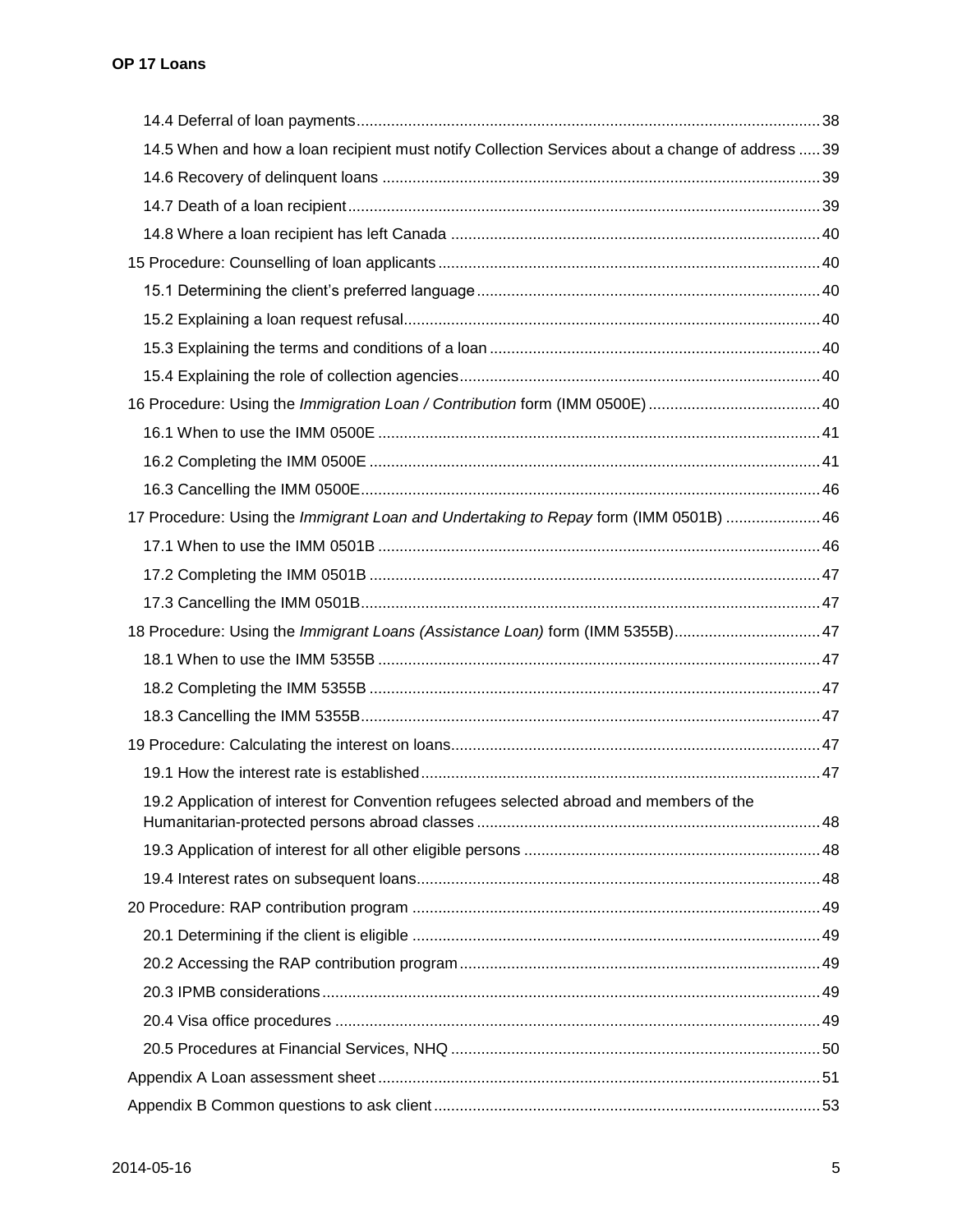| Appendix F Transfer of an immigration loan to contributions / Transfert d'un prêt pour immigration aux |  |
|--------------------------------------------------------------------------------------------------------|--|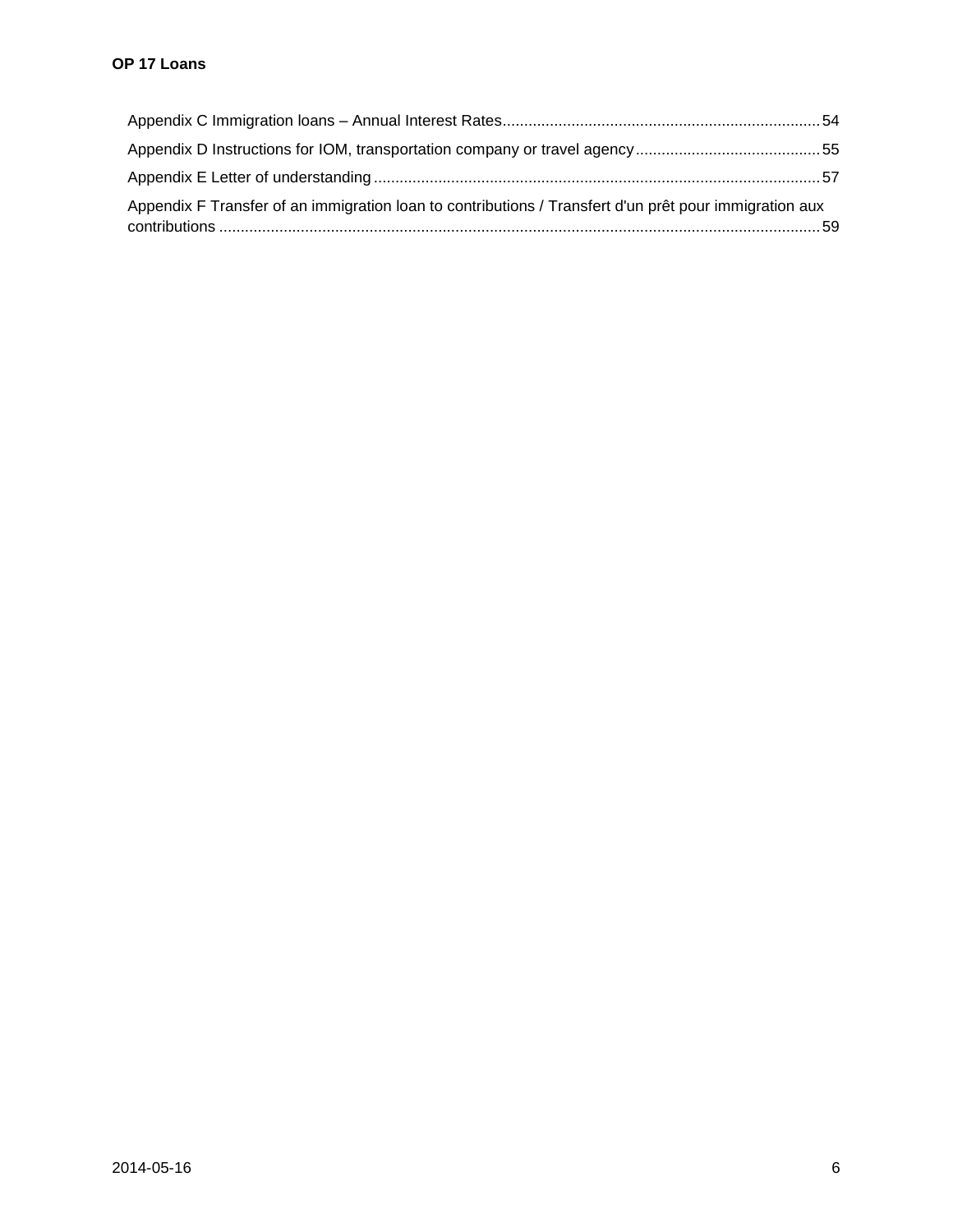# <span id="page-6-0"></span>**Updates to chapter**

#### **Listing by date:**

#### **2014-05-16**

All references to Resettlement Division have been changed to Integration Program Management Branch (IPMB).

All references to IOM New York have been changed to IOM Ottawa.

Section 4.1 has been updated.

Section 6.10 has been updated to include additional services provided by IOM.

Section 6.14 has been updated to add Community Sponsors.

Section 8.3 has been updated to explain distinction from the ability to establish; updates made to the table.

Section 9.3 has been updated to remove reference to government assisted refugees.

Section 11.3 has been updated to remove reference to source country class.

Section 13.12 has been updated.

Section 13.15 has been updated to include contact information for IOM.

Section 15.3 has been modified to include further instructions to visa officers when explaining terms and conditions to loan recipients.

Section 16.2 has been updated to include instructions for box 37 on the IMM 0500E.

Section 20.1 has been updated.

Appendix C has been updated to include 2014 interest rates.

#### **2010-09-20**

Section 14.2 has been modified.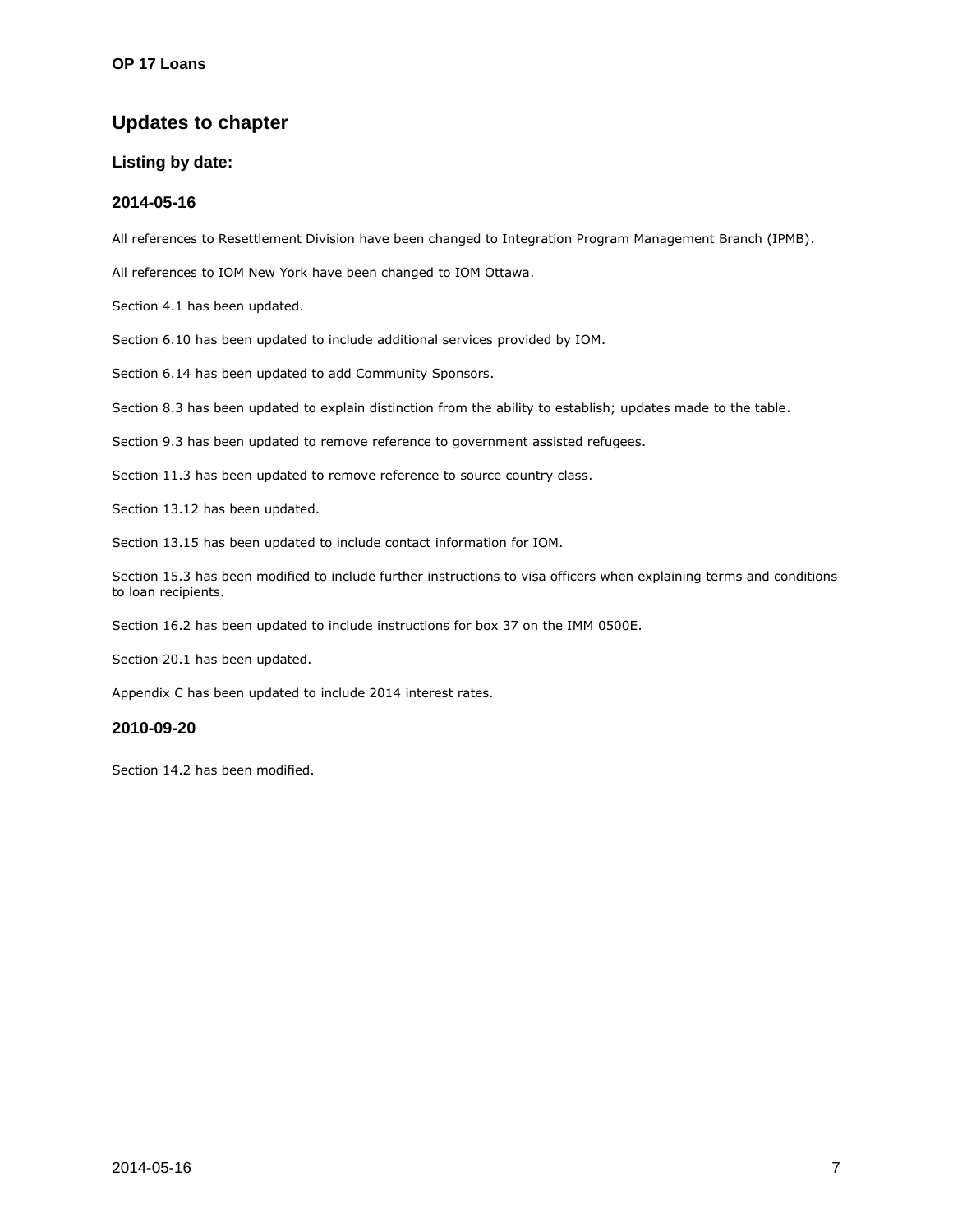# <span id="page-7-0"></span>**1 What this chapter is about**

This chapter covers how to determine the eligibility of applicants to receive:

- admissibility loans;
- assistance loans;
- Right of Permanent Residence Fee (RPRF) loans; and
- transportation loans.

This chapter also discusses:

- the collection of loan payments; and
- how to complete the IMM forms.

# <span id="page-7-1"></span>**2 Program objectives**

The Immigration Loans Program provides financial assistance, in the form of a loan, to eligible applicants. The program is comprised of four loan options:

- admissibility loan (see Section 2.1);
- assistance loan (see Section 2.2);
- RPRF loan (see Section 2.3); and
- **•** transportation loan (see Section 2.4).

# <span id="page-7-2"></span>**2.1 Admissibility loan**

The objective of the admissibility loan (see definition, Section 6.1), is to provide financial assistance to Convention refugees and members of the Humanitarian-protected persons abroad classes to cover the costs of medical services required to establish their admissibility to Canada.

# <span id="page-7-3"></span>**2.2 Assistance loan**

The objective of the assistance loan (see definition, Section 6.2), is to provide financial assistance to foreign nationals, permanent residents, Convention refugees and members of the Humanitarian-protected persons abroad classes to cover the costs associated with the initial settlement of persons granted admission to Canada.

# <span id="page-7-4"></span>**2.3 Right of Permanent Residence Fee loan**

The objective of the RPRF loan (see definition, Section 6.13), is to provide financial assistance to foreign nationals to cover the cost of the RPRF when seeking permanent residence for themselves and/or their dependent family members.

# <span id="page-7-5"></span>**2.4 Transportation loan**

The objective of the transportation loan, (see definition, Section 6.15), is to provide financial assistance to foreign nationals, Convention refugees and members of the Humanitarian-protected persons abroad classes to cover the costs of transportation for themselves and/or their dependent family members to their place of final destination. This also includes approved service fees from the International Organization for Migration (IOM), (see definition, Section 6.10), as well as other related expenses.

# <span id="page-7-6"></span>**3 The Act and Regulations**

# <span id="page-7-7"></span>**3.1 Legislative authorities**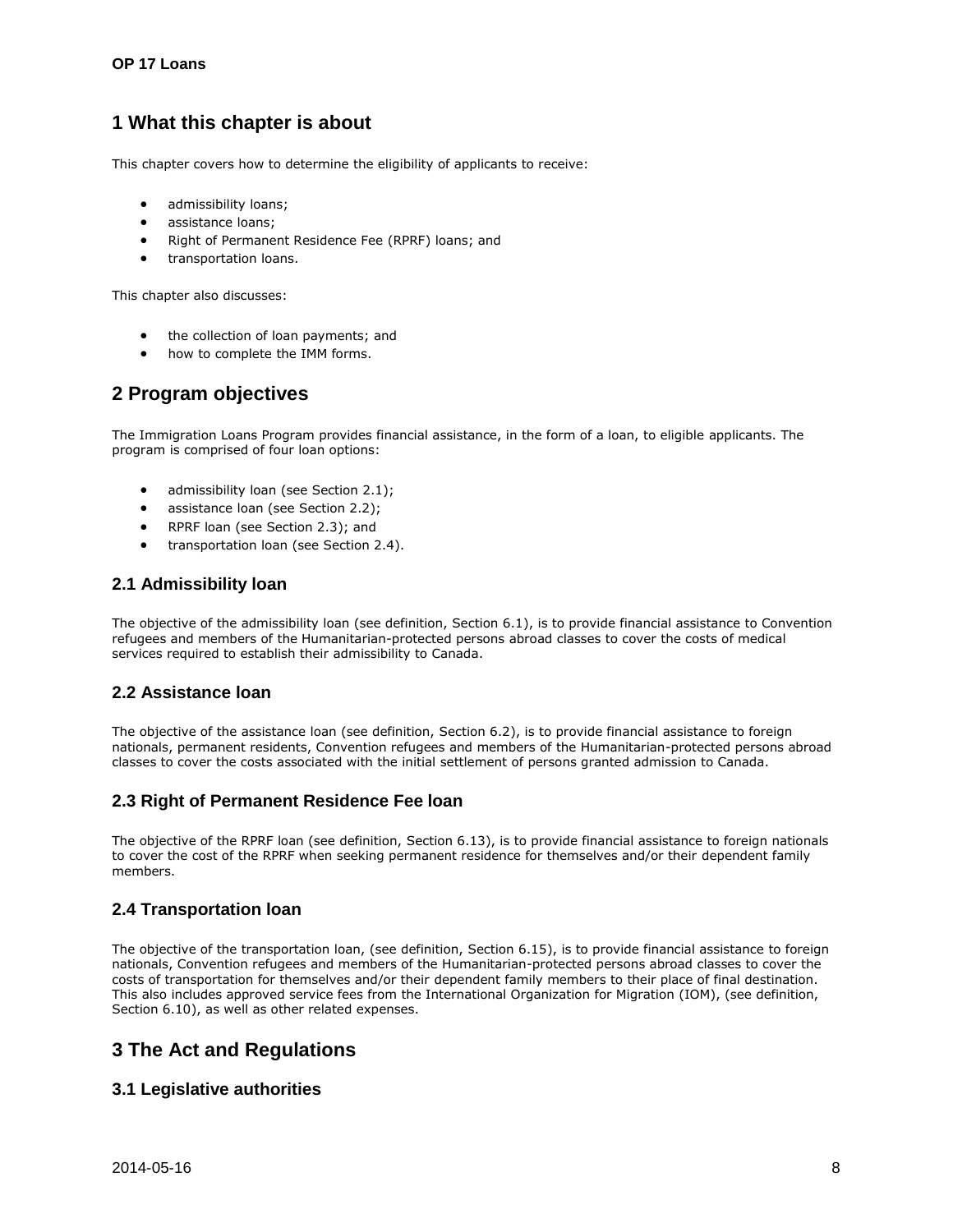When approving immigration loans, the designated officer must respect and is subject to the following legislative authorities:

| <b>Legislative authority</b>                      | <b>Topic and section</b>                                                                                                                                                                                                                                                                                   |
|---------------------------------------------------|------------------------------------------------------------------------------------------------------------------------------------------------------------------------------------------------------------------------------------------------------------------------------------------------------------|
| Immigration and Refugee Protection Act            | Definitions: A2<br>$\bullet$<br>Objectives of the Act: $A3(2)(c)$ , (d) and (e)<br>Requirements before entering Canada: A11(1), (2)<br>Selection of Permanent Residents: A12(1), (3)<br>Sponsorship: A13(1), (2), (3), (4)<br>Humanitarian and compassionate grounds: A25(1), (2) and<br>A26<br>Loans: A88 |
| Immigration and Refugee Protection<br>Regulations | Part 18, Loans<br>Definition of beneficiary: R288<br>$\bullet$<br>Types of loans: R289<br>Maximum amount: R290<br>Repayment: R291<br>Deferred payment: R292<br>Rate of Interest: R293<br>Part 19, Fees<br>Interpretation: R294<br>$\bullet$<br>Right of Permanent Residence: R303(1)                       |
| Immigration Act Fees Regulations                  | Sections 26 and 27                                                                                                                                                                                                                                                                                         |
| <b>Financial Administration Act</b>               | Section 303                                                                                                                                                                                                                                                                                                |
| Canadian Charter of Rights and Freedoms           |                                                                                                                                                                                                                                                                                                            |
| Canadian Human Rights Act                         |                                                                                                                                                                                                                                                                                                            |

A88, R2 and R288 to R293 set out the terms and conditions for immigration loans. These sections are paraphrased on the reverse-side of the IMM 0500E, IMM 0501B and IMM 5355B forms.

# <span id="page-8-0"></span>**3.2 Administrative guidelines**

The following administrative guidelines set out the parameters and procedures to assist the designated officer in the delivery of the Immigration Loans Program:

- Guidelines to the *Financial Administration Act*;
- **•** Treasury Board Terms and Conditions governing RAP;
- **•** Treasury Board Manual: Chapters 3, 5 and 7;
- In-Canada Processing of CR Seeking Resettlement and Members of the Humanitarian Designated Class, IP 3, Part 1;
- Resettlement from overseas;
- Fees and cost recovery.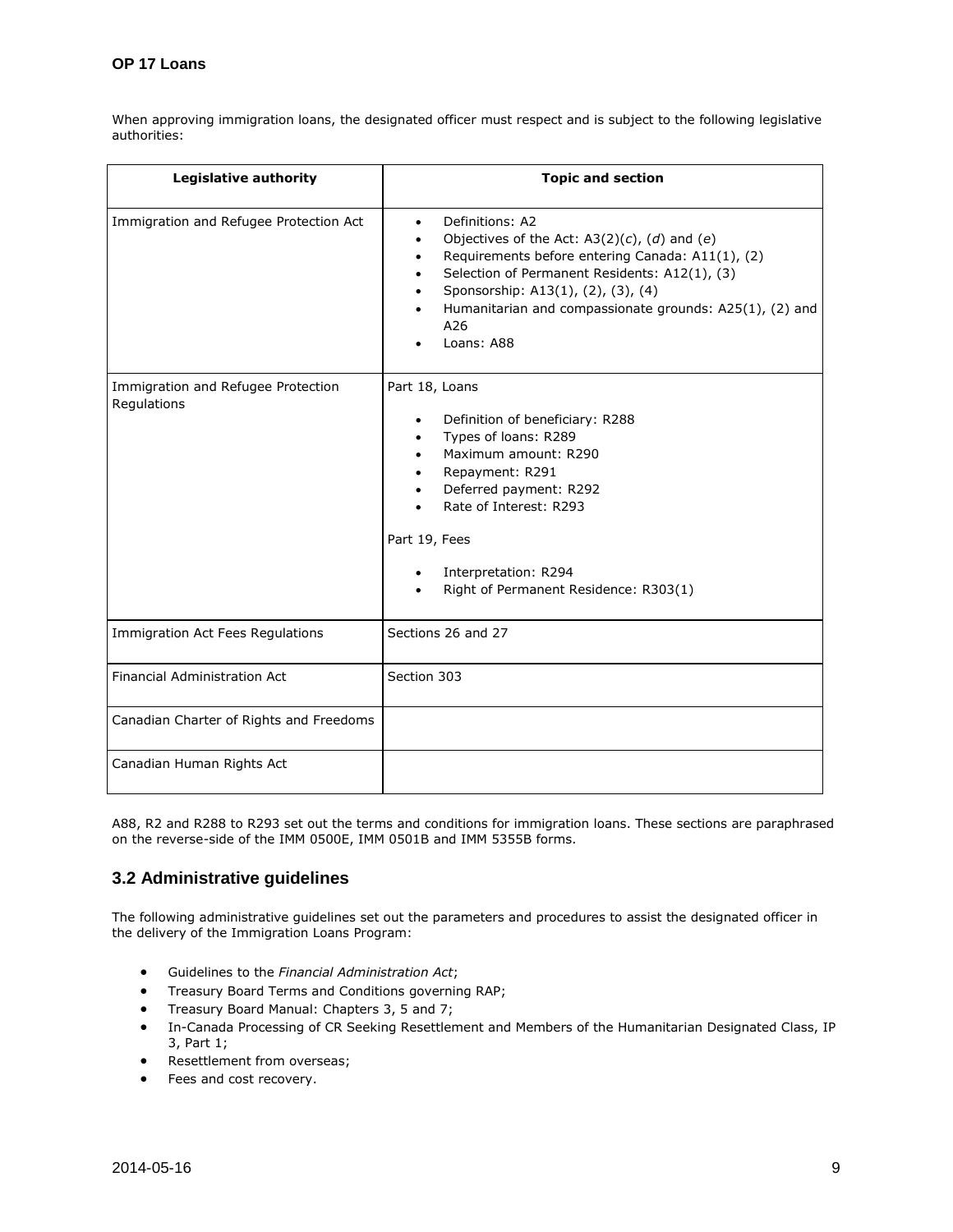# <span id="page-9-0"></span>**3.3 Forms**

The forms required are shown in the following table.

| <b>Form title</b>                                                                                   | <b>Form number</b>             |
|-----------------------------------------------------------------------------------------------------|--------------------------------|
| Immigration Loan / Contribution                                                                     | <b>IMM 0500E</b>               |
| Immigrant Loan and Undertaking to Repay                                                             | <b>IMM 0501B</b>               |
| Immigrant Loans (Assistance Loan)                                                                   | <b>IMM 5355B</b>               |
| Confirmation of Permanent Residence                                                                 | IMM 5292 (previously IMM 1000) |
| Application to Sponsor and Undertaking                                                              | <b>IMM 1344FA</b>              |
| Immigration Key Forms Custodian Register                                                            | <b>IMM 5442B</b>               |
| Permit to Come into or Remain in Canada - The Immigration<br>and Refugee Protection Act, section 24 | <b>IMM 1263B</b>               |
| Requisition for Non-Controlled Immigration Forms                                                    | <b>IMM 1389B</b>               |
| Requisition for Immigration Controlled Forms                                                        | <b>IMM 1409B</b>               |

# <span id="page-9-1"></span>**4 Instruments and delegations**

# <span id="page-9-2"></span>**4.1 Program authority**

The Refugees Affairs Branch, National Headquarters (NHQ), is responsible for the policy development of the loans program, while the Integration Program Management Branch (IPMB) is responsible for the operational oversight and administration of the program. Where specific regional or visa office instructions have been developed to supplement the guidelines, a copy must be provided to the Director, Strategic Management and Coordination, IPMB.

# <span id="page-9-3"></span>**4.2 Signing and approval authority**

Full authority to sign loan agreements (forms IMM 0500E and IMM 0501B) for a combined loan maximum of C\$10,000 and loan agreement (form IMM 5355B) for a maximum of \$2,500 may be delegated by the Minister to the officers. For the purposes of the Immigration Loans Program, designated officers, RAP counsellors and collection officers in Collection Services are immigration and visa officers, Finance, NHQ. Signing authority is delegated to the CR-5 level (officer assistant) for the RPRF only.

The authority to approve immigration loans over C\$10,000 is delegated to the immigration program managers for visa offices abroad and managers of admissions and settlement services at immigration offices in Canada.

By authorizing a loan agreement, the designated officer certifies the following:

 that all relevant statutes, regulations, orders-in-council, Treasury Board and departmental directives have been complied with;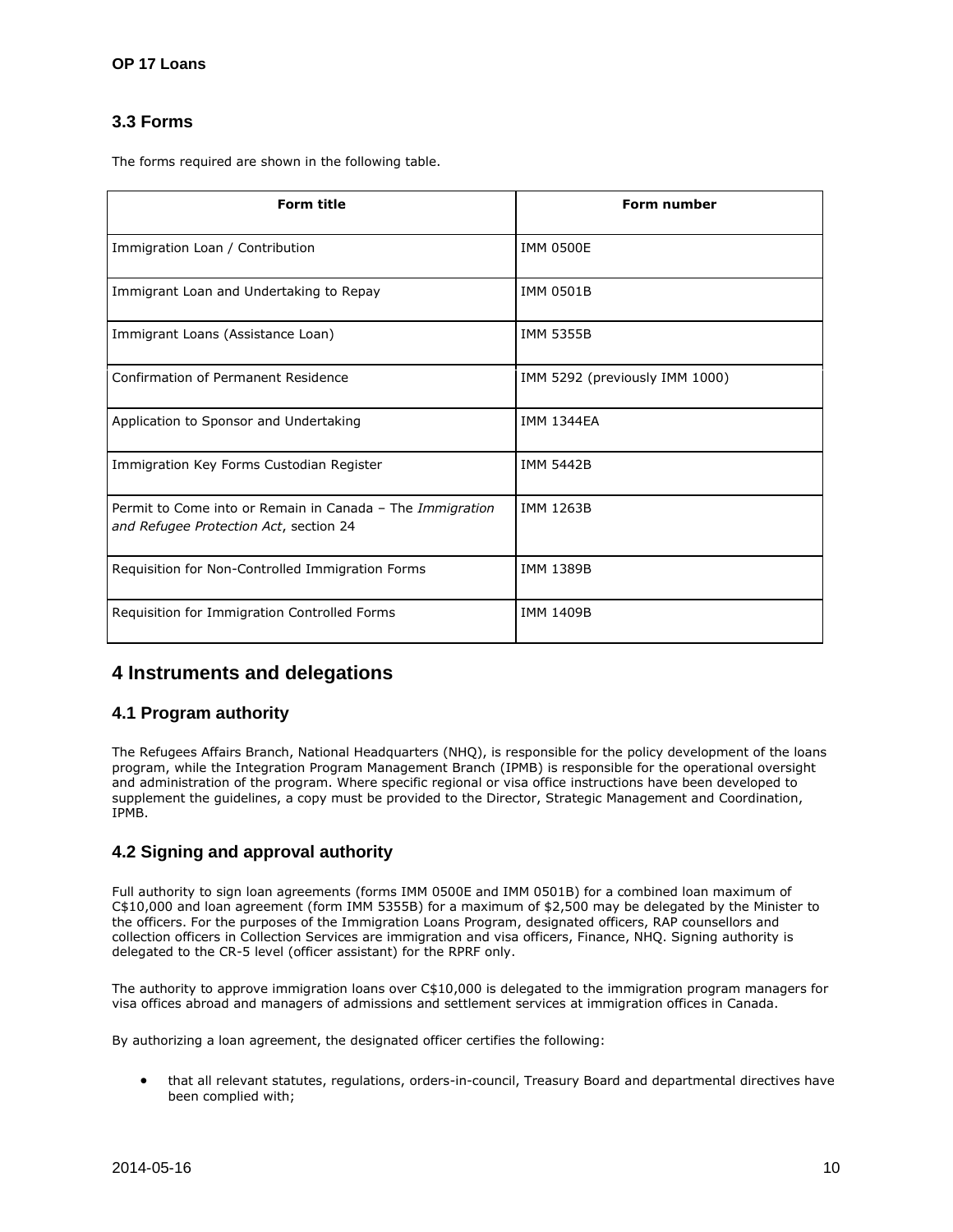- that, in accordance with section 34 of the *Financial Administration Act*, the approved loan is legally chargeable against the account; and
- that, in accordance with section 34 of the *Financial Administration Act*, there are funds available within the appropriation to meet the expenditure. Notification will be sent by the Director, IPMB, NHQ, should there be a problem with the funding level.

When duly signed by the loan applicant in the presence of a designated officer, the following forms are considered legal documents:

- *Immigration Loan / Contribution* form (IMM 0500);
- *Immigrant Loan and Undertaking to Repay* form (IMM 0501); and
- *Immigrant Loans (Assistance Loan)* form (IMM 5355).

By signing a loan agreement, loan applicants certify the following:

- that they are of legal age of majority (18 years of age or older);
- that they understand the terms and conditions associated with the loan agreement; and
- that they will comply with the stated terms and conditions for loan repayment.

# <span id="page-10-0"></span>**5 Departmental policy**

### <span id="page-10-1"></span>**5.1 Guiding principles**

The Immigration Loans Program operates on an advance from the Consolidated Revenue Fund (CRF). The maximum amount that may be advanced from the CRF is set by regulation. Loan repayments, on existing loan accounts, maintain the fund and are used to finance new loans.

According to section R289, various categories of persons are eligible to apply for an immigration loan. In practice, the majority of loans are approved for Convention refugees and country of asylum refugees, and their dependent family members, who come to Canada, either with government assistance (Government Assisted Refugee Program) or through private sponsorships (Private Sponsorship of Refugees Program).

The continued viability of the CRF rests on the fulfilment of two governing policy directives:

- that loans be approved only for those persons who can demonstrate the need for a loan; and
- that loans be approved only for those persons who can demonstrate the ability, or potential ability, to repay the size of the loan required.

#### <span id="page-10-2"></span>**5.2 Alternative loan arrangements**

On occasion, a loan applicant who does not qualify for a loan may have the request reconsidered if the amount of the loan and the monthly payments can be reduced. In some cases, a third party, for example, a sponsorship organization, may wish to assist a sponsor in Canada who is unable to pay the loan amount required to bring their immediate family members to Canada.

# <span id="page-10-3"></span>**5.3 Application of interest**

Convention refugees selected abroad and members of the Humanitarian-protected persons abroad classes are subject to a free-of-interest grace period which may vary from one to three years, depending on the size of the loan [R293(3)]. The rate of interest in effect at the time the loan was established (i.e., the date the person for whom the loan was established arrives in Canada and becomes a permanent resident) is the rate that will be applied on the balance of the loan at the end of the grace period.

Immigration loans issued to all other eligible persons under R289 bear interest at a rate which is charged according to R293(1), depending on the type of loan approved. The rate in effect at the time the loan was established is the rate that will be applied.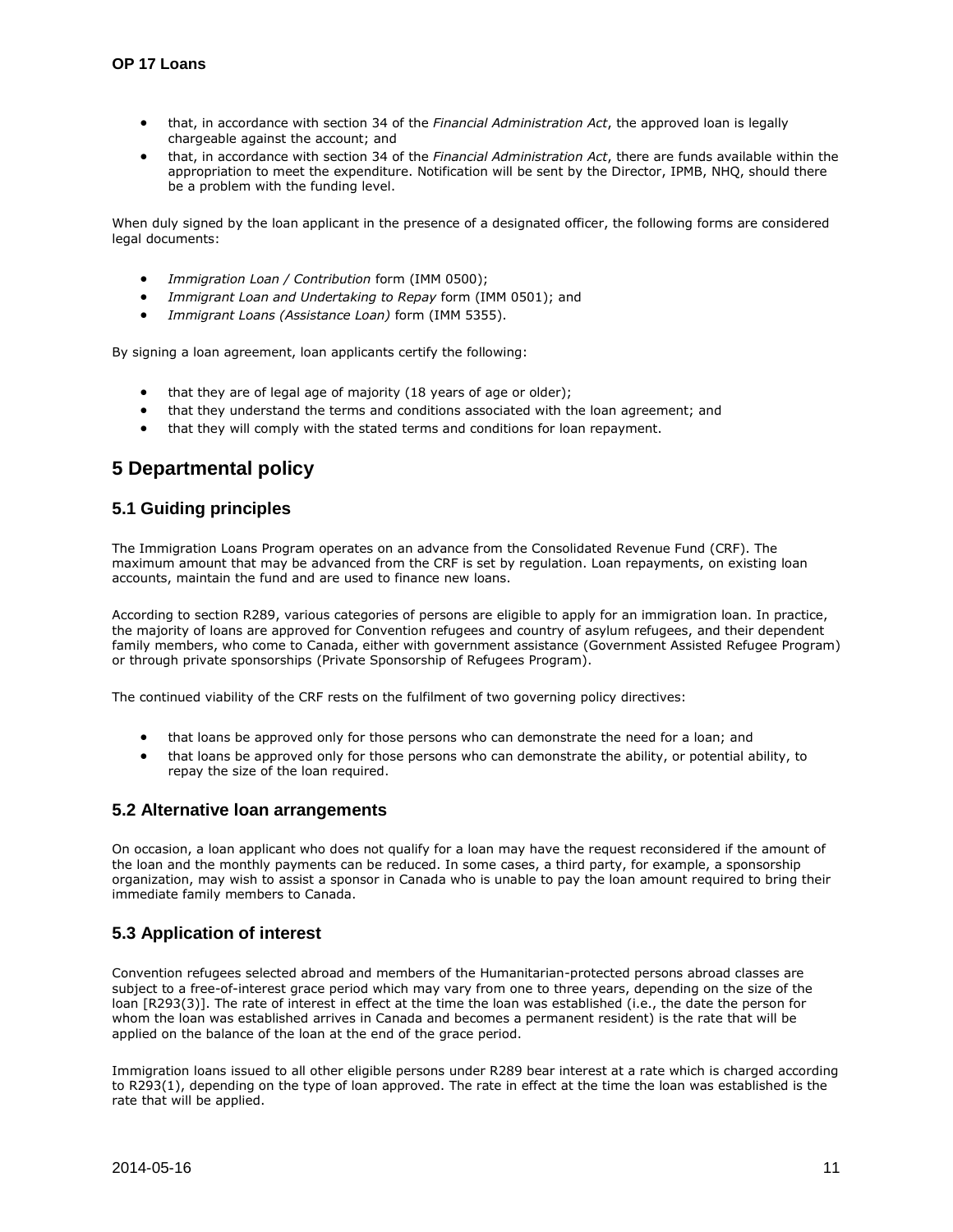# <span id="page-11-0"></span>**5.4 Effective date**

In accordance with the provisions set out in R291(1) loans come into effect as follows:

- in the case of a transportation loan (see Section 13) and an admissibility loan (see Section 10), 30 days after the person for whose benefit the loan was made arrives in Canada;
- in the case of an assistance loan (see Section 11), 30 days after the person benefiting from the loan has been issued the loan; and
- in the case of an RPRF loan (see Section 12), once the earlier of either condition above is met.

# <span id="page-11-1"></span>**5.5 Eligible applicants**

According to R289, various categories of persons are eligible to apply for an immigration loan. In practice, the majority of loans are approved for Convention refugees and their dependent family members, and members of the Humanitarian-protected persons abroad classes, who come to Canada, either with government assistance or through private sponsorships, as part of the Annual Refugee Plan.

#### <span id="page-11-2"></span>**5.6 Interest**

All loans approved after February 27, 1995, are subject to interest provisions (see Section 19).

# <span id="page-11-3"></span>**6 Definitions**

# <span id="page-11-4"></span>**6.1 Admissibility loan**

The admissibility loan (see Section 10) provides financial assistance to Convention refugees and members of the Humanitarian-protected persons abroad classes to cover the costs of medical services required to establish their admissibility to Canada.

According to R289, medical examination costs, such as the immigration medical examination, qualify as authorized expenses.

# <span id="page-11-5"></span>**6.2 Assistance loan**

The assistance loan (see Section 11) provides financial assistance to foreign nationals, permanent residents, Convention refugees and members of the Humanitarian-protected persons abroad classes to cover the costs associated with the initial settlement of persons granted admission to Canada.

# <span id="page-11-6"></span>**6.3 Contribution program**

Certain refugees who are selected abroad (i.e., single parent, large refugee families, women at risk, disabled refugees) who apply for an immigration loan may have access to the contribution fund from the Resettlement Assistance Program (see IP 3, Part 2).

This fund will pay, on a contribution basis, for transportation, medical examination and associated costs to the final destination in Canada for selected special-needs refugees.

# <span id="page-11-7"></span>**6.4 Financial undertaking**

When the applicant signs the loan agreement, i.e., IMM 0500E, IMM 0501B or IMM 5355B, it becomes a financial undertaking that holds the applicant legally responsible for the repayment of the RPRF, admissibility, transportation, or assistance loan.

# <span id="page-11-8"></span>**6.5 IMM 0500E**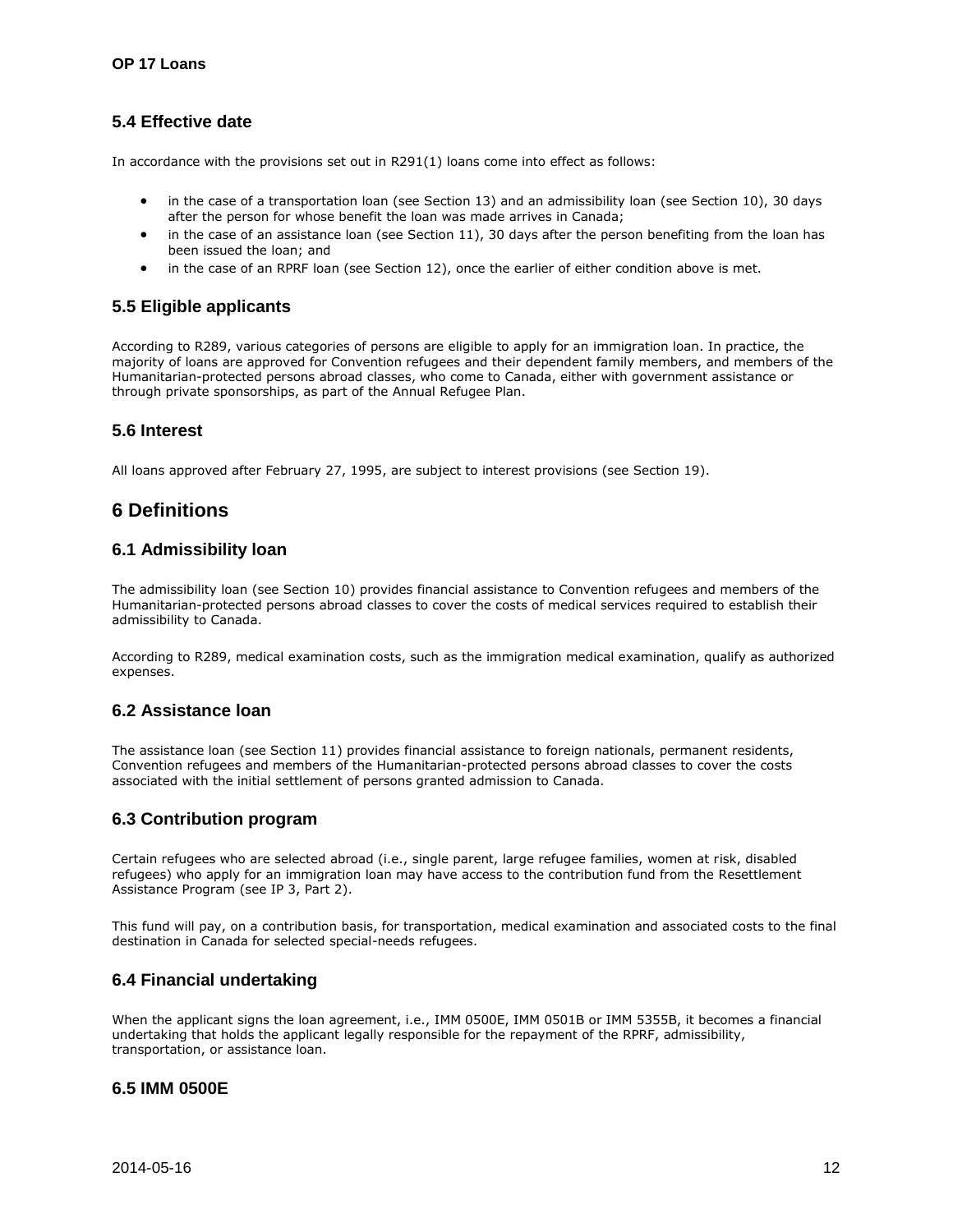The IMM 0500E form (see Section 16) must be used for any combination of the following loan options:

- RPRF loan (see Section 12);
- admissibility loan (see Section 10); or
- transportation loan (see Section 13).

### <span id="page-12-0"></span>**6.6 IMM 0501B**

The IMM 0501B form (see Section 17) must be used when a person in Canada agrees to pay the following for a dependant or spouse overseas:

- RPRF loan (see Section 12);
- admissibility loan (see Section 10); or
- transportation loan (see Section 13).

#### <span id="page-12-1"></span>**6.7 IMM 5355**

The IMM 5355B form must be used when making an assistance loan (see Section 11).

# <span id="page-12-2"></span>**6.8 Interest**

All loans, including loans to Convention refugees and members of the Humanitarian-protected persons abroad classes, approved as of February 28, 1995, will accrue interest. The interest is calculated on the unpaid balance of the loan account.

In the case of a loan where payments have been deferred in accordance with R293(3), interest will continue to accrue during this period.

Interest-free loans approved before February 28, 1995, will remain interest-free. New loan options added to an existing interest-free loan account will also remain interest-free.

#### <span id="page-12-3"></span>**6.9 Interest rate**

The interest rate is set each January by the Department of Finance. Loans issued to Convention refugees and members of the Humanitarian-protected persons abroad classes are subject to a free-of-interest grace period which, depending on the size of the loan, may vary from one to three years. Refer to R293(3).

# <span id="page-12-4"></span>**6.10 International Organization for Migration**

The International Organization for Migration (IOM) is an international organization that assists in the orderly migration of persons to other countries. As one of its functions, the IOM provides transportation for many foreign nationals to Canada at greatly reduced prices. Both visa offices and immigration offices in Canada may use the travel services provided by IOM to arrange for the travel of applicants and/or their dependent family members living abroad. Other services provided by the IOM include obtaining travel documents and exit permits, arranging for medical admissibility examinations, and other services as required.

The IOM in Ottawa also processes the transportation warrants (IMM 0500E) for loan applicants.

# <span id="page-12-5"></span>**6.11 Letter of understanding**

The letter of understanding (see Section 9.6) sets out the financial arrangement made by an individual or sponsorship group on behalf of the loan applicant. As such, the letter of understanding is a legal document (see Appendix E).

# <span id="page-12-6"></span>**6.12 Resettlement Assistance Program**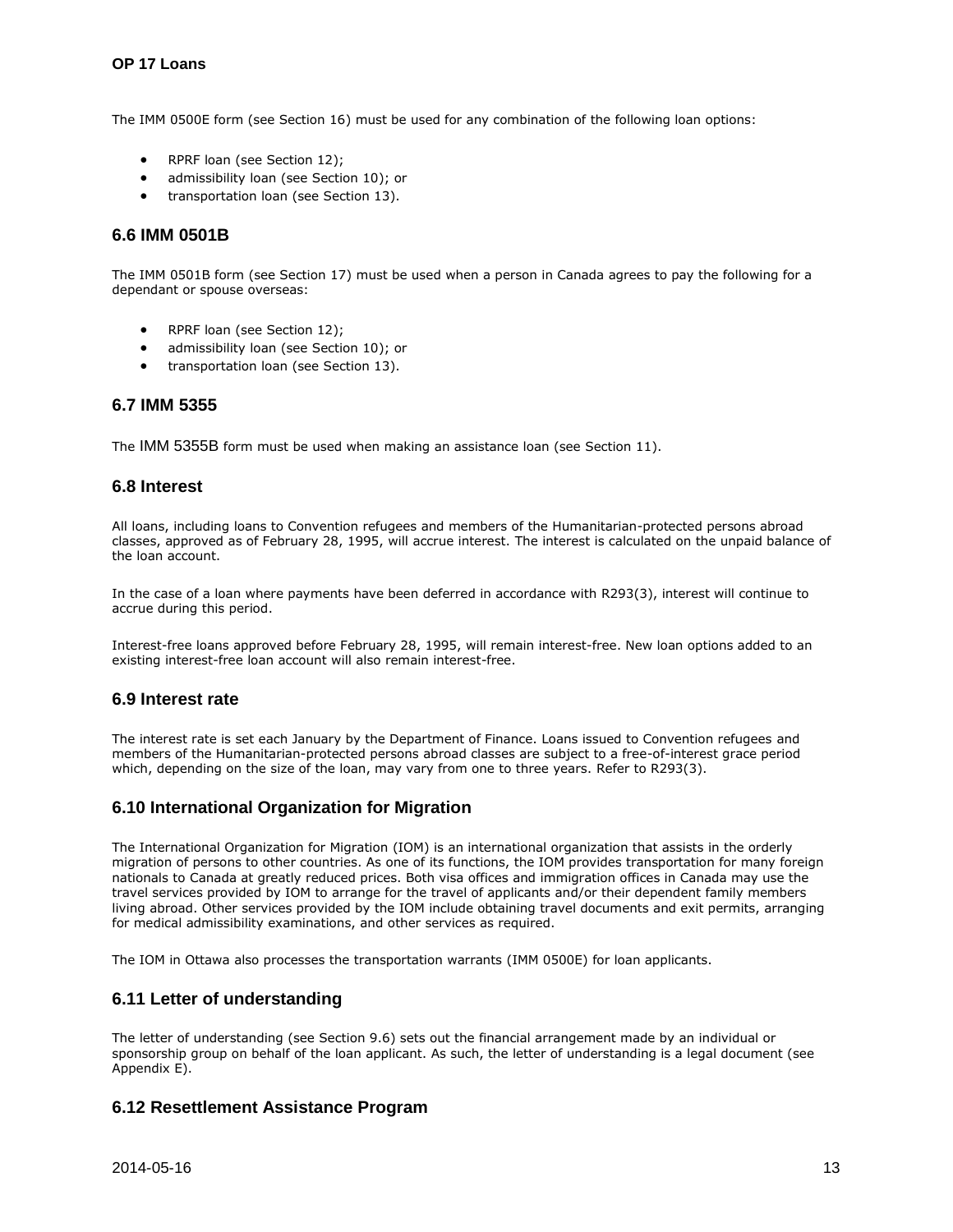The Resettlement Assistance Program (RAP) provides income support and a range of immediate essential services to Convention refugees and members of the Humanitarian-protected persons abroad classes (see IP 3, Part 2).

# <span id="page-13-0"></span>**6.13 Right of Permanent Residence Fee loan**

The RPRF loan (see Section 12) provides financial assistance to foreign nationals and permanent residents to cover the cost of the RPRF when seeking permanent residence for themselves and/or their dependent family members.

An approved RPRF loan covers the full amount of the permanent residence fee that is applicable in a loan application. The permanent residence fee requirement cannot be defrayed by combining a cash payment and a loan.

# <span id="page-13-1"></span>**6.14 Sponsor**

A sponsor is a Canadian citizen or permanent resident who agrees to provide support, both financial and emotional, to a Convention refugee or a member of the Humanitarian-protected persons abroad classes. They may sponsor a refugee through the following streams:

- Sponsorship Agreement Holders (SAHs) and/or their Constituent Groups (CGs);
- Groups of Five (G5); and
- Community Sponsors (CS).

# <span id="page-13-2"></span>**6.15 Transportation loan**

The transportation loan (see Section 13) provides financial assistance to foreign nationals, Convention refugees and members of the Humanitarian-protected persons abroad classes to cover the costs of transportation for themselves or their dependent family members to their place of final destination. This also includes approved service fees from the IOM (see Section 6.10), as well as other related expenses.

#### <span id="page-13-3"></span>**6.16 Transportation warrant**

When the IMM 0500E (see Section 16), is used for a transportation loan, it is referred to as the "transportation warrant." It enables the applicant to obtain one-way travel tickets to Canada when presented to the IOM (see Section 6.10), a travel company or agency authorized to provide travel accommodation for refugees.

# <span id="page-13-4"></span>**7 Procedure: Applying for a loan**

A person interested in obtaining an RPRF loan may apply for one in Canada at the Case Processing Centre (CPC) in Vegreville, or abroad at a Canadian visa office. Transportation and admissibility loans may be obtained in Canada, by applying at an immigration office in Canada or abroad, at a visa office. An assistance loan may be obtained by applying at the settlement division of an immigration office in Canada.

| <b>For information about</b>                     | See        |
|--------------------------------------------------|------------|
| General steps for assessing and approving a loan | Section 8  |
| Making alternative loan arrangements             | Section 9  |
| Applying for an admissibility loan               | Section 10 |
| Applying for an assistance loan                  | Section 11 |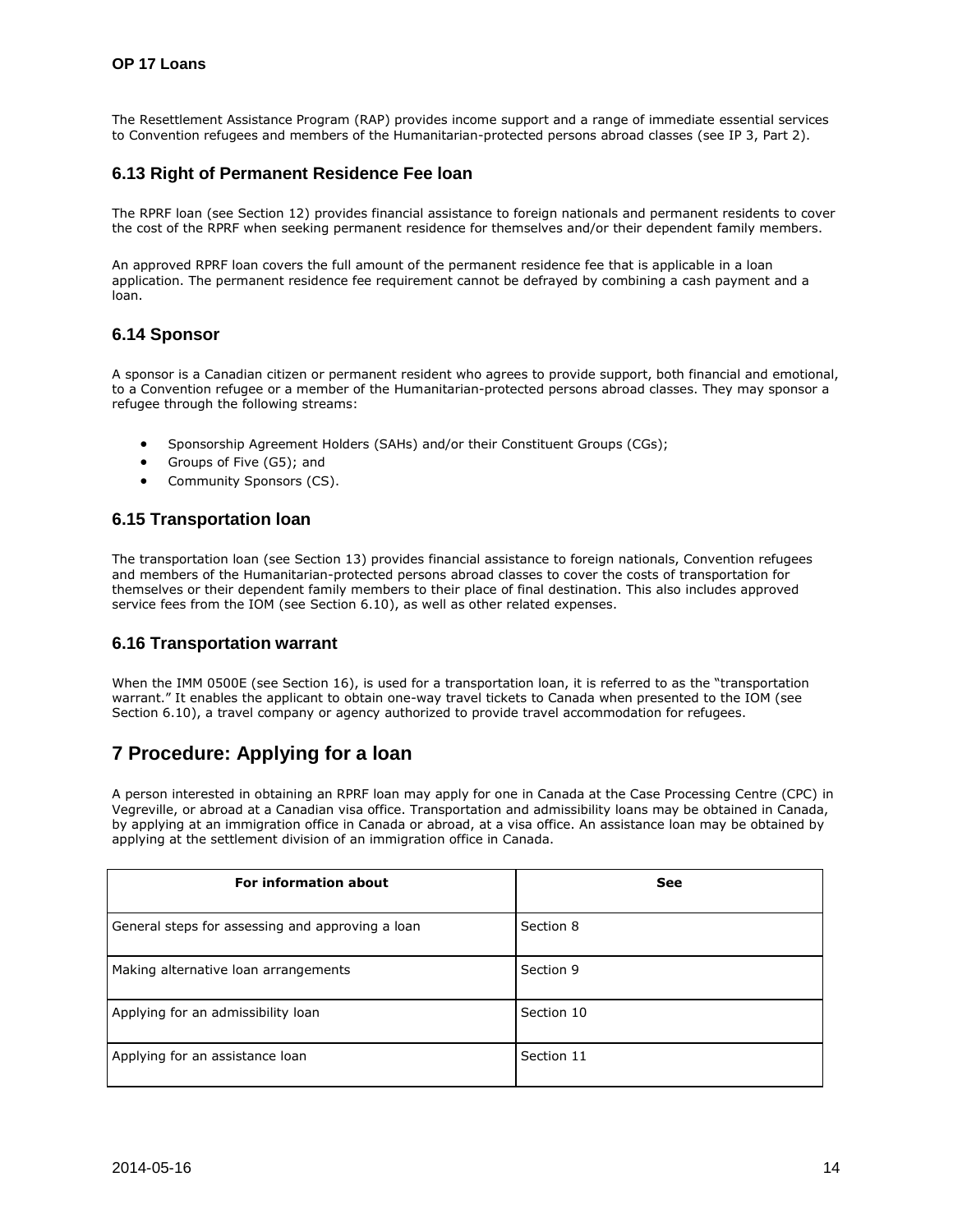| Applying for a RPRF loan           | Section 12 |
|------------------------------------|------------|
| Applying for a transportation loan | Section 13 |

# <span id="page-14-0"></span>**8 Procedure: Assessing and approving loans**

To approve a loan, an officer must:

- **e** determine the need;
- assess the potential ability to repay; and
- **•** assess contributing factors.

See *Common questions to ask client*, Appendix B

# <span id="page-14-1"></span>**8.1 Determining need**

When determining need, the following factors should be considered:

| <b>Factor</b>                              | <b>Description</b>                                                                                                                                                                                                                                                                                                                                                                                                                                                                                                                                                                                                                                                                                                                                                                                                                                                                                                                                                                                      |
|--------------------------------------------|---------------------------------------------------------------------------------------------------------------------------------------------------------------------------------------------------------------------------------------------------------------------------------------------------------------------------------------------------------------------------------------------------------------------------------------------------------------------------------------------------------------------------------------------------------------------------------------------------------------------------------------------------------------------------------------------------------------------------------------------------------------------------------------------------------------------------------------------------------------------------------------------------------------------------------------------------------------------------------------------------------|
|                                            | Financial situation In determining a loan applicant's demonstrated need for a loan, a designated officer is<br>required to assess the applicant's ability or potential ability to repay the requested loan.<br>(See Loan assessment sheet, Appendix A.) In Canada, an assessment of the applicant's<br>monthly income, monthly expenses and other assets and liabilities, if available, will give a<br>designated officer a general snapshot of the applicant's actual financial situation and their<br>potential ability to repay the loan. Abroad, as the designated officer will not be able to<br>assess the monthly income and expenses, an assessment of the applicant's ability to find<br>employment and the type of employment that they are most likely to find can be made.                                                                                                                                                                                                                  |
| Access to other<br>lending<br>institutions | The Immigration Loans Program is to be viewed as the lender of last resort. The in-Canada<br>loan applicant normally has access to other lending institutions. Before approving a loan,<br>the designated officer should determine whether the in-Canada applicant has first<br>attempted to approach another lending institution. A letter of refusal from a lending<br>institution would indicate that the in-Canada applicant has tried to obtain a loan elsewhere.<br>A designated officer should encourage the in-Canada applicant to apply for a loan at other<br>lending institutions in the following cases:<br>if the loan applicant is a permanent resident who has been in Canada for three<br>years or more and is able to work;<br>if the loan applicant possesses assets such as stocks and bonds, real estate,<br>savings, registered retirement savings plan, or other securities (in more than a<br>nominal quantity) that could be liquidated or used as collateral to obtain a loan. |
|                                            | If either of these circumstances apply to the in-Canada applicant, the designated officer<br>should consider a loan refusal.                                                                                                                                                                                                                                                                                                                                                                                                                                                                                                                                                                                                                                                                                                                                                                                                                                                                            |
| Consideration of<br>immigration class      | Certain foreign national classes, such as sponsored members of the family class, the<br>independent foreign national class, and the entrepreneur or investor class, suggest that<br>financial assistance is not required by their very definition or by the terms and conditions                                                                                                                                                                                                                                                                                                                                                                                                                                                                                                                                                                                                                                                                                                                        |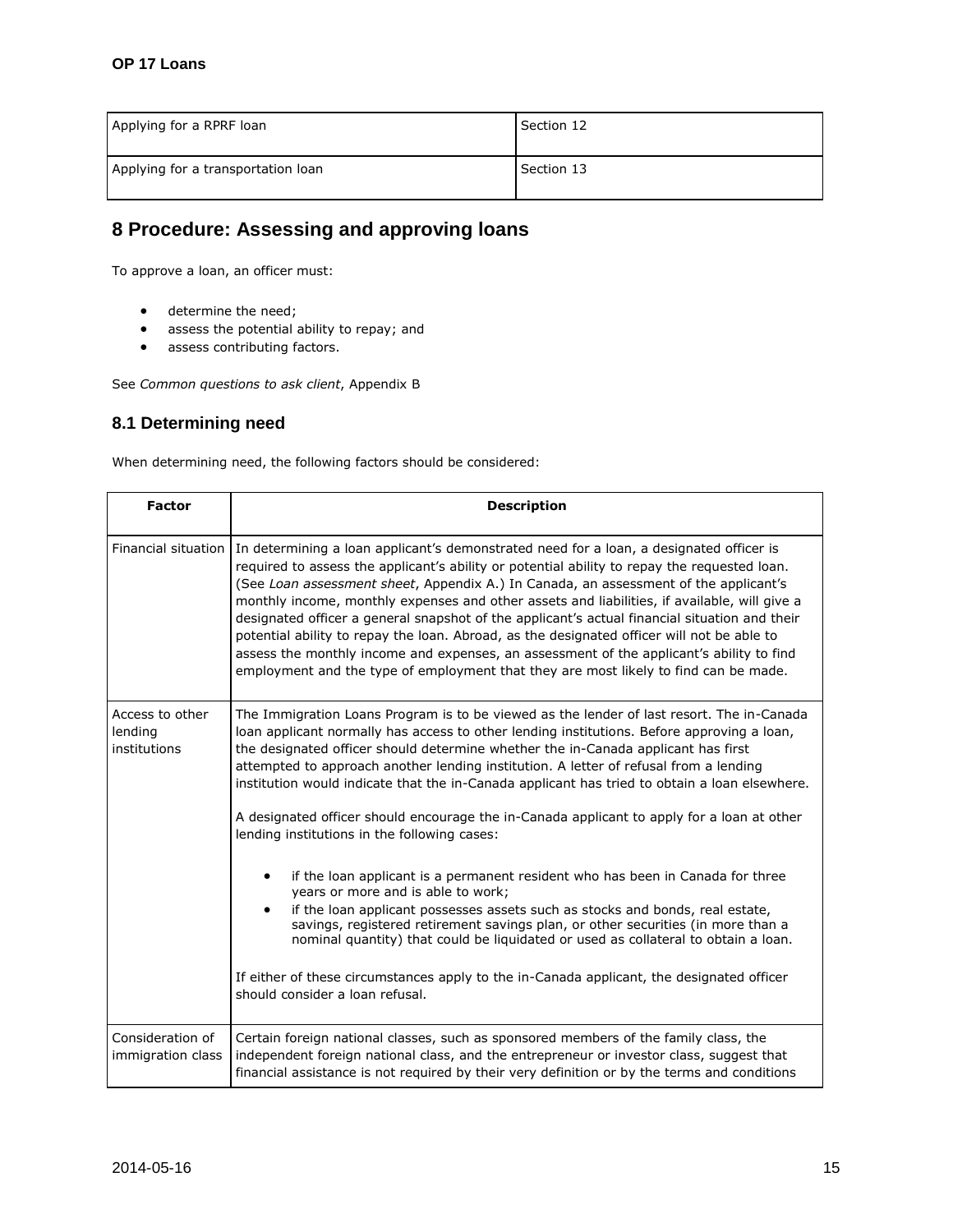|                                     | that apply to these classes.                                                                                                                                                                                                                                                                                                                                                                                                                                                                                                                                                                                                                                                                  |
|-------------------------------------|-----------------------------------------------------------------------------------------------------------------------------------------------------------------------------------------------------------------------------------------------------------------------------------------------------------------------------------------------------------------------------------------------------------------------------------------------------------------------------------------------------------------------------------------------------------------------------------------------------------------------------------------------------------------------------------------------|
|                                     | For instance, in the case of a member of the family class, the sponsor must satisfy a<br>designated officer that sufficient financial resources exist on behalf of the person(s) being<br>sponsored, and must demonstrate that they have the ability to meet the basic needs of<br>sponsored persons without relying on social assistance. To request an immigration loan in<br>order to fulfil the sponsorship undertaking could contravene the terms of the agreement,<br>except in the case of a spouse and dependent children under 22 years of age.                                                                                                                                      |
|                                     | Independent foreign nationals, on the other hand, are selected on the basis of their ability<br>to become successfully established in Canada. Independent foreign nationals are thus<br>expected to have sufficient resources to meet their needs without having to require an<br>immigration loan.                                                                                                                                                                                                                                                                                                                                                                                           |
|                                     | Likewise, foreign nationals applying under the entrepreneur class are selected on the basis<br>of their ability to make a significant contribution to the Canadian economy. Foreign<br>nationals applying under the investors' class are required to make a capital investment that<br>will create or continue employment for Canadian citizens or permanent residents. Foreign<br>nationals applying under the entrepreneur or investor class would, therefore, not be<br>expected to require the type of financial assistance provided under the Immigration Loans<br>Program.                                                                                                              |
|                                     | However, as of June 25, 2001, Quebec was allowed limited access to the Immigration Loans<br>Program for those persons whom Quebec selects as privately sponsored cases under section<br>18 c) iii) of their Regulations, which provides for selection outside federal humanitarian<br>classes. As these persons are not Convention refugees seeking resettlement or members of<br>the Humanitarian-protected persons abroad classes, they are not eligible for an admissibility<br>loan which covers the medical costs. Please refer to OM OP 01-15 (Guidelines for issuance<br>of loans to privately sponsored refugees selected by Quebec under section 18 c)iii) of their<br>Regulations). |
| Vulnerable<br>refugees              | As of February 20, 1997, certain categories of refugees selected abroad (i.e., family units<br>with different size and/or composition such as single parent, large refugee families, the<br>elderly, women at risk and disabled refugees) who apply for an immigration loan may be<br>granted access to a contribution from RAP (see IP 3, Part 2).                                                                                                                                                                                                                                                                                                                                           |
| Savings and<br>demonstrated<br>need | In certain instances, a designated officer may be called upon to assess a loan application<br>where the loan applicant is employed and has some savings but not enough to pay the<br>RPRF, such as in the case of a live-in caregiver with limited savings and steady<br>employment. This situation suggests that the applicant may well be in need of a loan even<br>though they have savings. In this case, the demonstrated ability to save may be rightfully<br>interpreted as a potential ability to repay the loan. The designated officer should consider<br>this possibility in the assessment of the loan application along with the size of the loan<br>requested.                  |

# <span id="page-15-0"></span>**8.2 Assessing the potential ability to repay**

The loan applicant's ability, or potential ability, to repay the loan is the second factor a designated officer needs to consider when assessing a loan application. The potential ability to repay the loan, however, is more difficult to evaluate as it involves weighing many contributing factors. The designated officer's sound judgment and discretion are essential to evaluate an applicant's ability, or potential ability, to repay a loan.

When assessing an applicant's ability, or potential ability, to repay a loan, the following should be taken into account: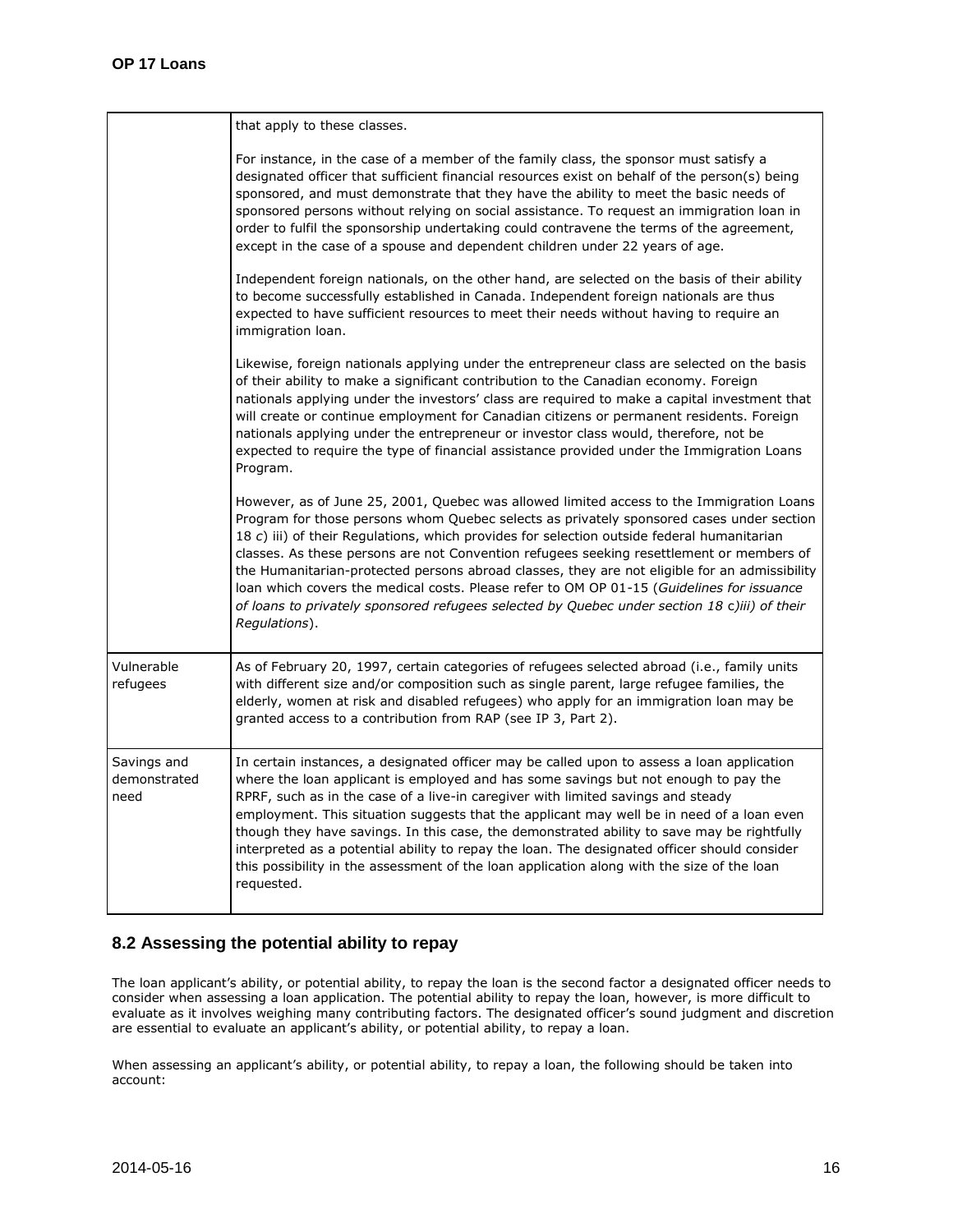- income potential; and
- contributing factors.

# <span id="page-16-0"></span>**8.3 Assessing contributing factors**

In assessing the income potential of the applicant, a designated officer should also consider a combination of any of the following relevant factors:

- the applicant's actual and potential ability to earn income;
- the applicant's other financial obligations (i.e., number of dependent family members, outstanding debts, other liabilities, etc.);
- whether the applicant currently has a capacity to use one of Canada's official languages;
- whether the applicant currently has stable employment and/or transferable skills;
- whether the applicant is currently unemployed and requires extensive retraining (e.g., two years or more) or additional education before they can successfully compete in the open labour market; and
- whether the applicant's employability is temporarily or permanently restricted because of a serious medical problem or long-term illness.

This assessment is distinct from the ability to establish assessment for refugees. If a refugee applicant does not meet the ability to establish requirement:

- they are refused; or
- they are processed as "vulnerable" cases, in which case they are exempt from ability to establish, and a contribution from RAP may be approved to cover the loan.

The designated officer may need to consider other factors as shown in the following table, which may be significant in the assessment of the applicant's income potential.

| <b>Factor</b>                                             | <b>Description</b>                                                                                                                                                                                                                                                                                                                                                                                                                                                                                                                                                                                     |
|-----------------------------------------------------------|--------------------------------------------------------------------------------------------------------------------------------------------------------------------------------------------------------------------------------------------------------------------------------------------------------------------------------------------------------------------------------------------------------------------------------------------------------------------------------------------------------------------------------------------------------------------------------------------------------|
| Age                                                       | An applicant's age is not a stand-alone factor in determining whether an applicant's loan<br>application should or should not be approved. For the purpose of the Immigration Loans<br>Program, a person must be 18 years of age or older in order to contract for the<br>repayment of a loan. However, any dependent child may be included in the principal<br>applicant's loan application. Individual family circumstances should dictate whether or<br>not to include a dependent child over the age of 18, and justification for inclusion on the<br>loan should be documented in the case notes. |
|                                                           | The designated officer should always consider other important factors in combination<br>with the applicant's age when assessing a loan application. For instance, the applicant's<br>intent and ability, or potential ability, to enter the labour market, the applicant's<br>potential ability to repay the loan given their participation in the labour market, and the<br>applicant's assets derived from other than labour market sources (such as stocks and<br>bonds, savings, registered retirement saving plans, securities or real estate).                                                   |
| Ability to speak one<br>of Canada's official<br>languages | Similarly, the level of language competency in one of Canada's official languages is not a<br>stand-alone factor in determining whether a loan application should or should not be<br>approved. The level of a person's language competency, however, is an important<br>consideration in determining an applicant's ability, or potential ability, to enter the<br>labour market. The level of language competency should be viewed, therefore, in<br>combination with other factors (such as health and age) when assessing a loan<br>application.                                                   |
|                                                           | When considering the impact that the level of language competency will have on an<br>applicant's ability to enter the labour market, the designated officer should also consider                                                                                                                                                                                                                                                                                                                                                                                                                       |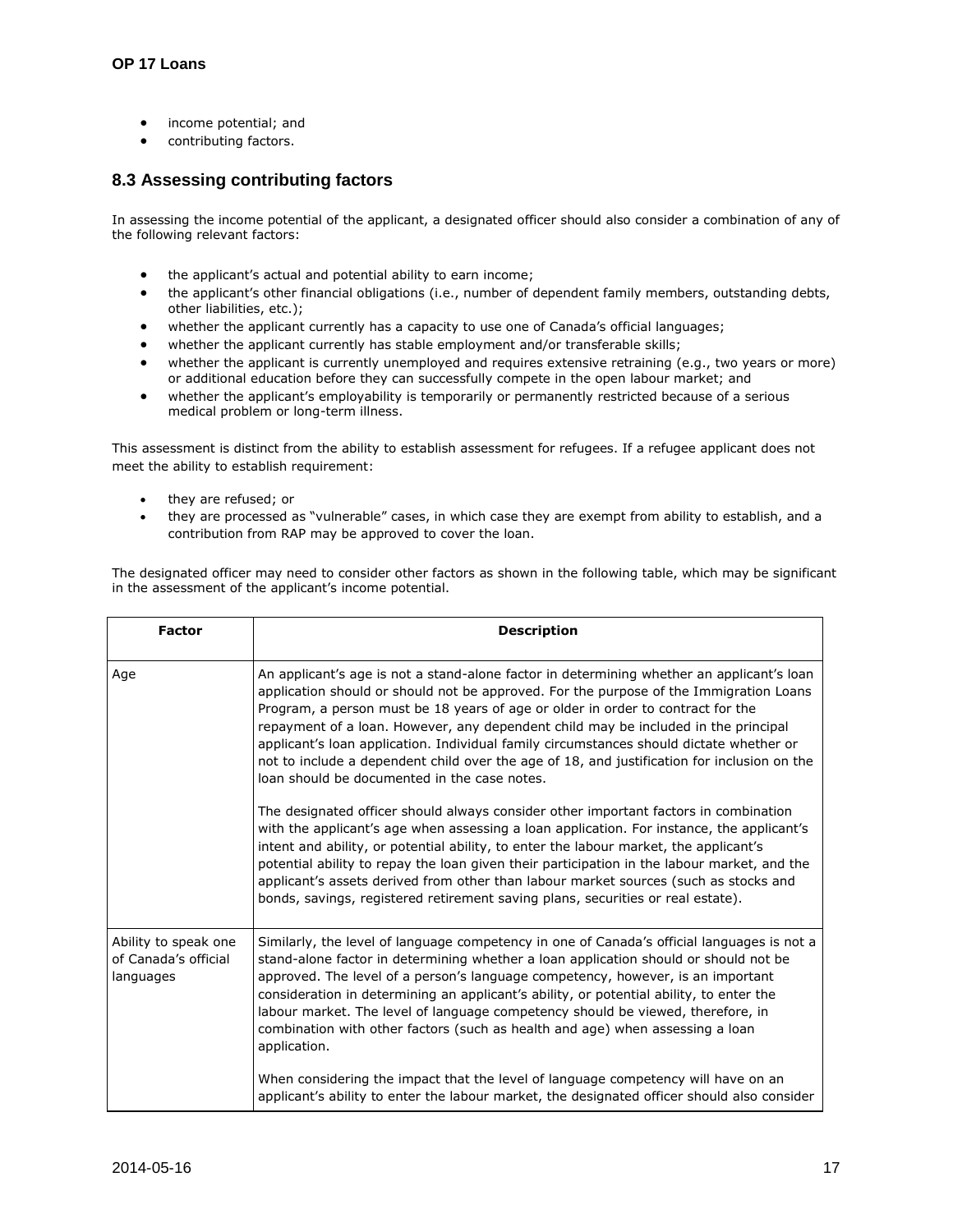|                                   | the provisions available, under R292 for the deferral of loan payments for Convention<br>refugees, members of the Humanitarian-protected persons abroad classes and foreign<br>nationals. This provision allows for more flexibility in borderline cases (see Section 14.4,<br>Deferral of loan payments).<br>An applicant registered in a language course, in order to enhance their ability to enter                                                                                                                                                                                                                                                                                                                                                                                                                                                                                                                                                                                                                                                                                                                                                                                                               |
|-----------------------------------|----------------------------------------------------------------------------------------------------------------------------------------------------------------------------------------------------------------------------------------------------------------------------------------------------------------------------------------------------------------------------------------------------------------------------------------------------------------------------------------------------------------------------------------------------------------------------------------------------------------------------------------------------------------------------------------------------------------------------------------------------------------------------------------------------------------------------------------------------------------------------------------------------------------------------------------------------------------------------------------------------------------------------------------------------------------------------------------------------------------------------------------------------------------------------------------------------------------------|
|                                   | the labour market, in itself, should not be viewed negatively if the applicant is a recent<br>arrival and the course is of less than two years' duration. However, applicants who have<br>been in Canada a year or more and are registered in a course of study of two or more<br>years' duration, may not demonstrate the potential ability to repay within a reasonable<br>time frame.                                                                                                                                                                                                                                                                                                                                                                                                                                                                                                                                                                                                                                                                                                                                                                                                                             |
| Applicant's level of<br>education | An applicant's level of education needs to be assessed against an applicant's ability, or<br>potential ability, to repay a loan. An applicant with a minimum level of education and<br>few marketable job skills, for instance, may be restricted in the type of employment<br>they are able to obtain and in the wages they are expected to earn.                                                                                                                                                                                                                                                                                                                                                                                                                                                                                                                                                                                                                                                                                                                                                                                                                                                                   |
|                                   | Short delays in the repayment of a loan resulting from vocational training should not<br>necessarily be viewed as a negative factor in the course of assessing a loan application.<br>This is especially true if it is evident that the course of study will enhance the applicant's<br>employability or potentially increase their wages.                                                                                                                                                                                                                                                                                                                                                                                                                                                                                                                                                                                                                                                                                                                                                                                                                                                                           |
| Applicant's<br>employment history | An applicant's link to the labour market may demonstrate that they have the necessary<br>skills to continue being employed in the Canadian labour market. This would especially<br>be true where the applicant's employment history indicates consistent employment and<br>progressive career advancement. An applicant's employment history may also<br>demonstrate diverse or transferable skills. This may suggest that the applicant can<br>easily adapt to a changing job market, thus enhancing their ability to maintain or find<br>employment.                                                                                                                                                                                                                                                                                                                                                                                                                                                                                                                                                                                                                                                               |
| Receipt of social<br>assistance   | A loan applicant who is receiving some form of social assistance should not be<br>automatically disqualified from receiving a loan. A designated officer should assess the<br>loan application according to the particular circumstances of the case. The assessment<br>should clearly examine the reasons behind the applicant's need for social assistance<br>such as whether the social assistance is a long-term or a temporary situation, and<br>whether the loan applicant is making a real effort to return to the labour market. Long-<br>term recipients of social assistance must not be provided loans until it is clear that the<br>recipients will be capable of repaying the loan in the very near future (less than one<br>year).                                                                                                                                                                                                                                                                                                                                                                                                                                                                     |
| Number of family<br>members       | The number of family members should be considered when assessing an applicant's<br>potential ability to repay. The number of dependent family members is likely to increase<br>the applicant's financial obligations and decrease the availability of funds for the<br>repayment of a loan. However, this may not always be the case as the applicant may<br>have sufficient income to support their needs and those of their dependent family<br>members, as well as enough funds to repay the loan. Non accompanying family<br>members [R141(1)] who are being processed later under the one-year window of<br>opportunity must be included in this assessment. It is also possible that the loan<br>applicant can anticipate additional financial support from income earned by dependent<br>family members. The expected earnings would consequently contribute to the applicant's<br>overall income and the amount of money available to repay the loan. It may be<br>beneficial, depending on the circumstances and family composition, for older dependants<br>between the ages of 18 and 22 to have their own loan.<br>Note: Vulnerable refugees, such as large refugee families, may be granted access to a |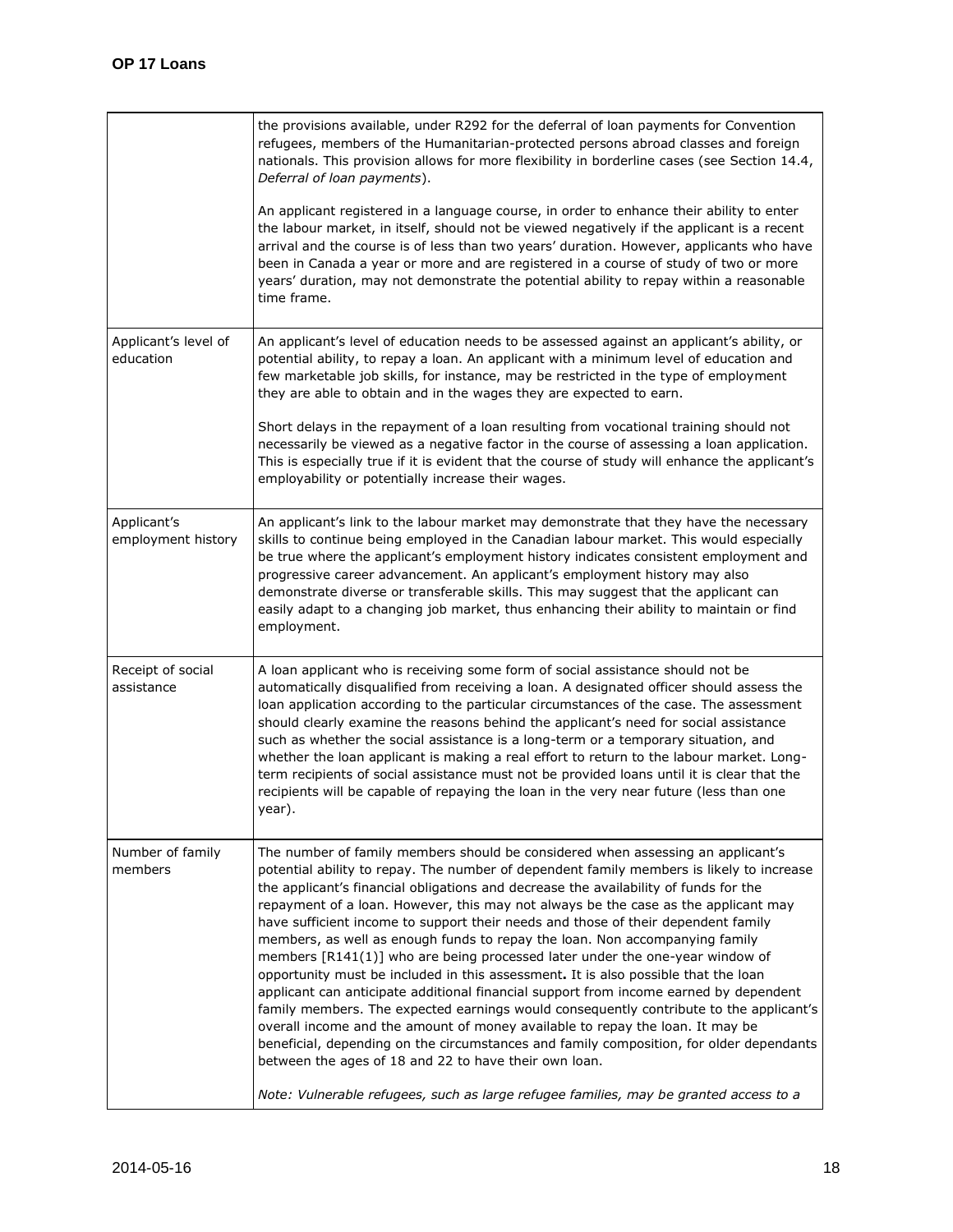|                                              | contribution from the RAP to cover the loan.                                                                                                                                                                                                                                                                                                                                                                                                                                                                                                                                                                                                                           |
|----------------------------------------------|------------------------------------------------------------------------------------------------------------------------------------------------------------------------------------------------------------------------------------------------------------------------------------------------------------------------------------------------------------------------------------------------------------------------------------------------------------------------------------------------------------------------------------------------------------------------------------------------------------------------------------------------------------------------|
| Motivation and<br>initiative                 | The personal initiative taken by an applicant to become job-ready may be a significant<br>factor in the assessment of a loan application. Although difficult to measure, all personal<br>initiatives, including volunteer work, part-time work during studies and courses taken<br>that enhance an applicant's ability to compete in the labour market, should be<br>considered when assessing against the applicant's potential ability to repay a loan.                                                                                                                                                                                                              |
| Humanitarian and<br>compassionate<br>factors | There may be cases where a designated officer, inclined to refuse a loan applicant,<br>would consider approving a loan based on humanitarian and compassionate factors such<br>as the danger to one's life.                                                                                                                                                                                                                                                                                                                                                                                                                                                            |
|                                              | Note: Vulnerable refugees may be granted access to a contribution from the RAP to<br>cover the loan.                                                                                                                                                                                                                                                                                                                                                                                                                                                                                                                                                                   |
| Size of loan<br>requested                    | The size of the loan requested is an important factor to consider when assessing the<br>applicant's financial status. If any dependants are to be processed under the one-year<br>window of opportunity, the designated officer must take these future costs into<br>consideration when assessing the size of the loan. All loans over C\$4,800 issued as of 28<br>June 2001, for example, must be repaid within 72 months of issuance. On the basis of<br>simple calculations, a loan in the amount of C\$8,000 which was granted a "free-of-<br>interest grace period" of 36 months, would require on average a repayment schedule of<br>more than C\$135 per month. |
|                                              | As a general rule, the size of the loan requested should not exceed the applicant's ability<br>to meet their financial obligations. The designated officer may, therefore, consider<br>refusing a loan request if it is clear that an applicant's financial obligations will not<br>permit them to honour the repayment schedule, even if provisions for the deferral of<br>loan payments, set out in R292, are included.                                                                                                                                                                                                                                              |
| Current debt load                            | The applicant's current debt load, including previously approved loans, must be taken<br>into account in determining the applicant's potential ability to repay an additional or an<br>increased loan amount.                                                                                                                                                                                                                                                                                                                                                                                                                                                          |
|                                              | Before approving a loan, the designated officer should verify if the applicant has any<br>other existing or outstanding RPRF, transportation, admissibility or assistance loans. This<br>can be confirmed through the Immigration Program Accounts Receivable (IPAR) system<br>or with Collection Services, NHQ, at 1-800-667-7301. Offices in the Ottawa-Gatineau<br>area may call 613-952-6905.                                                                                                                                                                                                                                                                      |
|                                              | Where the loan applicant already has an existing loan, the designated officer should<br>determine, with Collection Services, that the applicant's payment record on the existing<br>loan is in good standing before approving a subsequent loan.                                                                                                                                                                                                                                                                                                                                                                                                                       |
|                                              | Where an existing loan is in default, the designated officer should not approve an<br>additional loan until Collection Services advise that an acceptable repayment schedule<br>has been negotiated with the loan applicant.                                                                                                                                                                                                                                                                                                                                                                                                                                           |

# <span id="page-18-0"></span>**9 Procedure: Making alternative loan arrangements**

# <span id="page-18-1"></span>**9.1 Types of alternative arrangements**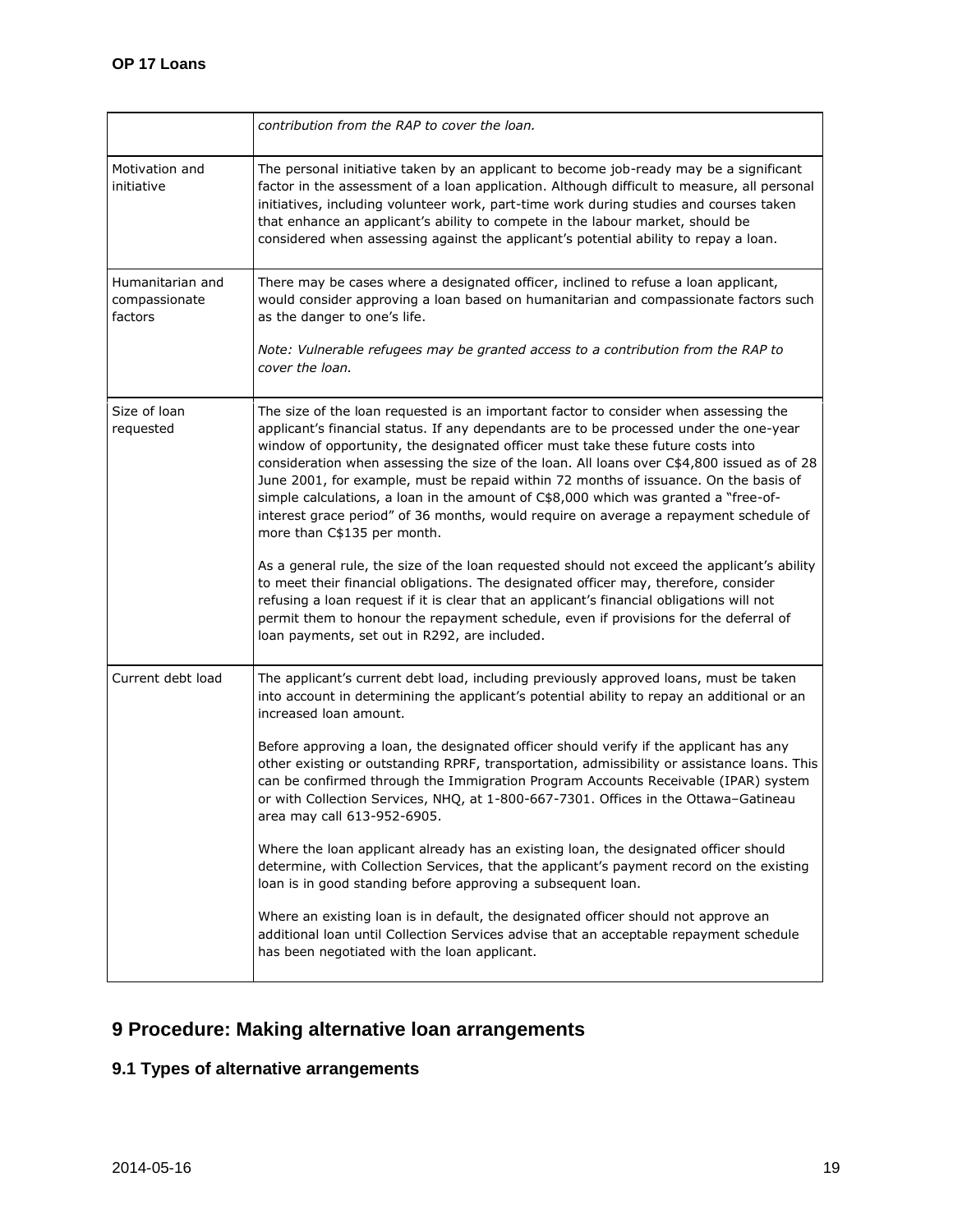Where a loan amount can be approved with the assistance of a third party, an individual or a group may agree to an arrangement whereby the amount of a loan will be reduced by paying the difference between what the loan applicant can repay and the total cost of the loan. This assistance may be provided either through:

- a partial pre-payment to decrease the amount that the applicant must repay (see Section 9.4, *Making an advance payment*); or
- set monthly payments on behalf of the loan applicant.

# <span id="page-19-0"></span>**9.2 Determining if the sponsorship group is eligible**

The following sponsorship groups may, at the request of either the loan applicant or the designated officer, assist an applicant in Canada who has applied for a loan for either themselves and/or immediate family members:

- Sponsorship Agreement Holders (SAHs);
- Constituent Groups (CGs) of Sponsorship Agreement Holders;
- Groups of Five (G5); and
- other private sponsorship groups.

The assistance a group is willing to provide may satisfy the designated officer that the loan applicant will be able to repay the balance of the loan.

# <span id="page-19-1"></span>**9.3 Establishing alternative arrangements**

Alternative arrangements can be established in the following situations:

| For                                                        | <b>Description</b>                                                                                                                                                                                                                                                                                                                                                                                        |
|------------------------------------------------------------|-----------------------------------------------------------------------------------------------------------------------------------------------------------------------------------------------------------------------------------------------------------------------------------------------------------------------------------------------------------------------------------------------------------|
| In-Canada loan<br>applicants                               | An in-Canada loan applicant who is unable to assume the full cost for the loan repayment<br>may be able to locate an individual or group willing and able to provide assistance.<br>Friends, family or community groups can help by depositing a lump-sum payment as an<br>advance payment at NHQ (see Section 9.4), or by making set monthly payments (see<br>Section 9.5), over a given period of time. |
| Refugees under<br>private sponsorship<br>agreements        | For refugees selected under private sponsorship agreements, a designated officer may<br>request that the immigration office in Canada contact the sponsoring group to determine<br>if the group is willing and able to make a deposit to lower the amount of the loan required<br>by the loan applicant, or to assume the total amount of the loan.                                                       |
| Sponsors located by<br>the immigration<br>office in Canada | The immigration office in Canada may wish to contact a sponsoring group, at the request<br>of the visa office, when the refugees are unable to qualify for loans.                                                                                                                                                                                                                                         |

#### <span id="page-19-2"></span>**9.4 Making an advance payment**

Where an individual or sponsorship organization wishes to make a lump-sum payment to reduce the overall loan amount required, a payment can be made in anticipation of the occurrence of an event (e.g., arrival in Canada). To support a request for the establishment of a suspense account, the designated officer should send the following information to the Director, IPMB, NHQ, by fax at 613-998-1527:

- name, date of birth and file number of the loan applicant;
- visa office and file number;
- details of the family size and composition;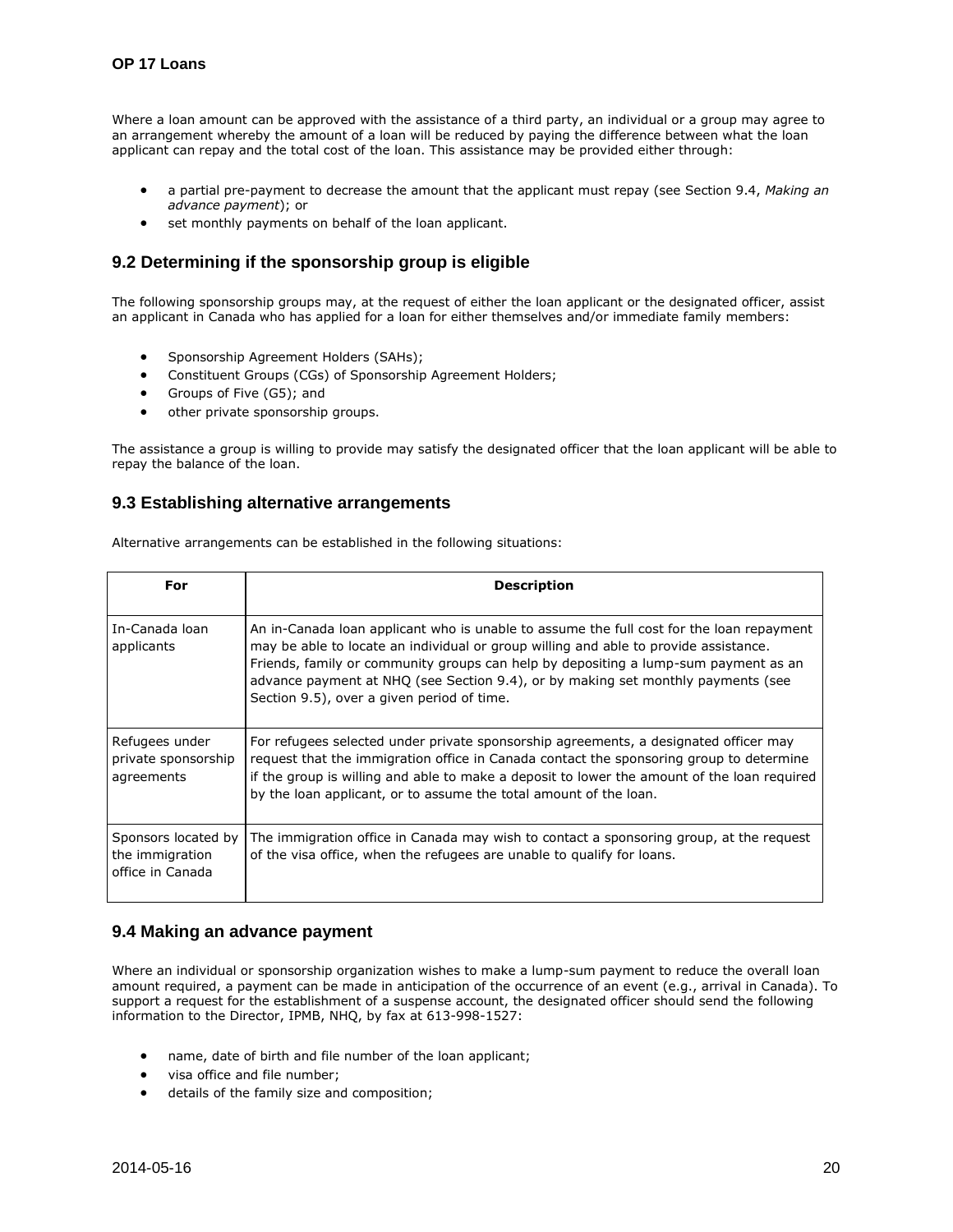- name, address and telephone number of the individual or sponsoring organization and of the official representative who will be responsible for the payments;
- approximate amount of loan (do not deduct amount of the advance payment from the loan amount); and
- amount to be advanced by the individual or group.

The cheque is made payable to the "Receiver General for Canada" and must be accompanied by a letter identifying the name, date of birth, visa office and file number of the person(s) for whom the payment is made.

The cheque is mailed by the individual or group to the IPMB, NHQ, 180 Kent Street, 6<sup>th</sup> Floor, Ottawa, Ontario K1A 1L1.

In the case where an advance payment is made on behalf of a sponsor with family members abroad, IPMB, NHQ, will inform Revenue Accounting of all relevant information. The loan account will be activated by NHQ Revenue Accounting after the family members have arrived in Canada.

On receipt of notification from NHQ, the immigration office in Canada or visa office will proceed with the approval of the loan. Transportation loans can be approved and transportation warrants issued, only after visas are issued.

When the loan is approved, the immigration office in Canada or visa office will notify the IPMB, NHQ, so that Accounting Operations may be advised. The notification will include the IMM 0500E and IMM 5292B numbers.

#### <span id="page-20-0"></span>**9.5 Establishing a set monthly payment**

An individual or group may not have a lump sum available but may be willing and able to make set monthly payments over a given period of time or for a given amount of money. This arrangement is particularly beneficial for the loan applicant whose immediate potential to repay is low.

An individual or group who agrees to this arrangement, however, must ensure that full payments in the set amount are made on a monthly basis. Once the individual or group's commitment has been met, the loan applicant becomes responsible for the repayment of the outstanding loan balance.

The immigration office in Canada will prepare a letter of understanding (see Appendix E) which the individual or group will be requested to sign.

To support a request for the establishment of monthly payments on behalf of a loan applicant, details of the arrangements agreed to by the individual or group and the set monthly payments to be made for a stated period or for a stated total contribution must be provided by the immigration office in Canada. For example, an individual or group agrees to make monthly payments of \$150 over 36 months.

In the case where a letter of understanding is established on behalf of a sponsor with family members living abroad, the individual or group must be advised that the IMM 0500E can only be approved once family members are issued their visas and are able to travel to Canada.

In the case where an individual or group has signed a letter of understanding to support a loan applicant with the repayment of a loan, the manager of an immigration office in Canada will sign the letter of understanding on behalf of the Department. The immigration office in Canada will either proceed with the approval of the loan or will notify the visa office to proceed with the approval of the loan.

In the case of a transportation loan, a transportation loan can be approved and a transportation warrant issued only once visas have been issued.

When the letter of understanding has been signed, the immigration office in Canada will submit the original copy of the letter of understanding, bearing the signature of the individual or group and including the immigration loans form (IMM 0500E) number, to the Director, Strategic Management and Coordination, IPMB, NHQ. Original copy of the letter of understanding must be sent to NHQ, Collection Services*.*

Once the loan is approved, the visa office will notify the immigration office in Canada. The visa office will provide IMM 0500E and IMM 5292B numbers.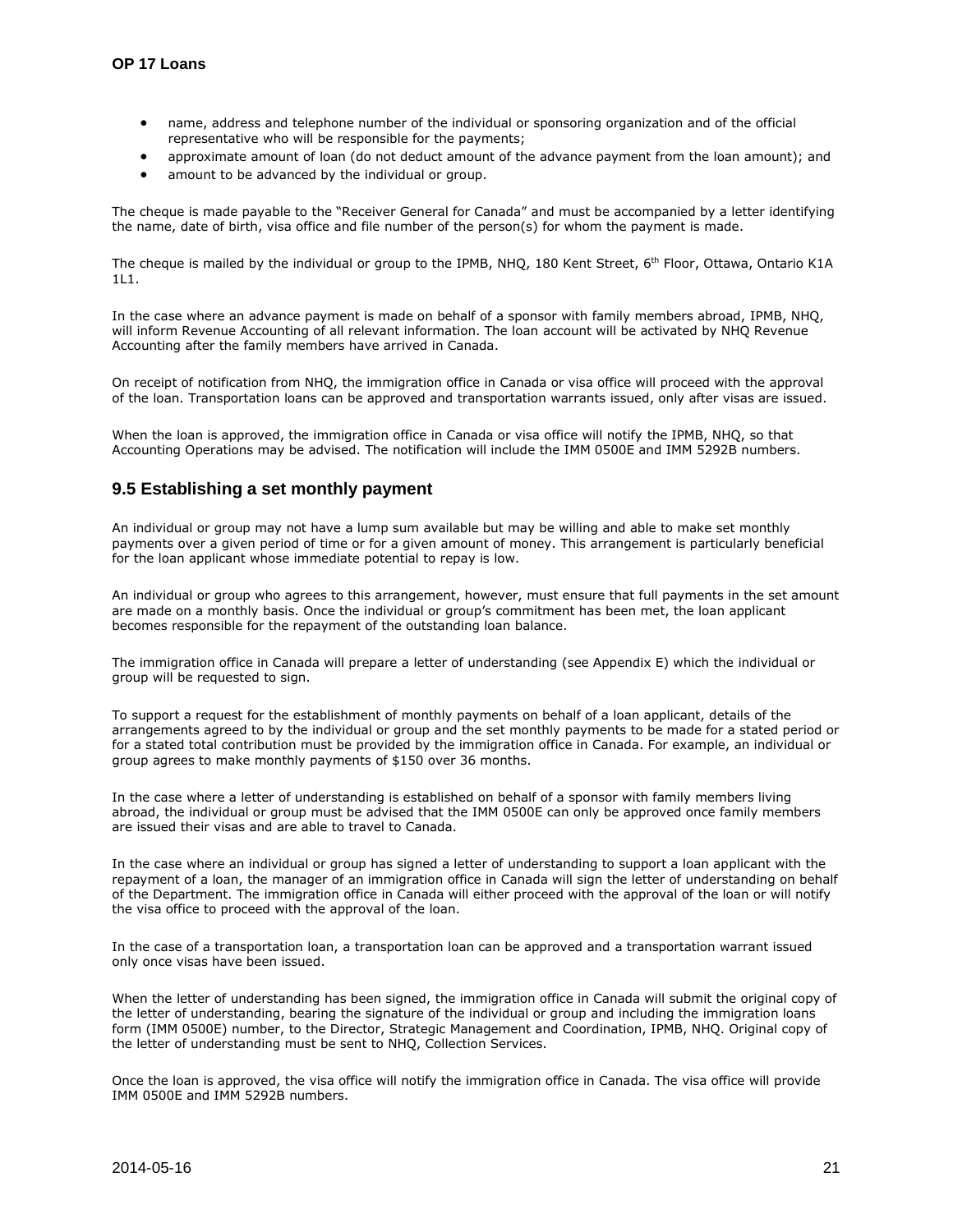# <span id="page-21-0"></span>**9.6 Signing authority for the letter of understanding**

The letter of understanding sets out the financial arrangement made by an individual or sponsorship group on behalf of the loan applicant. The letter of understanding in Appendix E is therefore a legal document.

In the case of a sponsorship group, a representative of the group with financial authority to sign on behalf of the group, will sign the letter of understanding. If the group is not incorporated, all members of the group will sign the letter of understanding. The group as a whole will be held responsible for the loan repayment according to the provisions set in the letter of understanding.

Revenue Accounting, Finance, NHQ, will establish the loan account under the name of the loan holder. However, the statement of account will be sent to the individual or sponsorship group for the period covered by the letter of understanding.

The complete name(s), address, telephone number and name of the primary contact of the sponsor as well as the name, address, telephone number and the IMM 0500E number of the loan holder, if available, must be included and attached to the letter of understanding.

In order to ensure that monthly payments are credited to the loan holder, the individual or group must include the loan holder's name and loan account number on the front of the loan payment as well as the detachable portion of the statement of account.

# <span id="page-21-1"></span>**10 Procedure: Admissibility loan**

# <span id="page-21-2"></span>**10.1 Determine if the client is eligible**

R289 lists the categories of persons who are eligible to apply for an admissibility loan:

- Convention refugees and members of the Humanitarian-protected persons abroad classes, on behalf of their dependent family members residing abroad;
- permanent residents or Canadian citizens on behalf of beneficiaries (dependants) abroad who are protected persons;
- foreign nationals who are Convention refugees and members of the Humanitarian-protected persons abroad classes seeking resettlement in Canada;
- foreign nationals who are Convention refugees and members of the Humanitarian-protected persons abroad classes, on behalf of their dependent family members.

For the purposes of the Immigration Loans Program, dependent family members [see definition of "family member" in R1(3)] include the spouse, dependent children under 22 years of age and the children's dependent children under 22 years of age. It can also include any other person who has been under the care, emotional and financial support of the principal applicant.

# <span id="page-21-3"></span>**10.2 Eligible expenses**

According to R289(*b*)(iii), medical examination costs, such as the immigration medical examination, qualify as authorized expenses, as do costs for travel documents.

Medical expenses incurred for medical or psychological evaluations that exceed \$500 should be referred to the IPMB, NHQ, for approval.

# <span id="page-21-4"></span>**10.3 Required documentation**

The IMM 0500E form may be used to approve an admissibility loan.

The admissibility loan may be processed in conjunction with the RPRF (see Section 12), and/or transportation loan (see Section 13).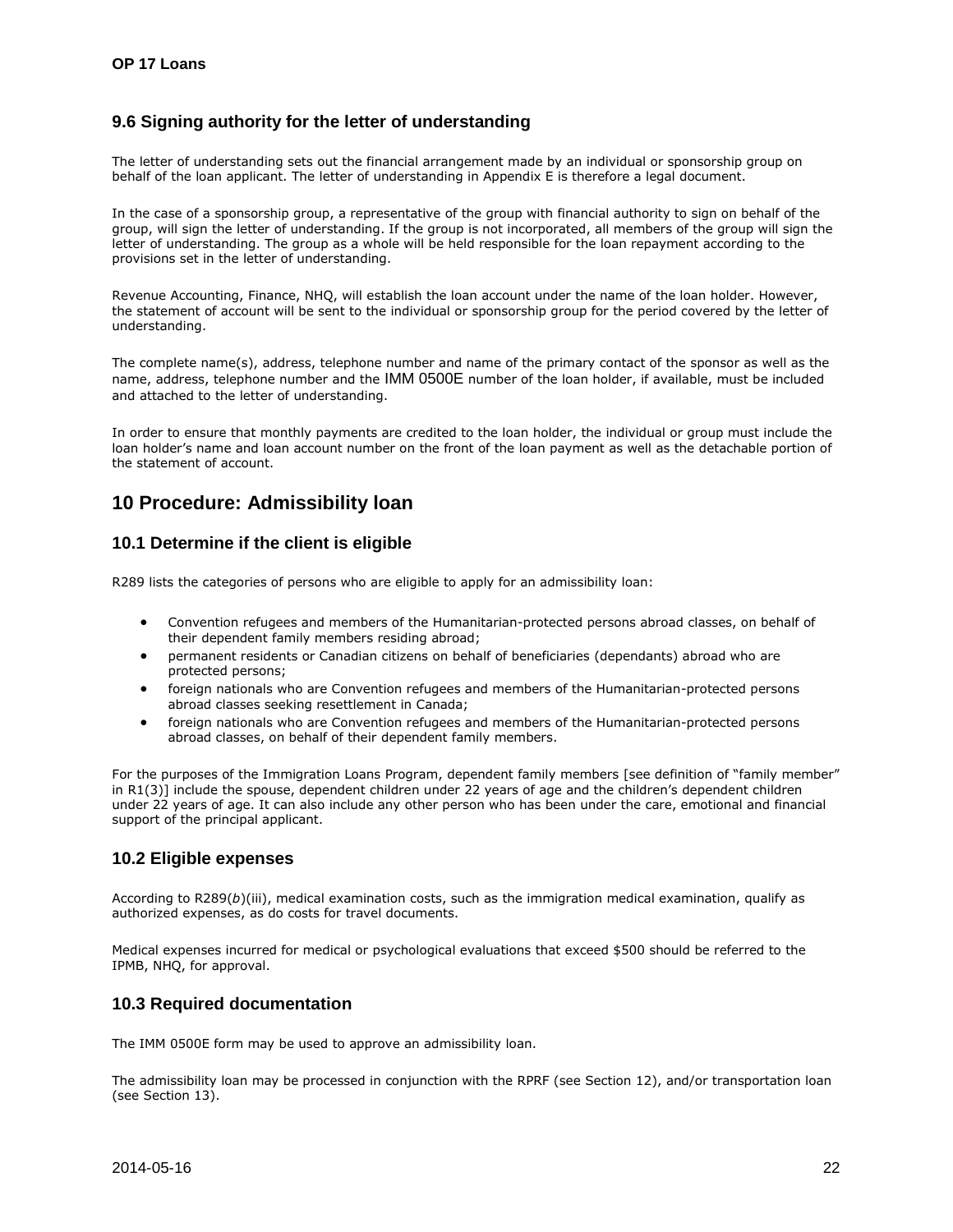See procedures for completing the IMM 0500E (Section 16) and the IMM 0501B (Section 17).

# <span id="page-22-0"></span>**10.4 Procedures for processing**

Refer to procedures for processing the transportation loan, Section 13.

# <span id="page-22-1"></span>**11 Procedure: Assistance loan**

General information and procedures for assistance loans are itemized in the following table.

| <b>For information about</b>                                                 | <b>See</b>    |
|------------------------------------------------------------------------------|---------------|
| Types of assistance available                                                | Section 11.1  |
| Determining if the client is eligible                                        | Section 11.5  |
| Required documentation                                                       | Section 11.6  |
| Procedures for processing                                                    | Section 11.7  |
| Converting assistance loans to RAP contributions                             | Section 11.8  |
| Converting assistance loans to RAP contributions at the RAP<br>office        | Section 11.9  |
| Converting assistance loans to RAP contributions at the<br>regional office   | Section 11.10 |
| Converting assistance loans to RAP contributions at national<br>headquarters | Section 11.11 |

# <span id="page-22-2"></span>**11.1 Types of assistance available**

There are three general types of assistance available, as shown in the following table.

| For this type of assistance | See          |
|-----------------------------|--------------|
| Basic needs of life         | Section 11.2 |
| Basic household needs       | Section 11.3 |
| Labour market access needs  | Section 11.4 |

# <span id="page-22-3"></span>**11.2 Basic needs of life**

A loan may be authorized for basic needs of life in those cases where: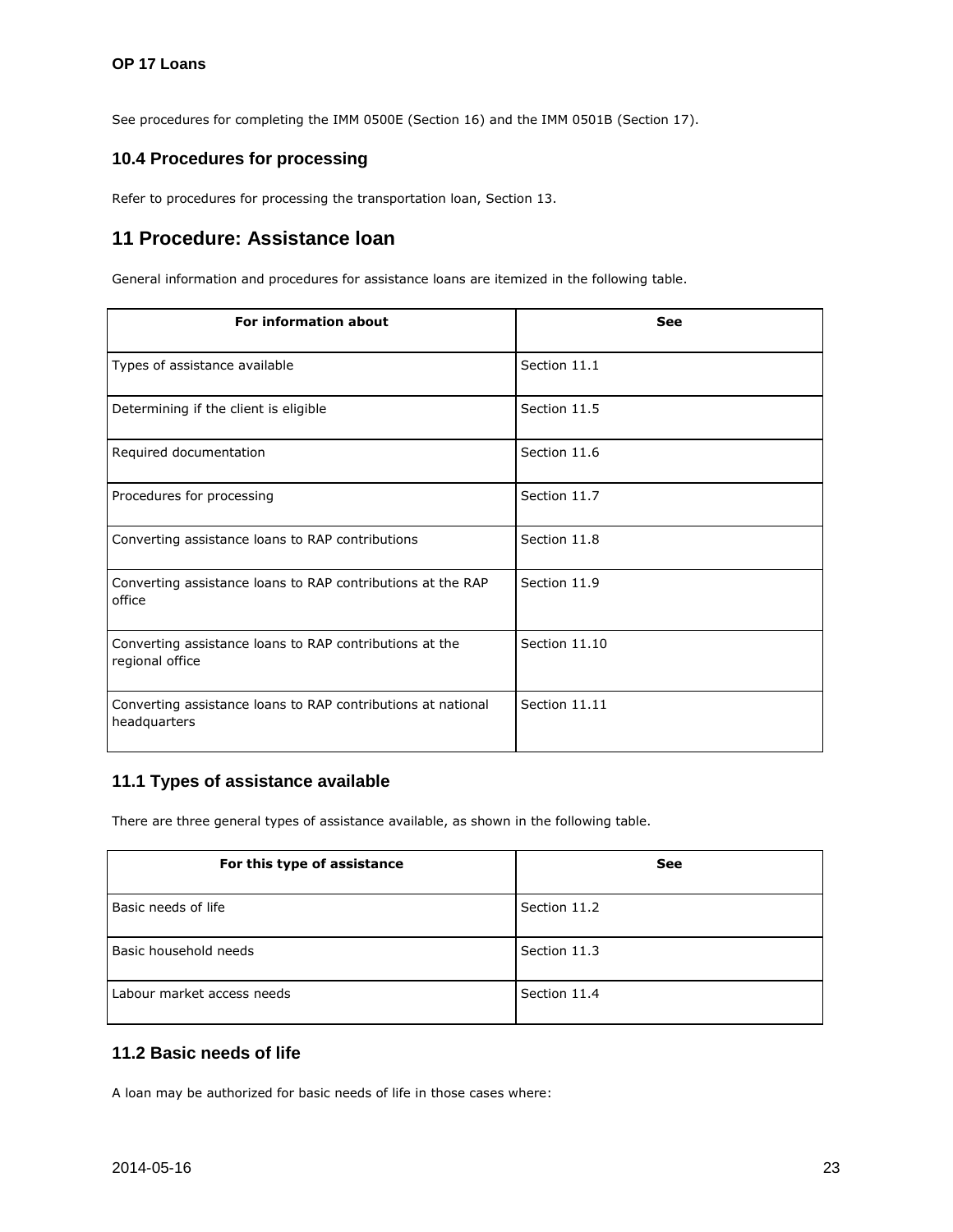- it is clearly indicated that the person has adequate assets, available for transfer to Canada at a later date, to cover their establishment in Canada; or
- the person has earned some income but is awaiting payment from other sources such as earnings from employment, workers' compensation, training allowances or any other income support measures.

A loan for basic needs of life should only be authorized in special circumstances, as described below:

- Basic needs of life represent the requirements for day-to-day survival and human dignity. As such, these needs include rent, utilities (light, power, water, telephone), food, clothing and, if necessary and appropriate, incidental expenses, such as local public transportation costs, personal hygiene items, nonprescription health-care aids and newspapers.
- The assistance loan issued for basic needs of life is normally limited to one month's rent, food, etc., pending the verification of the transfer of funds from the loan applicant's home country. A designated officer, who believes that assistance is required in excess of one month, must provide a full report detailing the costs and potential number of loan requests to the IPMB, NHQ, for approval.
- When required, a loan may also be authorized for damage deposits for such things as returnable utility deposits (hydro, telephone, gas) and rent. An assistance loan may also be issued to cover the last month's rent in regions where it is paid in lieu of a damage deposit at the same time as the first month's rent.

# <span id="page-23-0"></span>**11.3 Basic household needs**

A loan may be authorized for basic household needs for the following categories of persons:

- Convention refugees or members of the Humanitarian-protected persons abroad classes who do not require language training or have sufficient funds to support themselves or their dependent family members who have exhausted their funds and are now indigent;
- Convention refugees or members of the Humanitarian-protected persons abroad classes selected abroad, and accompanying dependent family members who have missed their assistance contribution and are in need of assistance. (Refer to RAP procedures, IP 3, Part 2.)

In cases where the client's foreign national category is in doubt, the designated officer should obtain clarification from the immigration office in Canada.

A loan for basic household needs should only be authorized in special circumstances, as described below:

- basic household needs are regarded as complementary to the basic needs of life. As such, these needs include beds, window coverings, tables, chairs and common household effects such as kitchen utensils, pots and pans, brooms, mops and bed linen;
- a loan issued for basic household needs is a one-time provision;
- a request for an assistance loan for basic household needs must not exceed the maximum allowed for such assistance under the Adjustment Assistance Program. See RAP procedures in IP 3, Part 2 for more details.

#### <span id="page-23-1"></span>**11.4 Labour market access needs**

Labour market access needs are identified as financial barriers to employment, which, if totally or partially removed, would allow a person to accept employment. Needs in this category include costs associated with the purchase of tools, the payment of examination fees and for the care of dependant(s).

The following are examples of costs for which a loan can be approved:

- a hard hat and safety boots required by a construction worker in order to appear on the job site;
- the costs associated with taking an examination for a license to practice a trade or profession needed by a technician or professional in order to accept an offer of employment;
- short-term child care required by a parent in order to begin work immediately.

A loan for labour market access needs should only be authorized in special circumstances, as described below: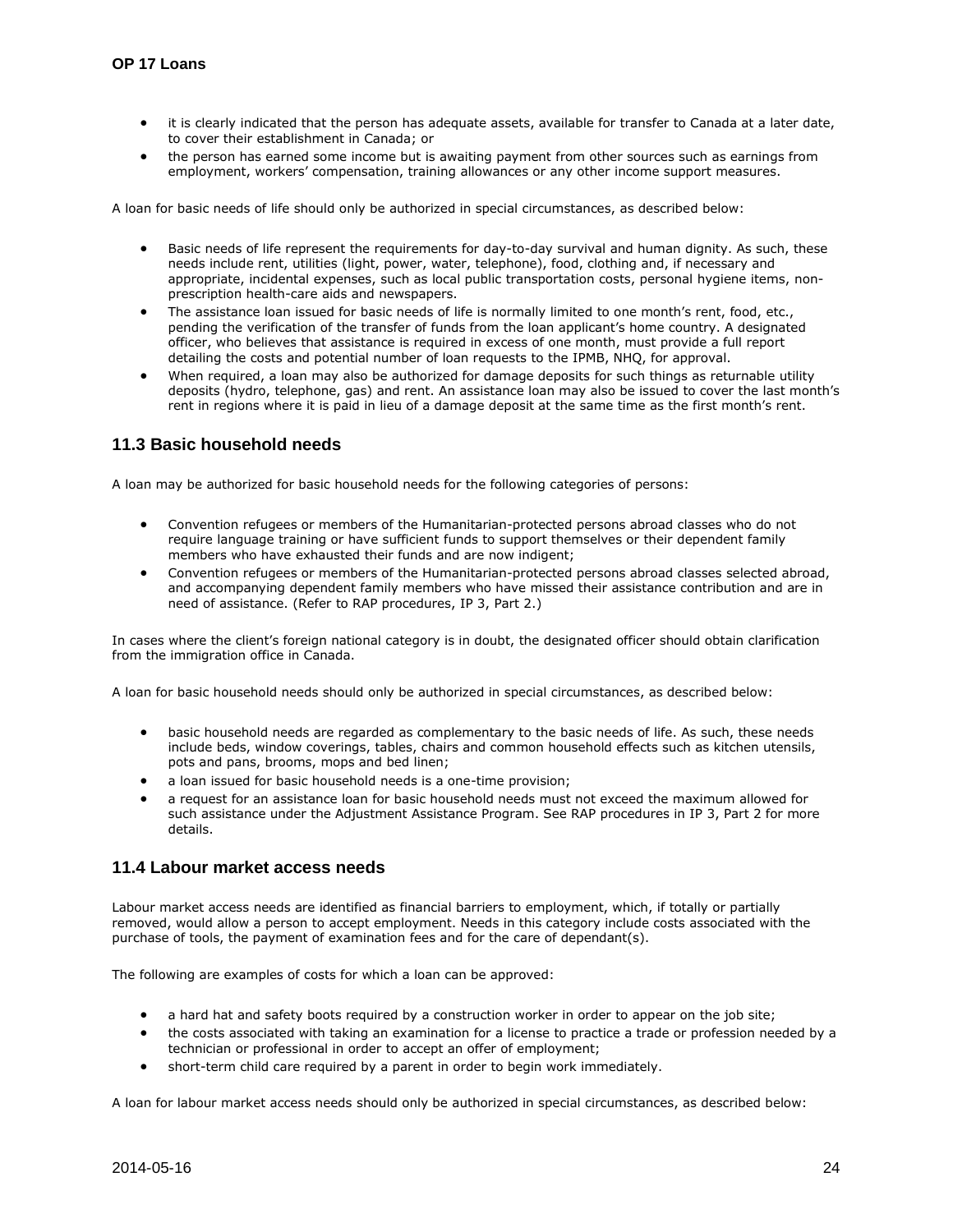- A loan for a dependant's care expenses may be authorized, under exceptional circumstances, when either both parents or a single parent have a confirmed offer of employment and assistance is required to pay for child care in order to accept that employment. Loans for a dependant's care are short-term and cover child care expenses for the first month of employment only. Loans for a dependant's care expenses should not be issued to people who are attending LINC classes or any other training.
- An assistance loan may be approved to obtain licensing for professionals (e.g., a qualified doctor who must register with the provincial college of physicians in order to practice).
- The designated officer must ensure that assistance for labour market access needs is justifiable and should therefore consult with the IPMB in order to determine whether the request is merited. Receipts for expenditures must be obtained and be kept on file.
- A request for an assistance loan for labour market access needs must not exceed the maximum allowance of \$2,500.

An assistance loan for labour market access needs cannot be authorized for the following:

- to cover training required to enhance a person's marketability (e.g. keyboarding courses and introductory computer program courses, such as Microsoft Word and Excel);
- to cover medical treatment costs. Only medical costs associated with medical care or insurance required to engage in employment are covered.

# <span id="page-24-0"></span>**11.5 Determining if the client is eligible**

R289 lists the categories of persons who are eligible to apply for an assistance loan.

Eligible applicants include:

- permanent residents;
- Convention refugees;
- persons lawfully in Canada who are being processed for permanent residence.

# <span id="page-24-1"></span>**11.6 Required documentation**

The *Immigrant Loans (Assistance Loan)* form (IMM 5355B) is used to approve an assistance loan.

Similar to other loan agreements, the form must be completed and signed by the client in the presence of a designated officer. Once signed, the loan agreement is a legal document (see Section 18).

A request for an assistance loan must be thoroughly checked and documented before approving. A copy of the applicant's immigration document IMM 5355B must be placed on file.

# <span id="page-24-2"></span>**11.7 Procedures for processing**

The designated officer must verify whether the loan applicant has any outstanding loans before approving the assistance loan.

If the loan applicant does not have any outstanding loans, the *Confirmation of Permanent Residence* form (IMM 5292B, previously IMM 1000), or other authorization form, should be attached to the IMM 5355B.

The designated officer must seek authorization from the IPMB before issuing further loans if the combined total of loans, excluding transportation loans, would amount to \$2,500 or more.

The designated officer may sign the IMM 5355B for costs associated with labour market access needs up to \$1,000. The local office manager/district manager may authorize loan requests in a greater amount but not exceeding \$2,500.

# <span id="page-24-3"></span>**11.8 Converting assistance loans to RAP contributions**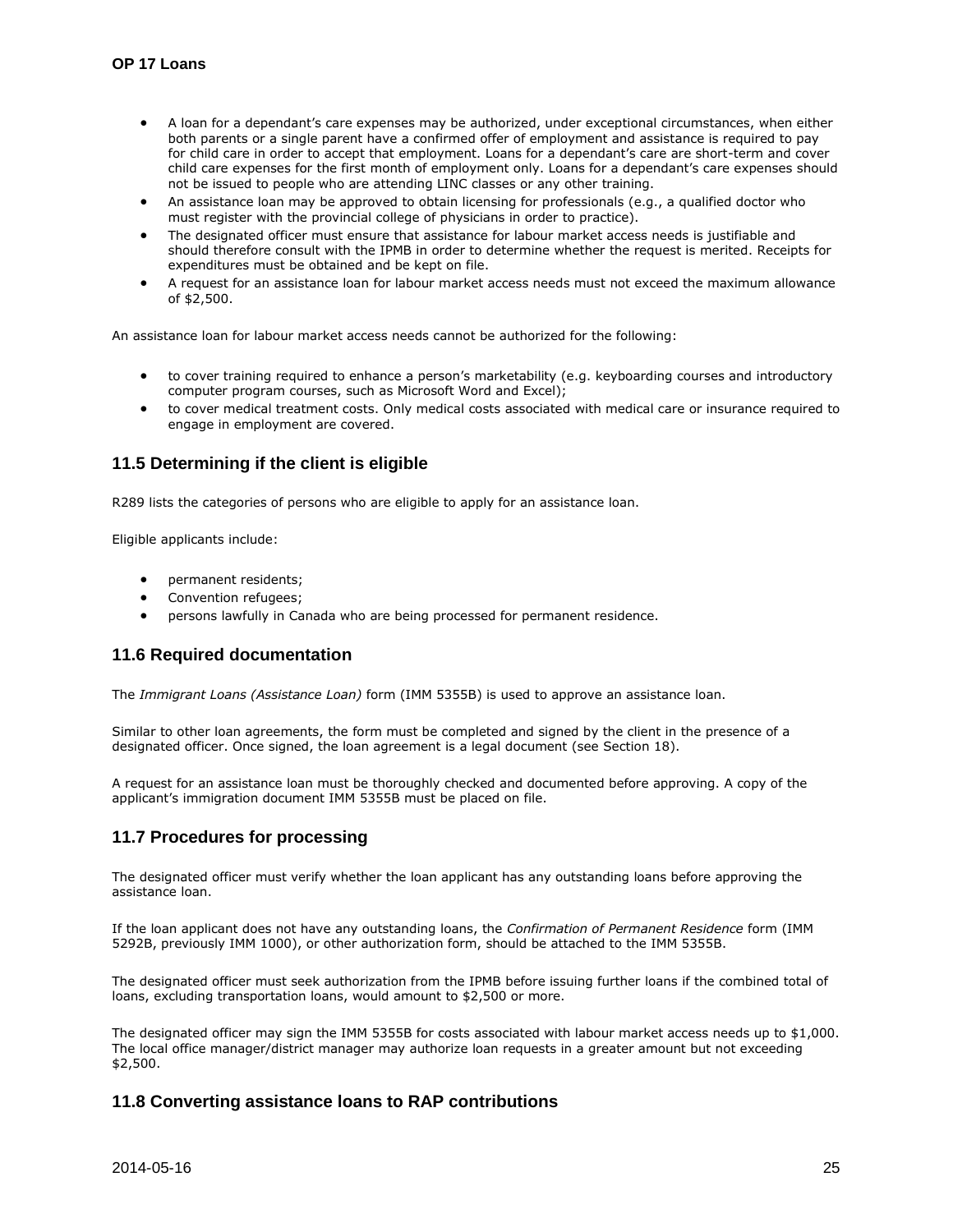The assistance loan is not to be used as an alternative to assistance contributions payable under RAP. Funds issued under the assistance loan must be repaid.

In order to avoid the issuance of a loan when a recipient is actually entitled to a contribution, the designated officer should verify that a loan rather than a contribution is the proper means of assistance.

The goal of the designated officer is to screen out potentially frivolous cases and to identify only those that legitimately warrant approval. For example, an assistance loan should not be issued to a Convention refugee, in lieu of resettlement assistance benefits, in order to penalize them for not attending language instruction classes or for not participating in job search programs. Neither should an assistance loan be approved to recover a contribution overpayment.

When approving a loan for an eligible applicant, care should be taken to avoid the possibility of having to convert the loan to a contribution at a later date. Conversion of a loan to a contribution should be the exception rather than the rule. Should a conversion to a contribution be required, the designated officer must ensure that there is sufficient documentation on file, as the RAP office will be responsible for providing sufficient rationale to support such a recommendation.

For further details, refer to RAP procedures, IP 3, Part 2.

#### <span id="page-25-0"></span>**11.9 Converting assistance loans to RAP contributions at the RAP office**

When a potential conversion of an assistance loan to a contribution is identified, the designated officer should follow these procedures:

- review the file and investigate, if necessary;
- prepare a detailed memorandum explaining reasons for the conversion and, if applicable, the reasons for any differences between the loan amount and that which is to be transferred to the contribution fund;
- the memorandum should include recommendation(s) and supporting documentation;
- upon approval and signature of the memorandum by the local office manager, the designated officer should forward the memorandum to the IPMB for approval on the conversion;
- upon approval by the IPMB, the designated officer shall fill out the Transfer of an immigration loan to contributions form (see Appendix F) requesting the IPMB to approve the conversion of the loan into a contribution and establish a commitment for this expenditure in the departmental financial systems.

#### <span id="page-25-1"></span>**11.10 Converting assistance loans to RAP contributions at the regional office**

Upon receipt of the memorandum, the procedure should be as follows:

- The IPMB reviews the report and recommendation made by the local office and obtains any additional information that may be required to support the recommendation.
- In the case where the IPMB does not concur with the recommendation, it will return the case to the local office with the decision not to support the recommendation. The local office should inform the client that the request for a conversion was denied.
- In the case where the IPMB concurs with the recommendation, it will advise the designated officer, by memorandum, of the decision to support the recommendation and provide the authorization to convert the loan into a contribution to Accounting Operations, NHQ.
- The IPMB must verify that the documentation provided is correct, pursuant to the guidelines established by Accounting Policy, and forward the original to the Chief, Revenue Accounting, Finance, NHQ.

#### <span id="page-25-2"></span>**11.11 Converting assistance loans to RAP contributions at NHQ**

The Chief, Revenue Accounting, Finance, NHQ, verifies the documents ensuring that funds have been committed and that the amounts are correct, in accordance with financial procedures. If all is in order, the transaction is processed to convert the loan to a contribution.

# <span id="page-25-3"></span>**12 Procedure: RPRF loan**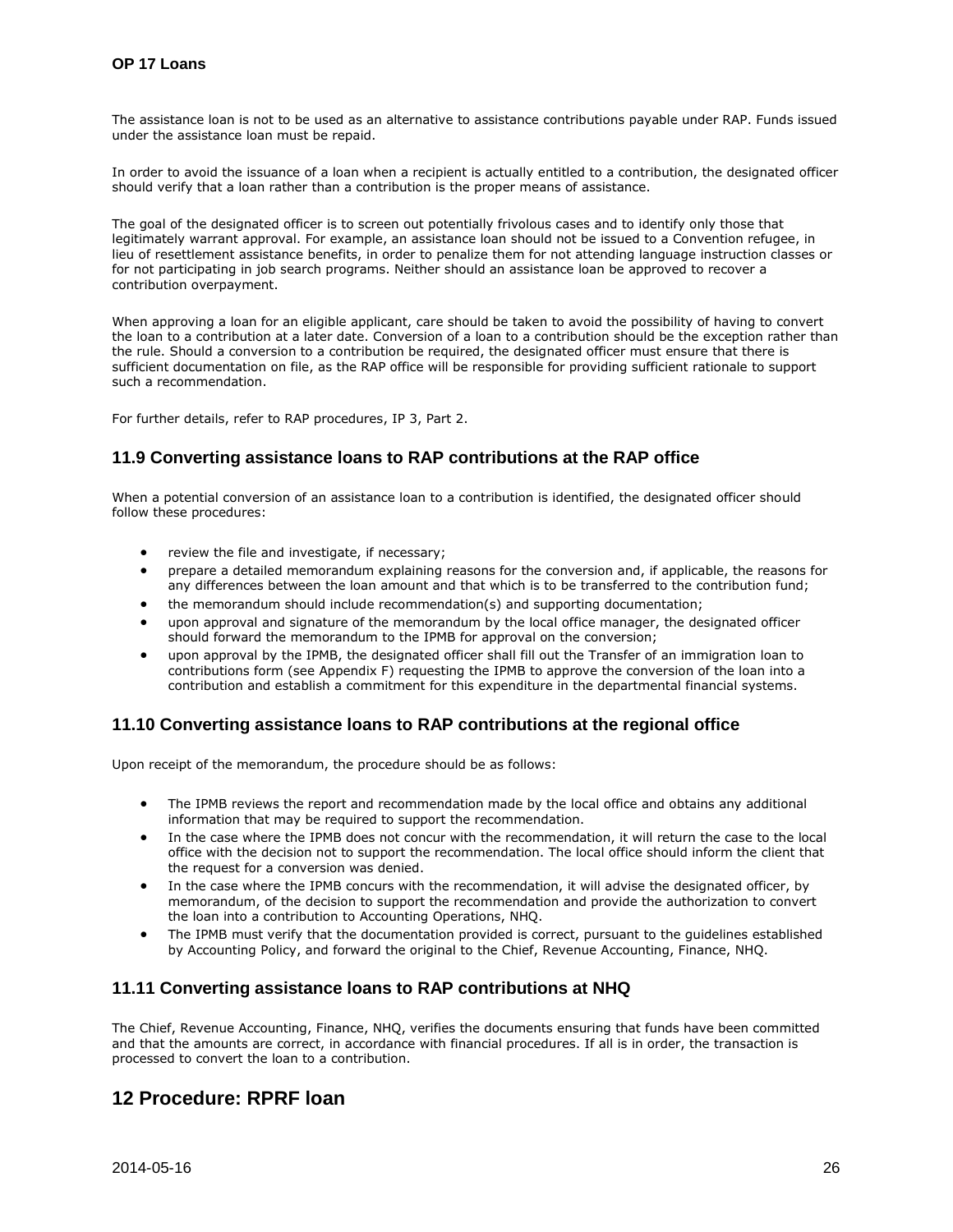# <span id="page-26-0"></span>**12.1 Determining if the client is eligible**

On February 28, 2000, the Right of Permanent Residence Fee (RPRF) was eliminated for Convention Refugees and members of the Humanitarian-protected persons abroad class.

In Canada, eligible applicants include live-in caregivers and family class sponsors for their dependants.

Outside Canada, eligible applicants include dependants in the family class category as well as certain privately sponsored cases under section 18 c) iii) of Quebec's immigration regulations. Please refer to OM OP 01-15 (*Guidelines for issuance of loans to privately sponsored refugees selected by Quebec under section 18 c)iii) of their Regulations*).

For the purposes of the Immigration Loans Program, dependent family members [see definition of "family member" in R1(3)] include the spouse or common-law partner, dependent children under 22 years of age and the children's dependants under 22 years of age. It can also include any other person who has been under the care, emotional and financial support of the principal applicant.

The RPRF also applies to persons in Canada, in possession of a temporary resident permit, who are in a position to submit an application for permanent residence.

The sponsor in Canada with dependants living abroad is responsible for obtaining an RPRF loan on behalf of their dependants and for the payment of the loan. The RPRF loan will be processed at the time an undertaking of assistance/sponsorship is submitted.

# <span id="page-26-1"></span>**12.2 Giving an RPRF refund**

The RPRF will be refunded to the loan applicant who has paid the fee but has not successfully established permanent residence in Canada. An unused foreign national visa can be returned for a refund of the RPRF.

The RPRF should not be confused with processing fees (i.e., cost recovery fees) for immigration services. Processing fees are required from visitor applicants as well as foreign nationals and are not refunded even if the application is refused.

*Note: There is no loan option for cost recovery fees.* 

# <span id="page-26-2"></span>**12.3 Required documentation**

The *Immigration Loan / Contribution* form (IMM 0500E) may be used to approve an RPRF loan.

The RPRF loan may be processed in conjunction with the transportation and/or admissibility loan, in order to process, from abroad, the permanent residence of dependent family members of family class foreign nationals or live-in caregivers.

See Section 16 and Section 17 for procedures for completing the IMM 0500E and IMM 0501B forms.

# <span id="page-26-3"></span>**12.4 Timelines for approving an RPRF loan**

There is no legislative timeline to determine when an RPRF loan application, which has been approved in principle by CPC Vegreville, ceases to be valid.

In order to encourage a loan applicant to submit their application for *permanent residence* expeditiously following the approval in principle of an RPRF loan, the validity of the approval in principle for the RPRF loan has been administratively set at 180 days.

The designated officer at an immigration office in Canada may use discretion and continue to honour a loan approved in principle by CPC Vegreville without re-evaluating the person's financial status if the loan applicant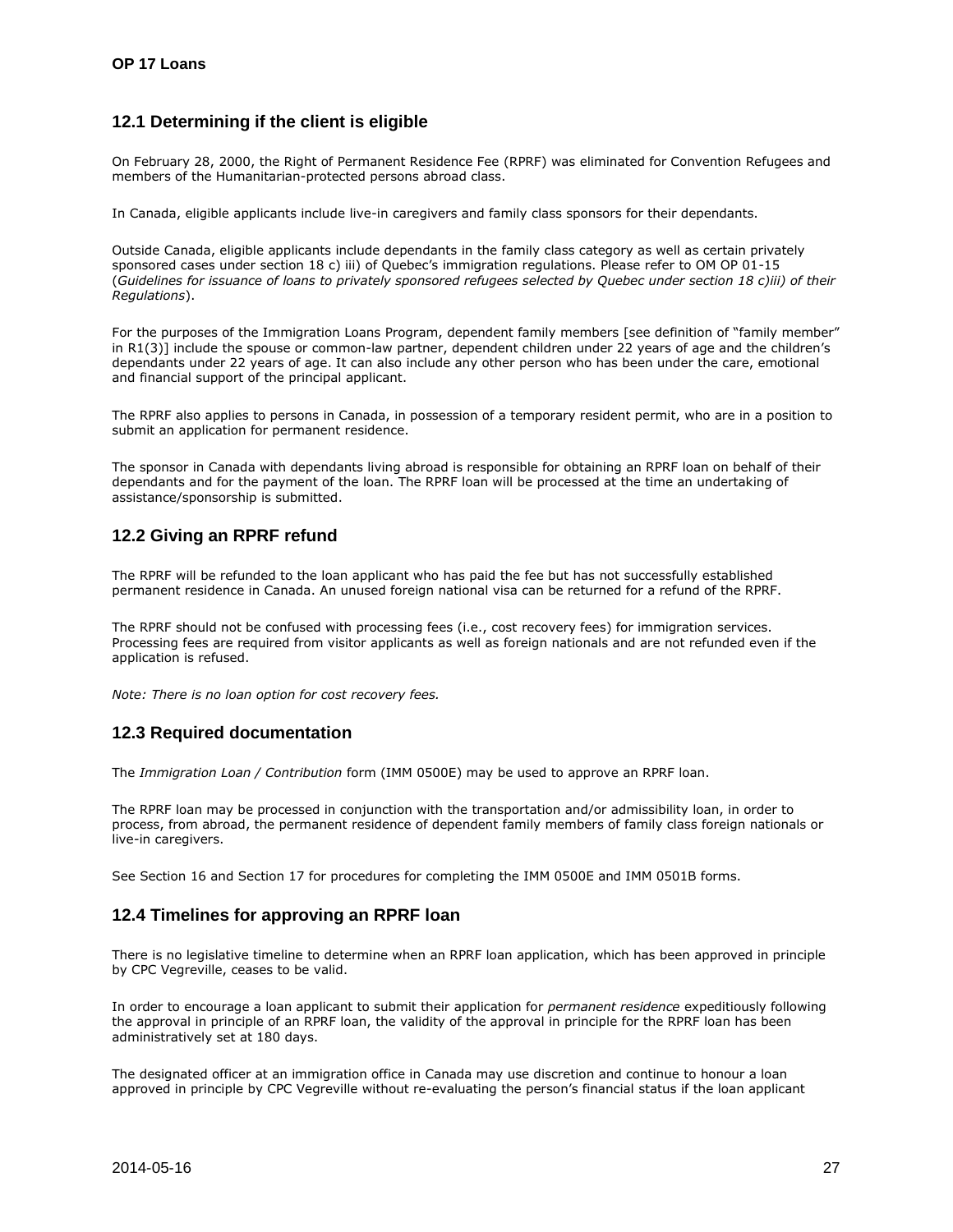#### **OP 17 Loans**

presents themselves for permanent residence up to 90 days after the 180-day administrative timeline mentioned above.

#### <span id="page-27-0"></span>**12.5 In-Canada clients: Processing the RPRF loan at CPC Vegreville**

When an RPRF loan application is received at CPC Vegreville, a designated officer will review the loan application and determine whether it should be approved in principle, refused or returned to the client.

The designated officer will notify the client that the loan application has been approved or explain why it has been refused or returned.

The designated officer will enter the appropriate WIP entry code into the CPC system indicating whether the loan application has been approved, refused, or returned.

In the case where a loan is approved in principle, the designated officer will insert the alpha code "LLA" (landing loan approved) in the remarks section of the IMM 5292B form before it is electronically forwarded to the appropriate immigration office for permanent residence. This will assist officers in identifying those clients who have requested a loan at the time of permanent residence and will allow officers to take the necessary steps to process these clients.

The following are other alpha codes that may be entered in the remarks section of the IMM 5292B form for in-Canada clients:

LFC – Right of Permanent Residence Fee paid in Canada

LFN – Right of Permanent Residence Fee not applicable (for R295(2) applications for permanent residence, for Convention refugees and members of the Humanitarian-protected persons abroad classes).

LFD – Right of Permanent Residence Fee payment required before person can become permanent resident.

#### <span id="page-27-1"></span>**12.6 In-Canada clients with family members abroad: Finalizing the RPRF loan agreement at the immigration office in Canada**

When an in-Canada loan applicant is ready to be a permanent resident, the immigration office in Canada will contact the loan applicant for an interview and will provide loan counselling, explaining the applicant's obligations according to the terms and conditions described on the reverse side of the IMM 0500E.

Once the loan applicant has been counselled, both the applicant and the designated officer must sign the loan agreement.

When completing the Immigration Loan form, the designated officer must notify the loan applicant of the rate of interest applicable for the appropriate calendar year (see Appendix C). The rate of interest that will be applied to the loan will appear on the first statement of account mailed to the loan holder by CIC.

The designated officer will then enter the WIP entry code T1031 into the CPC system, indicating that the RPRF loan agreement has been signed.

#### <span id="page-27-2"></span>**12.7 Sponsors of family class members: Finalizing the RPRF loan agreement at the immigration office in Canada**

Two steps are required to finalize the RPRF loan agreement at the immigration office in Canada as shown in the following table.

| For step | <b>See</b> |
|----------|------------|
|          |            |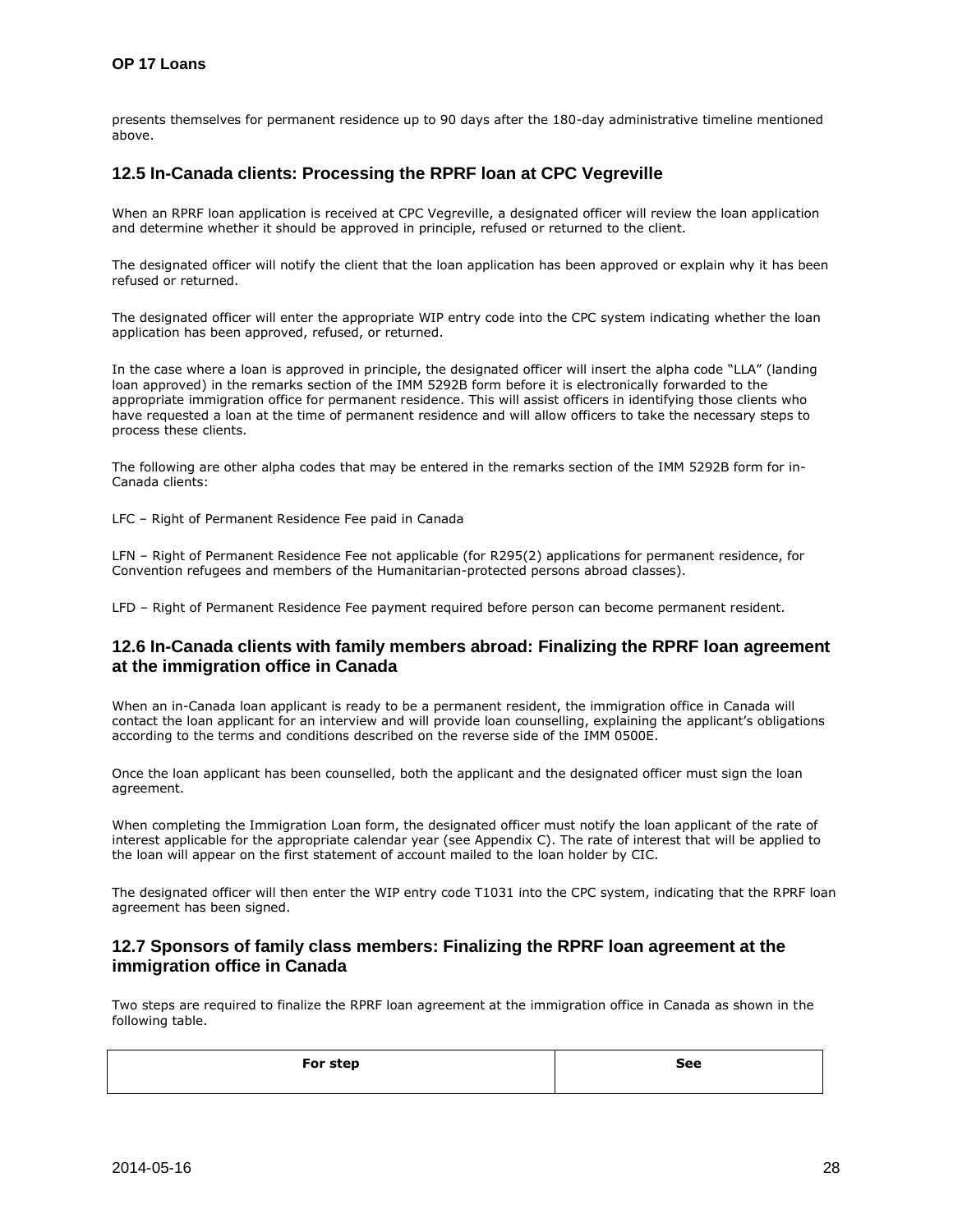| 1. At CPC Vegreville  | Section 12.8 |
|-----------------------|--------------|
| 2. At CPC Mississauga | Section 12.9 |

# <span id="page-28-0"></span>**12.8 Step one: At CPC Vegreville**

In the case of an undertaking of assistance for sponsorship, the RPRF loan undergoes a two-step process. The first step requires CPC Vegreville to approve the loan in principle and to notify the sponsor that they will be contacted by the immigration office in Canada for an interview.

The immigration office in Canada will contact the sponsor for an interview and provide loan counselling, explaining the sponsor's obligations according to the terms described on the reverse side of the IMM 0500E.

Once the sponsor has been counselled, both the sponsor and a designated officer must sign the loan agreement. The sponsor must sign the loan agreement before submitting an undertaking of assistance to CPC Mississauga.

The designated officer will notify the sponsor about the rate of interest applicable for that calendar year and, should the clients arrive after December 31, that the rate will be different. The designated officer will create an NCB entry into the FOSS system to indicate that the RPRF loan agreement has been signed on behalf of dependent family members living abroad.

The designated officer will provide to the sponsor copies 2 and 3 of the signed IMM 0500E.

#### <span id="page-28-1"></span>**12.9 Step two: At CPC Mississauga**

The second step requires the sponsor to submit a completed *Application to Sponsor and Undertaking* form (IMM 1344EA), with copy 3 (file copy) of the signed IMM 0500E form to CPC Mississauga. The sponsor may keep copy 2 of the signed IMM 0500E form for their own records.

#### <span id="page-28-2"></span>**12.10 Forwarding copies of the IMM 0500 form to Finance, NHQ**

For the application for permanent residence received in Canada, upon receipt of a copy of the signed loan agreement, IMM 0500E, Finance, NHQ, will establish an RPRF loan account in the Immigration Programs Accounts Receivable (IPAR) system. Finance will initiate billing of the loan account after verifying that the loan applicant is a permanent resident.

Where the RPRF loan is requested for family members living abroad, loan accounts for the sponsor's dependent family members will be established under the name of the sponsor once their dependants become permanent residents. Finance at NHQ will establish the RPRF loan account under the name of the sponsor and will initiate billing under the name of the sponsor upon receiving copy 1 of the signed IMM 0500E, from the appropriate immigration office.

# <span id="page-28-3"></span>**12.11 RPRF refunds: Refused undertakings of assistance**

In the event that an undertaking of assistance for sponsorship submitted by a sponsor has been refused or cancelled, the sponsor has the right to request an appeal of the decision from the Immigration Appeal Division (IAD).

The visa office is responsible for notifying the sponsor, in writing, when a family class sponsorship has been refused or cancelled, and to inform the sponsor of their right to appeal the decision.

The visa office will be required to notify CPC Mississauga to either refund the RPRF or cancel the loan agreement for the sponsor who is not seeking to appeal the decision or for the sponsor whose appeal has been dismissed. A copy of the written request for an RPRF refund, accompanied, if applicable, by the IAD decision to uphold the refusal, will be forwarded by the sponsor to CPC Mississauga.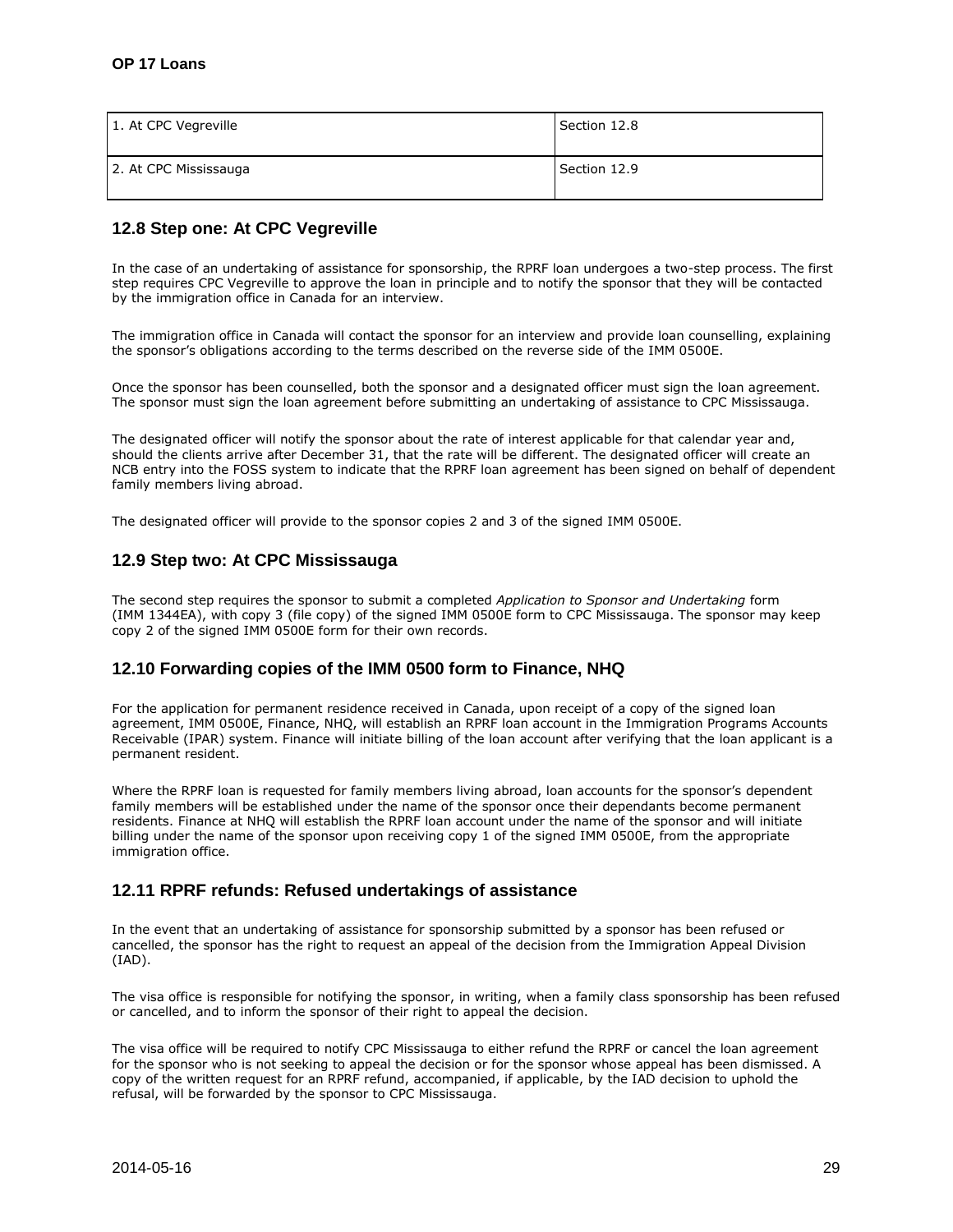The same procedures for refunding the RPRF will apply should the undertaking of assistance be withdrawn by the sponsor.

Procedures for processing RPRF refunds also apply to a foreign national who, upon arriving at a Canadian port of entry with a completed IMM 0500E, is reported inadmissible and is subject to a removal order and, if appealed, the decision to remove the person has been upheld by the IAD.

# <span id="page-29-0"></span>**12.12 Establishing a client file at NHQ Records**

The CPCs, immigration offices in Canada or visa offices, the IOM or the loan applicant will forward all original copies of loan agreements established for each loan applicant to Revenue Accounting, Finance, NHQ. After reviewing loan agreements received, Finance will forward this documentation to Records, NHQ. Records will establish a loan applicant file (i.e., "TL" file) which will bear the loan agreement number and the full name of the loan applicant. The loan applicant file will include the original copies of signed loan agreements (IMM 0500E and/or IMM 0501B) and any correspondence dealing with the loan request.

# <span id="page-29-1"></span>**13 Procedure: Transportation loan**

#### <span id="page-29-2"></span>**13.1 Determine if the client is eligible**

R289 lists the categories of persons who are eligible to apply for a transportation loan.

Eligible applicants must be 18 years of age or older and include:

- Convention refugees and members of the Humanitarian-protected persons abroad classes who are seeking resettlement in Canada for themselves and/or their dependent family members;
- Canadian citizens or permanent residents who are seeking financial assistance for their dependent family members who are seeking permanent residence in Canada;
- persons who are seeking permanent residence;
- persons in possession of a temporary resident permit;
- foreign nationals (dependants of live-in caregivers and some family class cases). Also included here are some privately sponsored cases, under section 18*c*)iii) of Quebec's immigration regulations. Please refer to OM OP 01-15 (*Guidelines for issuance of loans to privately sponsored refugees selected by Quebec under section 18*c*)iii) of their Regulations*).
- For the purposes of the Immigration Loans Program, dependent family members [see definition of "family member" in R1(3)] include the spouse or common-law partner and dependent children under 22 years of age. It can also include any other person who has been under the care, emotional and financial support of the principal applicant.

#### <span id="page-29-3"></span>**13.2 Eligible expenses**

Types of expenses that may be covered include:

- the costs of travel by the most direct route at the most economical rate available;
- charges for any transportation tax (for example, toll or airport tax);
- approved service fees from the IOM;
- inland transportation costs which may include meals en route, overnight accommodation, ground transportation and incidental expenses; and
- transportation from the refugee's place of residence in a rural community or camp to a city from which the refugee may board a flight that would commence their trip to Canada. The cost of overnight accommodation and meal allowances may be included in these costs.

Where the visa office is able to coordinate the timing of the medical examinations with the panel physician to take place within 24 to 72 hours of the selection interview, the costs to the refugee would be kept to a minimum.

Where refugees are scattered in remote areas that make a selection trip impossible, the visa office should plan in advance when refugees would need to be transported to the visa office for the selection interview. Included in the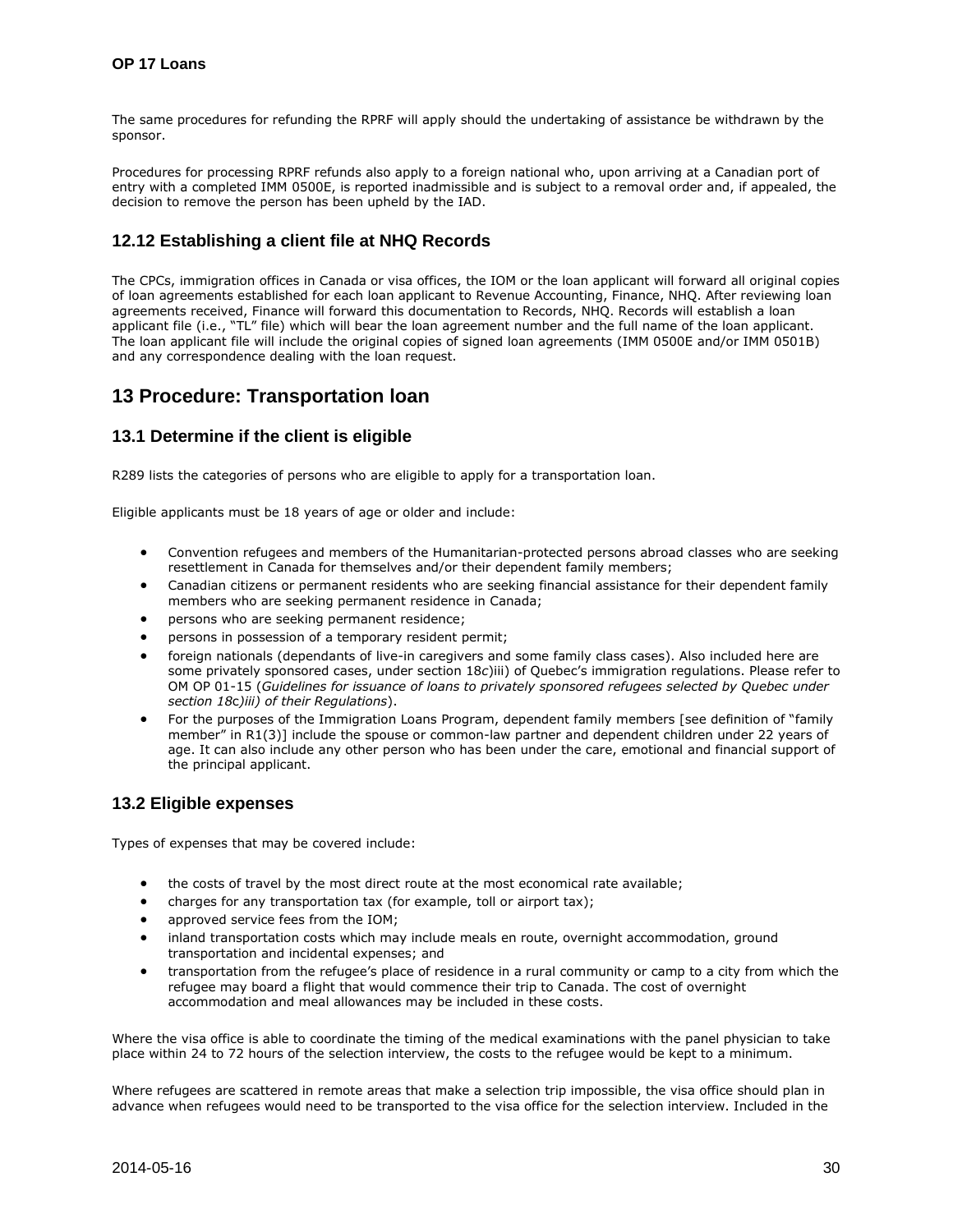planning process should be the block booking of a number of medical examinations with panel physicians to coincide with the interview schedule that is being established. Although this may not always be possible, there would be a cost savings to the refugee where only one trip is required.

Where the IOM has made the transportation arrangements to bring a refugee to a selection interview and for medical examination and if the latter fails to meet the selection criteria, the transportation and related costs would be absorbed by the IOM.

For more details about expenses related to transportation and other costs, see Section 13.3.

#### <span id="page-30-0"></span>**13.3 Expenses for transportation and related costs for further medical examinations**

The transportation and related costs (including overnight accommodation) can also be included in a transportation loan where it is determined that further testing is warranted and where the IOM has made the arrangements. Where a medical or other escort is considered necessary, associated costs may be included in the cost of the medical examination. However, the salary cost of such an escort should not be included in the admissibility loan. Wherever possible, families should be moved in groups in order to distribute the transportation and accommodation costs of the escort as widely as possible, thereby minimizing the debt load of the refugee.

In the case where in-Canada transportation is required and inland transportation costs have not been pre-arranged overseas, these costs may be approved at a Canadian port of entry.

Costs for accommodation and meals are provided as a contribution for government-assisted refugees in need of a stopover at a Canadian port of entry.

# <span id="page-30-1"></span>**13.4 Expenses not eligible**

Types of expenses that are not covered include:

- baggage in excess of the carrier's free baggage allowance; (Visa offices, the IOM and others making travel arrangements on behalf of refugees must counsel passengers on the pieces of luggage, their weight and dimensions allowed per person travelling to Canada.)
- costs for the shipping of personal and household effects;
- transportation of animals (domestic pets or livestock). If a refugee insists on bringing a pet, the refugee must bear the costs for the transport of the pet to the final destination in Canada, without any assistance from the Immigration Loans Program. These costs must be prepaid overseas. The refugee must also cover the costs of boarding the pet in a kennel while awaiting permanent living quarters, as pets are often not accepted in temporary accommodations. There may also be costs related to quarantine*.*

#### <span id="page-30-2"></span>**13.5 Transportation loan for special circumstances**

There is no provision to issue a transportation loan for a person to relocate within Canada, once the person has arrived at their final destination in Canada.

However, in the case where a newcomer has been inadvertently destined to an inappropriate destination (e.g., the spouse and/or the children are in another city), a transportation loan may be extended to facilitate the relocation with other immediate family members. The designated officer must communicate the facts of the case to the Matching Centre, NHQ. The Matching Centre will review the circumstances that led to this situation. If it is judged that an administrative error occurred and that the applicant was not responsible, the costs of travel to relocate may be covered internally through administrative measures and will not be included on the applicant's original loan.

The designated officer will then forward copies 1 and 3 to the Matching Centre for processing. This provision is applicable only for cases of administrative errors or on humanitarian and compassionate grounds.

In cases where the newcomer does not wish to travel onward to final destination or chooses to travel to a different destination, a transportation loan may also be extended. However, under these circumstances, the applicant will have to pay the additional costs of travel. The designated officer should return the unused portion of the travel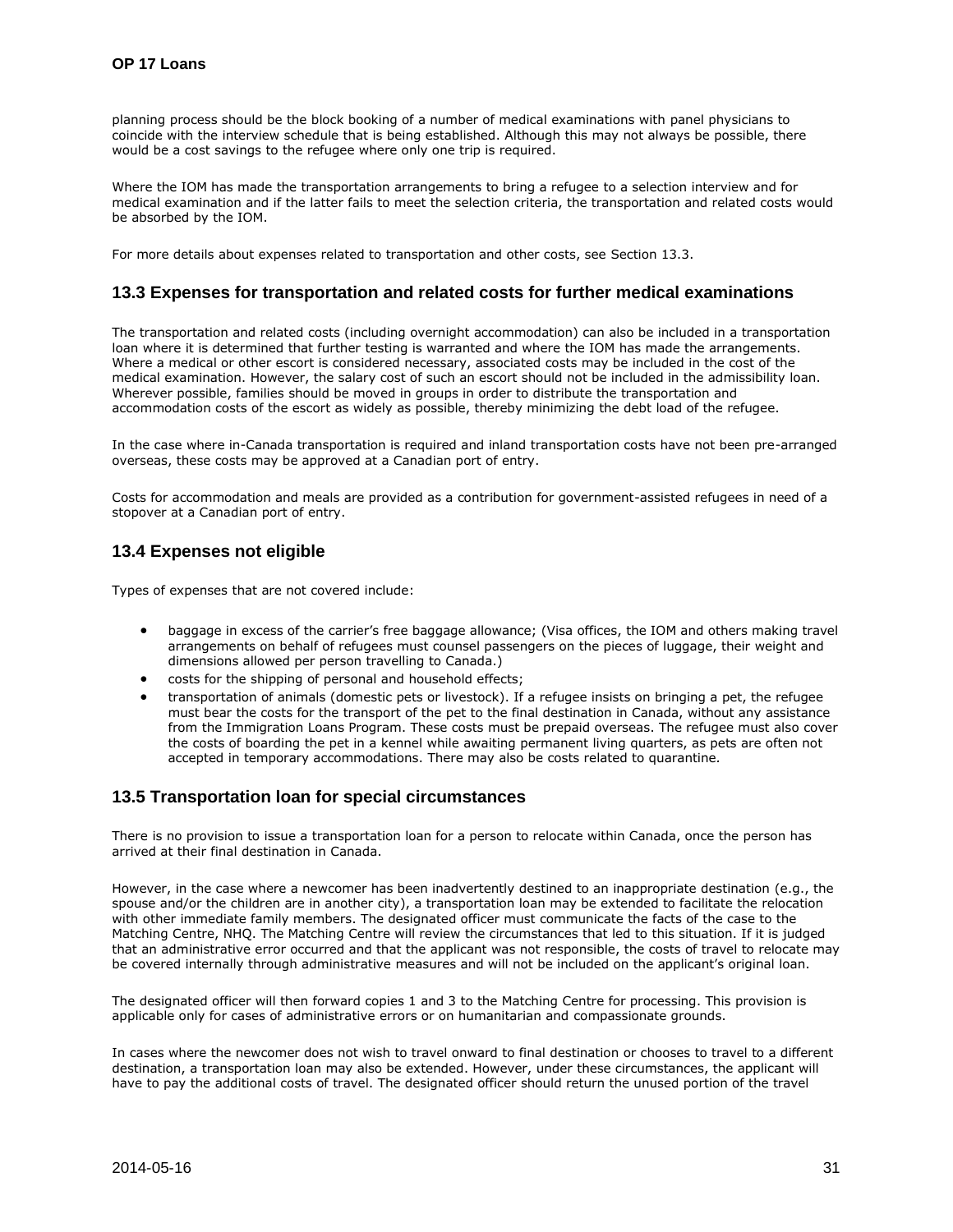ticket to Revenue Accounting, NHQ. Revenue Accounting will endeavour to receive refund for the unused portion and, if successful, this amount will be credited to the loan applicant's account.

Special-needs refugees, such as family units of different size or composition (i.e., single parent or large refugee families), the elderly, women at risk and disabled refugees, who are selected under the Joint Assistance Program, are eligible for transportation and other costs on a non-recoverable basis (contribution), for themselves and/or their dependent family members. Refer to *Processing applications to sponsor members of the family class*, IP 2, and to Fees and cost recovery. See also RAP procedures, IP 3, Part 2.

# <span id="page-31-0"></span>**13.6 Required documentation**

The *Immigration Loan / Contribution* form (IMM 0500E) may be used to approve a transportation loan.

The *Immigrant Loan and Undertaking to Repay* form (IMM 0501B) is only used in Canada when the head of family is in Canada and the IMM 0500E is being issued abroad for dependent family members.

The IMM 0501B form is an undertaking to repay by the head of family in Canada for a loan approved for family members living abroad.

The transportation loan may be processed in conjunction with the RPRF and/or admissibility loan, in order to process, from abroad, the permanent residence of dependent family members of foreign nationals who are Convention refugees or members of the Humanitarian-protected persons abroad classes.

For procedures to complete both forms, see Section 16 and Section 17.

#### <span id="page-31-1"></span>**13.7 Processing non-accompanying family members under the one-year window of opportunity program**

For details on processing non-accompanying family members under the one-year window of opportunity program, see Resettlement from overseas.

In the case where a transportation loan is being processed and non-accompanying family members are expected to follow, the designated officer will comply with the following procedures:

- the names and dates of birth of the principal applicant and all accompanying family members who have been approved for a loan will be placed in the case notes;
- the names and dates of birth of all non-accompanying family members who have been pre- approved for a loan will be placed in the case notes;
- the transportation warrant number will also be included;
- these notations must be followed by the name of the officer who has pre-approved the future loan for the dependants who will follow.

In the case where a transportation loan is being processed for non-accompanying family members who are visaready, the designated officer will comply with the procedures as set out in *Processing a transportation loan for refugees abroad*, Section 13.8. However, as this loan would have been pre-approved in principle, the designated officer need not make an assessment for approval.

#### <span id="page-31-2"></span>**13.8 Processing a transportation loan for refugees from abroad**

The visa office should use the services of the IOM, whenever possible, for processing refugees from abroad. For details on processing persons from abroad, see Section 16.

#### <span id="page-31-3"></span>**13.9 Processing a transportation loan in Canada**

Travel arrangements may be made by visa offices abroad (see Section 13.10), or by immigration offices in Canada (see Section 13.11).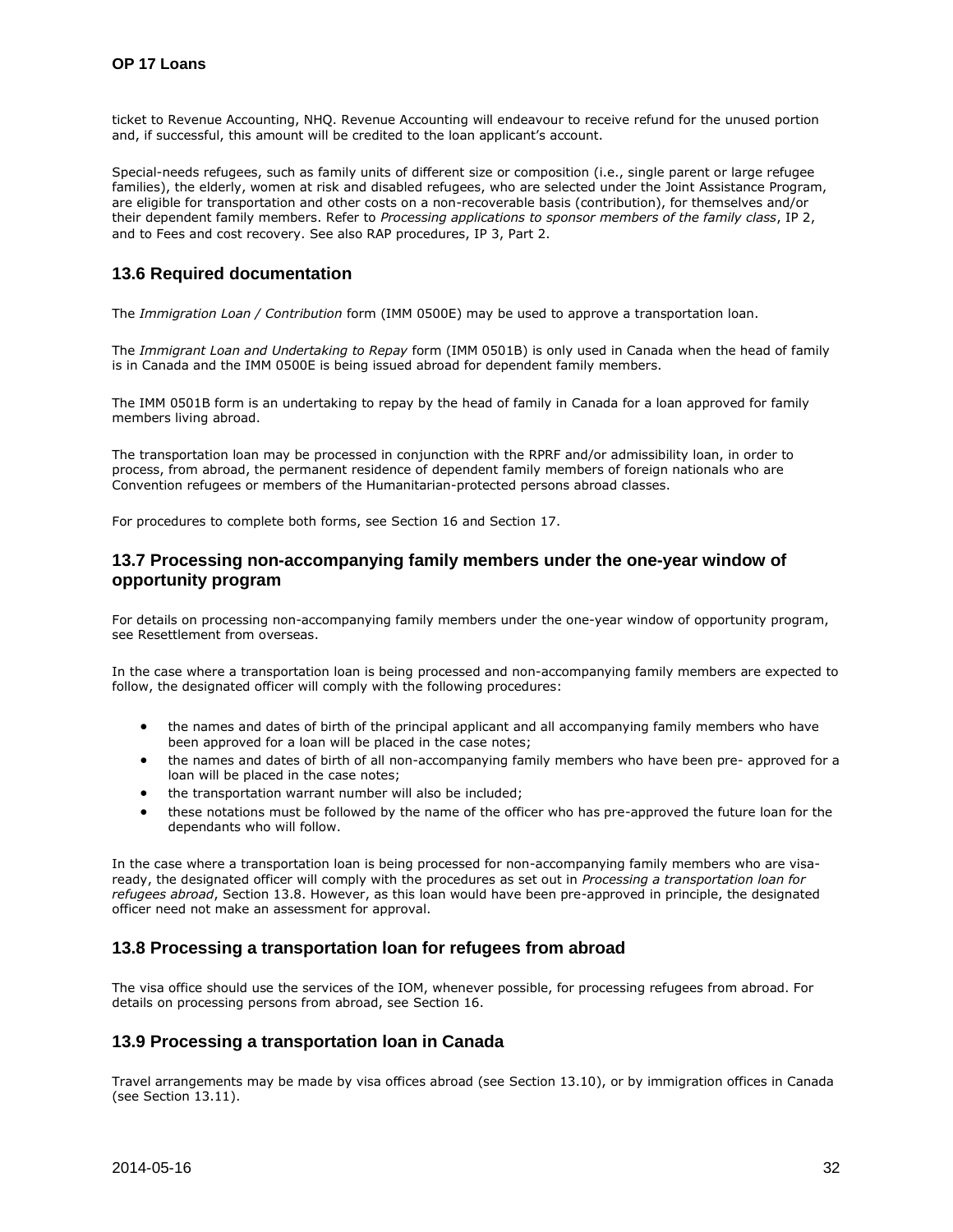# <span id="page-32-0"></span>**13.10 Travel arrangements made by visa offices abroad**

Where a visa office has issued, or is about to issue, visas on behalf of dependent family members living abroad and transportation arrangements are being made by the visa office, the in-Canada loan applicant will complete an IMM 0501B on behalf of their dependent family members.

The visa office will send a message to the immigration office in Canada which will contact the head of family in order to complete and sign the IMM 0501B form on behalf of dependent family members. The message must indicate the estimated transportation costs in Canadian dollars, including the IOM service fee, if applicable.

Before approving the IMM 0501B, the designated officer must consider the total of existing loans and new loans requested. The designated officer will verify if the loan applicant has any other outstanding RPRF, transportation, admissibility or assistance loans by reviewing the Immigration Program Accounts Receivable (IPAR) system or by contacting Collection Services, NHQ, at 1-800-667-7301. CIC offices in the Ottawa–Gatineau area can call 613- 952-6905.

If the loan applicant has an existing transportation loan, the designated officer will include the number of the original transportation warrant in box 3 of the IMM 0501B form.

In order to enable Revenue Accounting to match and consolidate the existing loan with the new loan, the designated officer overseas will include the number of the original transportation warrant in box 5 of the IMM 0500E and the number of the IMM 0501B in box 3 of the IMM 0500E form.

The designated officer must show the estimated transportation costs and approximate amount of the new loan in boxes 24 and 25 of the IMM 0501B.

The immigration office in Canada will send a message providing the IMM 0501B form number to the visa office, and follow up by sending copy 4 of the form to the visa office, and copy 1 to Revenue Accounting, Finance, NHQ, Jean Edmonds North Tower, 300 Slater St., Ottawa, Ontario, K1A 1L1. The loan applicant is given copy 2 of the form.

When the visa office receives the IMM 0501B number from the immigration office in Canada, the visa office completes the IMM 0500E, which is the transportation warrant provided to the transportation company, airline or the travel agent that is required to obtain tickets.

The visa office enters the number of the IMM 0501B in box 3 of the IMM 0500E and has the dependent family member sign the IMM 0500E.

A designated officer overseas must ensure that the transportation warrant number on the IMM 0500E is correctly recorded in box 26 of the loan recipient's IMM 5292B form.

In the case where a loan applicant has been issued a *Permit to Come into or Remain in Canada – The Immigration and Refugee Protection Act, section 24* form (IMM 1263B), the designated officer will enter the transportation warrant number from the original copy of the IMM 0500E form in the space under the "Signature of holder" of the IMM 1263B and in the appropriate box on all subsequent copies.

The transportation warrant number in the IMM 0500E should not be written in the loan recipient's passport or travel document.

The IOM, the travel company or agency submits copy 1 of the IMM 0500E to Revenue Accounting, Finance, NHQ, Ottawa, Ontario.

# <span id="page-32-1"></span>**13.11 Travel arrangements made by immigration offices in Canada**

Where the visa office has advised the immigration office in Canada that dependant family members living abroad are visa-ready and travel arrangements are not being made abroad, the in-Canada loan applicant will complete the IMM 0500E form on behalf of dependent family members and make the travel arrangements within Canada.

The visa office may not be able to make the travel arrangements for the following reasons: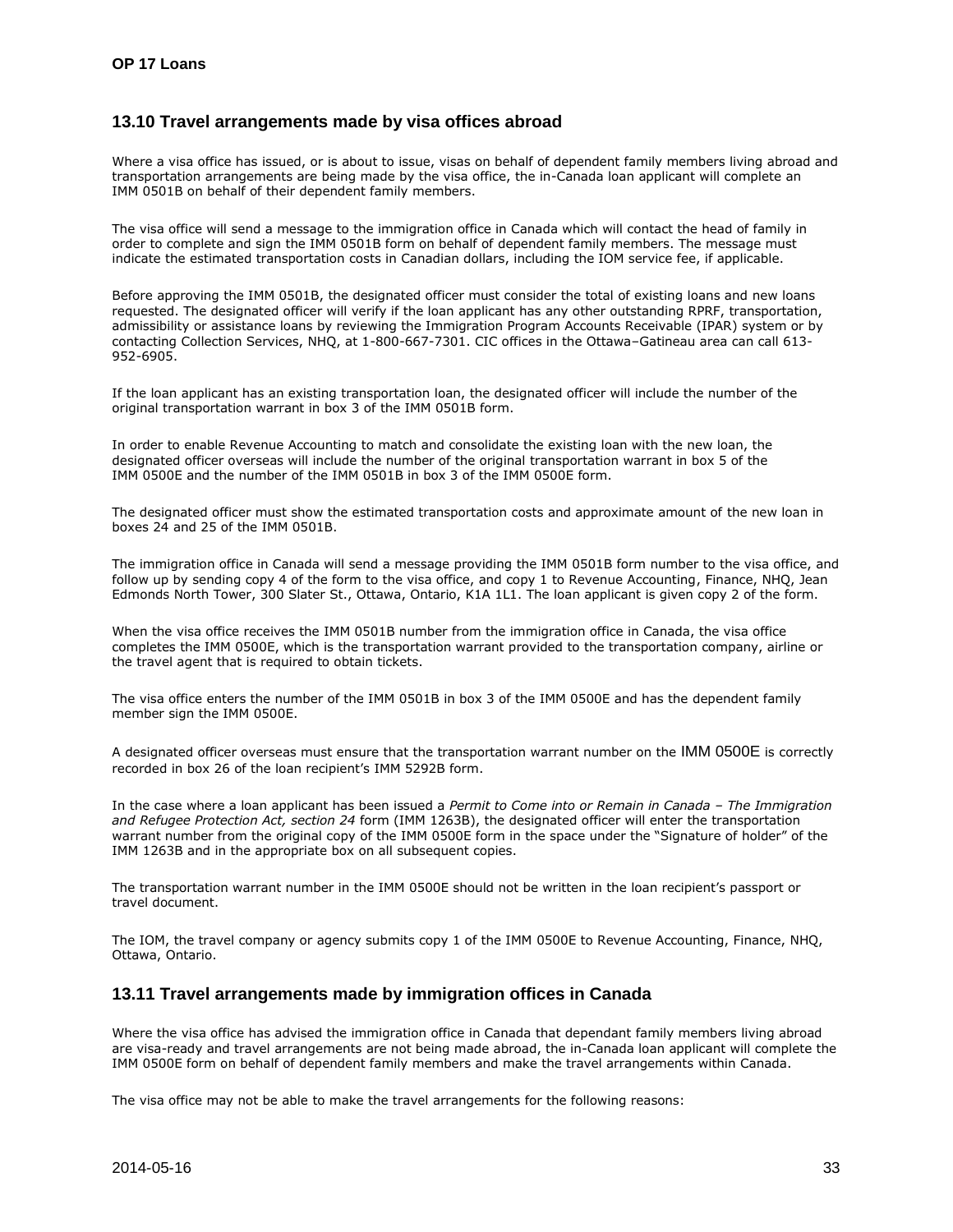- in the case where a visa office cannot process the IMM 0500E as it is restricted or not permitted by the host country; and/or
- in the case where the IOM does not have a local office in the country in which dependent family members reside or where dependent family members are required to travel excessive distances in order to sign IMM 0500E thus making the processing of travel arrangements both difficult and time-consuming.

Upon receiving confirmation from the visa office that visas have been issued on behalf of dependent family members living abroad, the in-Canada loan applicant will complete an IMM 0500E on behalf of their dependent family members living abroad.

Before approving a transportation loan, the designated officer must consider the total of existing loans and new loans requested.

If the applicant has an existing transportation loan, the designated officer will include the number of the existing transportation warrant in box 5 of the IMM 0500E.

In order to determine the amount of the loan required, the applicant must provide a letter or written quote from the IOM, the transportation company or the travel agency, indicating the anticipated total travel costs.

The IOM in Ottawa will provide a quote based on the following information on dependent family members included in the IMM 0500E: names and dates of birth of dependent family members and the names, addresses and telephone numbers of contacts in the originating country.

The in-Canada loan applicant will submit the fare quotation in order for the immigration office in Canada to make a proper loan assessment.

The in-Canada loan applicant and the designated officer will complete part I and sign the IMM 0500E.

The immigration office in Canada will retain the file copy (copy 3) and give the IMM 0500E to the loan applicant who will present it to IOM, a transportation company or travel agency with a letter authorizing the travel agency to issue airline tickets at the prices quoted in the estimate provided.

Upon receiving the IMM 0500E, the IOM, the travel company or agency will complete parts II and III of the IMM 0500E and issue air tickets for dependent family members living abroad.

In order to avoid having the applicant send the airline tickets to the dependent family members living abroad, the IOM, the travel agency or airline in Canada may make arrangements to have airline tickets issued overseas, such as at the airport of embarkation.

The IOM, the travel agency or transportation company will submit copy 1 of the completed IMM 0500E to Revenue Accounting, Finance, NHQ, and copy 4 to the immigration office in Canada or visa office. The loan recipient will keep copy 2 of the completed IMM 0500E for their own records.

# <span id="page-33-0"></span>**13.12 Choosing the airline or travel agency**

The loan applicant should be encouraged to use Canadian air carriers, whenever possible, to arrange for transportation to Canada. However, as cost factors may influence loan approval, the loan applicant may choose to use other air carriers or travel agencies to make transportation arrangements, if it is more cost-effective to do so.

The loan applicant who qualifies for a transportation loan may also use the services of the IOM. The IOM also provides travel services in the case where a transportation loan is not required or has not been approved. The IOM offers a pre-payment service and provides lower travel rates to sponsors who wish to pay cash or who have been refused a loan.

#### <span id="page-33-1"></span>**13.13 IOM services**

The IOM provides travel quotes in Canadian dollars.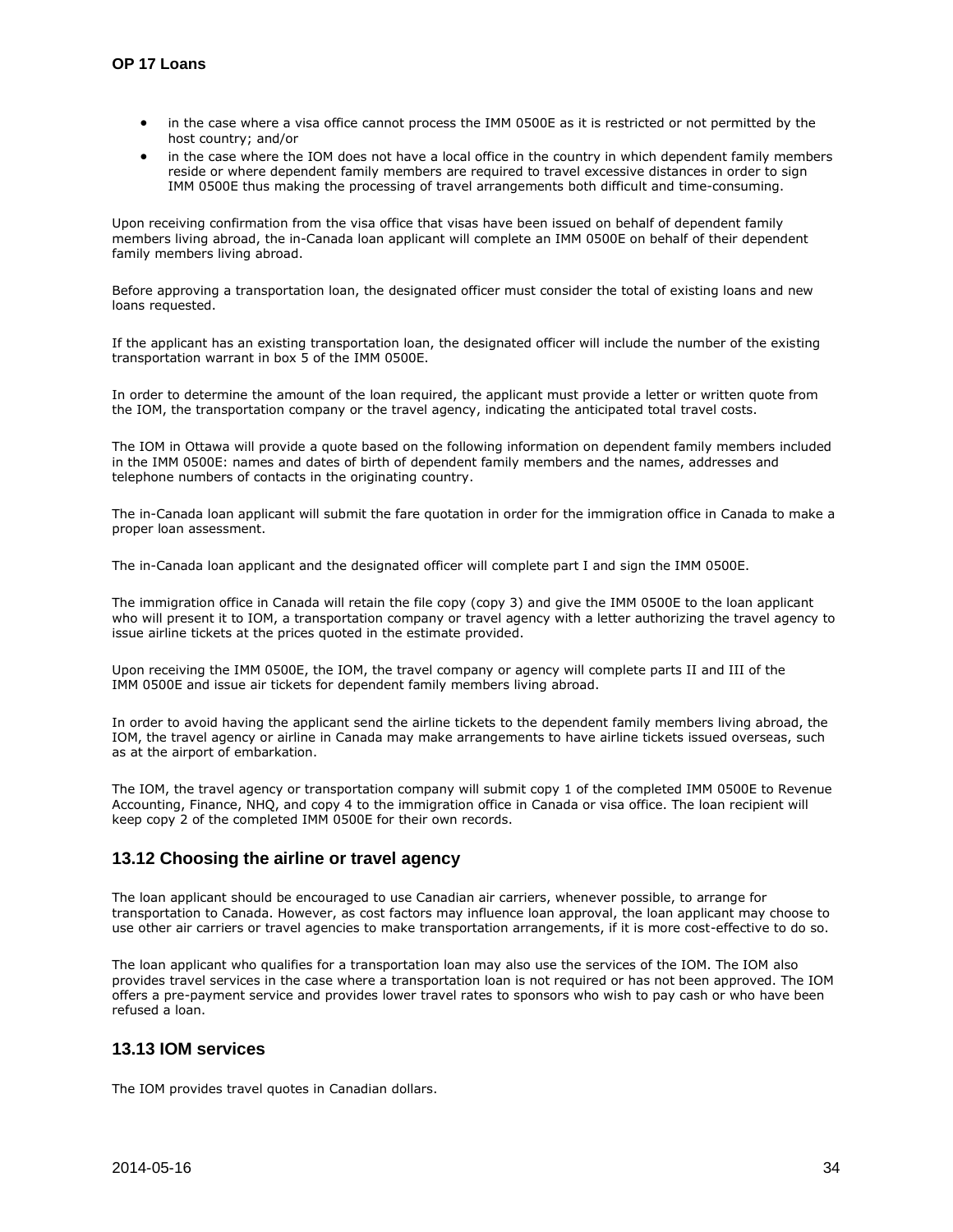The immigration office in Canada or Canadian sponsor must ensure that the IOM travel quotations include airport taxes, transportation costs and IOM service fees.

The IOM is required to pay the initial costs involved in transporting and providing accommodation to the refugees. Payment would be made by Finance when invoices have been received at NHQ and it has been verified that the refugees have arrived in Canada.

For this reason, wherever possible, it is preferable to utilize the services of the IOM over any other organizations when making travel arrangements.

#### <span id="page-34-0"></span>**13.14 Alternative travel arrangements**

The following alternative travel arrangements are available for persons who are not eligible for transportation loans:

- Where the visa office initiates a request for the sponsor to pay travel expenses (see Section 13.15).
- Where a sponsor initiates a request to pay travel expenses (see Section 13.16).

#### <span id="page-34-1"></span>**13.15 Where the visa office initiates a request for the sponsor to pay travel expenses**

Where, in the opinion of the designated officer, a refugee is unable to repay a reguested loan, a designated officer will notify the IPMB and request that the immigration office in Canada that approved the sponsorship contact the sponsor in order to determine whether they are willing to pay the travel expenses.

When initiating the request, the visa office will also provide the following information to the immigration office in Canada:

- name(s) of potential foreign nationals;
- their date(s) of birth;
- overseas file number;
- visa office location;
- name, address and telephone number of a contact person in the originating country; and
- name, address and telephone number of the contact person for the sponsor in Canada.

The immigration office in Canada will contact the sponsor to determine their willingness to pay for travel.

In the case where the sponsor is unable to pay, the immigration office in Canada will notify the visa office.

Where the sponsor is willing to pay, the immigration office in Canada will provide to the IOM, by fax, details of the case. The fax number of the IOM is  $+ 16132378561$ . The telephone number is  $+ 16132370651$ .

The IOM will contact the sponsor and provide a confirmed travel price.

Once a price is quoted, the sponsor will mail a certified cheque or money order and make it payable to the International Organization for Migration, 151 Slater Street, Suite 712, Ottawa, Ontario K1P 5H3.

The IOM office with responsibilities in the corresponding world area will contact the visa office to arrange for the departure.

#### <span id="page-34-2"></span>**13.16 Where a sponsor initiates a request to pay travel expenses**

Where a sponsor directly contacts an immigration office in Canada to indicate their willingness to pay for the travel arrangements of the dependent family members living abroad, the immigration office in Canada will contact the visa office to determine whether the dependent family members are visa-ready.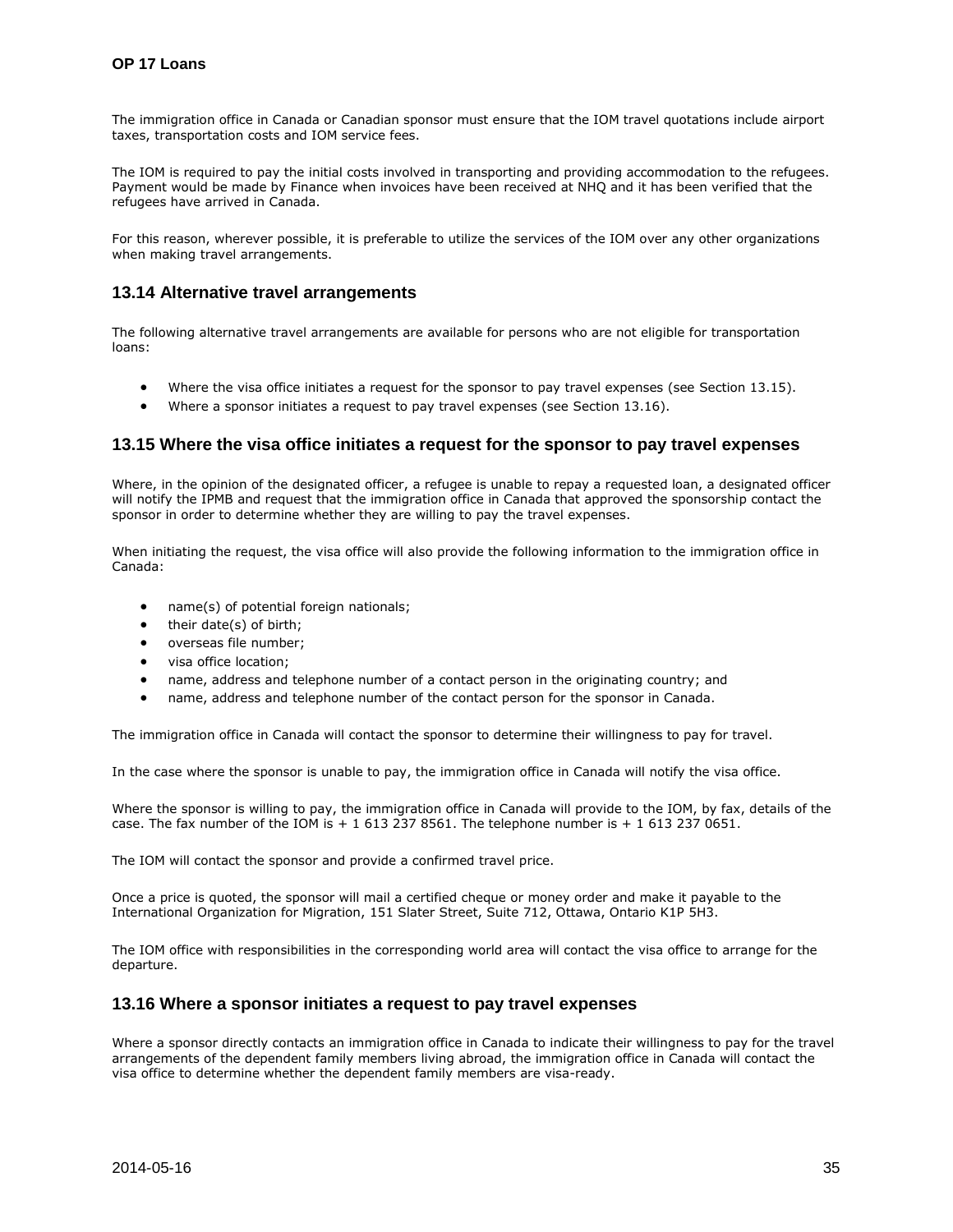When initiating a request, the immigration office in Canada will provide to the visa office the details of the case as outlined above.

The same procedures, as outlined above, are to be followed when a sponsor agrees to pay for travel (i.e., the provision of a travel price quotation from the IOM, the mailing of a cheque by the sponsor to the IOM and notification to the visa office by the IOM in order for travel arrangements to be made for departure).

*Note: For more information on alternative arrangements and special-needs cases, please refer to* Making alternative loan arrangements*, Section 9, and RAP procedures, IP 3, Part 2.* 

# <span id="page-35-0"></span>**13.17 Processing a transportation warrant in Canada or abroad**

The *Immigration Loan / Contribution* form (IMM 0500E), when presented to the IOM or the travel company or agent, will be used to obtain one-way tickets to Canada.

The designated officer completes Part I of the IMM 0500E form (see Section 16), including the RPRF loan calculations as applicable, and provides the applicant in Canada or abroad with a letter of instruction to the travel agent or company, to which copies 1, 2 and 4 of the form are attached.

The following are general instructions for completing Part I of the IMM 0500E:

- the designated officer will insert the name and address of the loan applicant and the names and dates of birth of all the dependent family members living abroad;
- the designated officer will provisionally approve the admission to Canada of persons named in the travel warrant;
- the immigration office in Canada or visa office overseas will retain copy 3 of the transportation warrant in the local file;
- the IOM, the transportation company or travel agent will follow the established procedures for disposing of copies 1, 2 and 4 of the transportation warrant and for the reimbursement of transportation costs.

The following are general instructions for completing Parts II and III of the IMM 0500E:

- the IOM will include eligible expenses in the transportation warrant;
- the IOM, the transportation company or travel agent must notify the office issuing the IMM 0500E of any increases in transportation costs, changes in accommodation, routing, departure or arrival dates, or of any cancellation (see Section 13.18);
- the IOM, the transportation company or travel agent will authorize one-way tickets to Canada;
- the loan applicant in Canada or abroad will present a letter of instruction, with copies of the IMM 0500E attached, to the IOM, the transportation company or travel agent;
- the IOM, the transportation company or travel agent will issue the tickets on the basis of the letter and the attached copies of the IMM 0500E;
- the IOM may arrange to have the tickets issued overseas, such as at the airport of embarkation, so that the applicant does not have to send the actual tickets to the dependent family members. Travel is normally scheduled six to eight weeks from the time the approved IMM 0500E is received at the IOM.

# <span id="page-35-1"></span>**13.18 Making changes to the transportation warrant**

The IOM, the transportation company or travel agent must notify the issuing visa office of any increase in the transportation costs over those originally approved, of any changes in accommodation, routing, departure or arrival dates. If the designated officer does not consider the increased costs acceptable, the authorizing officer will inform the IOM, the transportation company or travel agent and cancel the transportation warrant.

Where there is a change in the final destination or the method of travel after arrival in Canada, a new IMM 0500E may be issued as follows: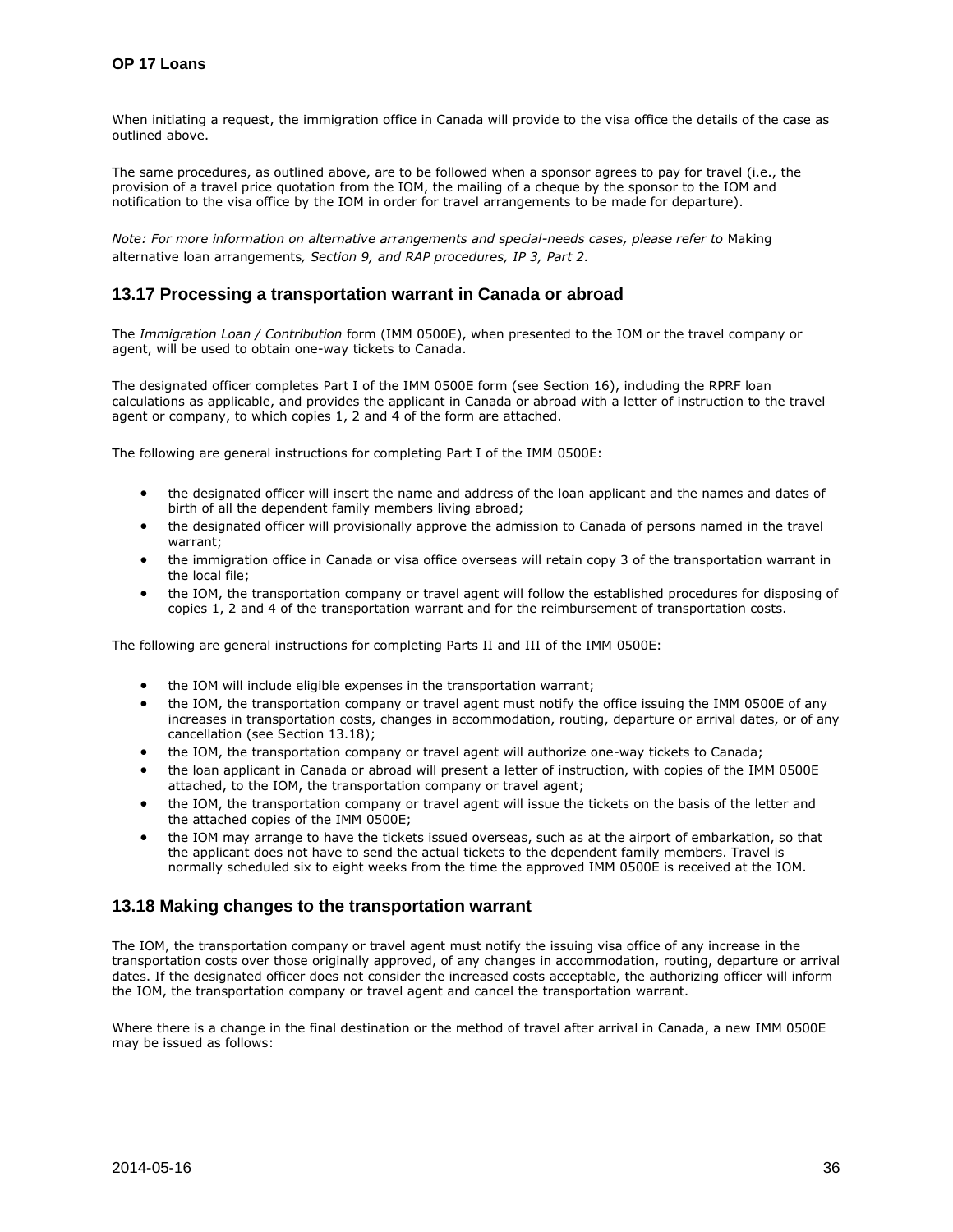- the designated officer will take back the unused portion of the traveller's ticket(s) issued abroad, and issue the permanent resident or foreign national (on a temporary resident visa) a receipt for the unused portion;
- the designated officer will indicate on the receipt the name of the person to whom the transportation warrant was issued overseas, the original transportation warrant number, the airline ticket number(s) and the name of the airline carrier;
- the designated officer will certify that the unused portion of the airline ticket has been received and will stamp the receipt;
- the designated officer will make the new travel arrangement and issue a new IMM 0500E; and
- the designated officer will attach the unused ticket, the original and copy 3 of the IMM 0500E and forward these to the Chief, Revenue Accounting, Finance, NHQ. This will enable the Department to obtain a credit from the transportation company on behalf of the loan recipient. The complete ticket booklet, with the unused ticket voucher still attached, are required.

Where a permanent resident or foreign national (on a temporary resident visa) chooses not to proceed to the original final destination but wishes to remain at the first point of arrival, a new IMM 0500E form will not be issued.

When the permanent resident or foreign national (on a temporary resident visa) decides to remain in the area of the port of entry instead of proceeding to the original final destination, the designated officer should indicate, on the receipt forwarded to Revenue Accounting, the name, address, apartment number, city and telephone number of the friend/relative/contact person, if available.

The loan recipient should be counselled to retain their receipt and copy 2 of the IMM 0500E form issued abroad and/or in Canada. This information may be required as verification that a credit is due on their loan account. The loan recipient should be advised that any credit to the loan account could take up to six months to process.

It is important to note that if any changes are made to the transportation warrant after the applicant has received their copy, the original amounts must not be changed with the use of "white-out". The original amounts should be deleted and the new amounts added in the appropriate box(es).

# <span id="page-36-0"></span>**14 Procedure: How loans are paid and collected**

A loan recipient is expected to repay the loan in full by consecutive monthly instalments and in accordance with the repayment schedule set out in R291(2). Monthly instalments are calculated according to the amount borrowed.

Depending on the amount borrowed, loans must be repaid as follows:

- for loans equal to but not exceeding \$1,200, within 12 months of issuance of the loan;
- for loans over \$1,200 but not exceeding \$2,400, within 24 months of issuance;
- for loans over \$2,400 but not exceeding \$3,600, within 36 months of issuance;
- for loans over \$3,600 but not exceeding \$4,800, within 48 months of issuance;
- for loans over \$4,800, within 72 months of issuance of the loans.

Loan recipients are encouraged to pay off their loans as quickly as possible by making regular monthly payments and by paying more than the required monthly payment wherever possible.

Further information on the repayment of loans can be obtained by consulting Collection Services toll-free at 1-800- 667-7301.

General information and procedures for payment and collection of loans are itemized in the following table.

| <b>For information about</b>   | See          |
|--------------------------------|--------------|
| When notice of payment is sent | Section 14.1 |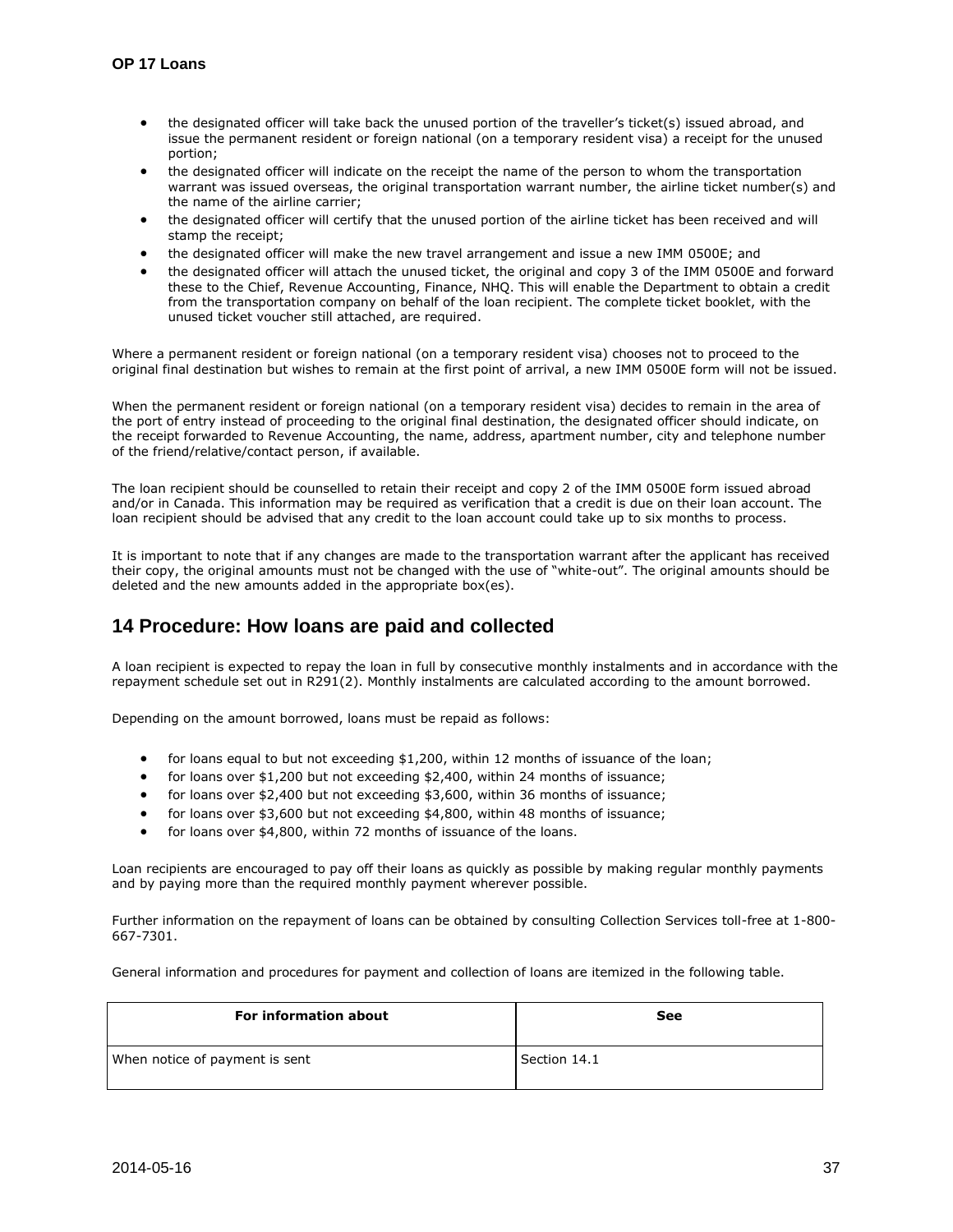| How loans may be repaid             | Section 14.2 |
|-------------------------------------|--------------|
| When payroll deductions may be used | Section 14.3 |
| When loan payments may be deferred  | Section 14.4 |
| How delinguent loans are recovered  | Section 14.6 |

# <span id="page-37-0"></span>**14.1 Notice of payment**

Revenue Accounting, Finance, NHQ, will establish a loan account in the name of the loan recipient using the warrant number from the IMM 0500E as the account number.

Depending on the type of loan requested, several months may lapse before a loan account is established. For example, before a loan account is established, Revenue Accounting requires the invoice from a transportation company for the transportation costs for those persons listed on the IMM 0500E and a confirmation that the persons listed have arrived in Canada.

Payment received at either an immigration office in Canada or at Revenue Accounting, NHQ, will be recorded as a credit to the account.

Loan recipients who wish to pay off their loans before the account is established in order to avoid interest charges or for other reasons, may do so by contacting Collection Services toll-free at 1-800-667-7301.

Revenue Accounting, NHQ, will notify loan recipients intending to repay the loan according to the repayment schedule about the loan amount and the minimum monthly instalments required.

# <span id="page-37-1"></span>**14.2 Methods of payment**

A loan recipient is entitled to make loan payments using any of the following methods of payment:

- personal cheque;
- certified cheque;
- postal or money order;
- credit card:
- directly at participating financial institutions;
- internet banking through participating financial institutions; or
- any other means acceptable to CIC.

Cheques and other negotiable items must be made payable to the "Receiver General for Canada".

Payments made in Canada are payable in Canadian funds. Payments made abroad to a visa office may be payable in local currency at the official exchange rate established by the visa office. However, this practice should not be encouraged; clients should be directed to send their payments to NHQ, Revenue Accounting in Canada. Furthermore, payments of loans abroad must be made by certified instruments only (no personal cheque).

# <span id="page-37-2"></span>**14.3 Payroll deductions**

According to A147(2), the Minister may authorize the repayment of a loan by means of a payroll deduction scheme.

# <span id="page-37-3"></span>**14.4 Deferral of loan payments**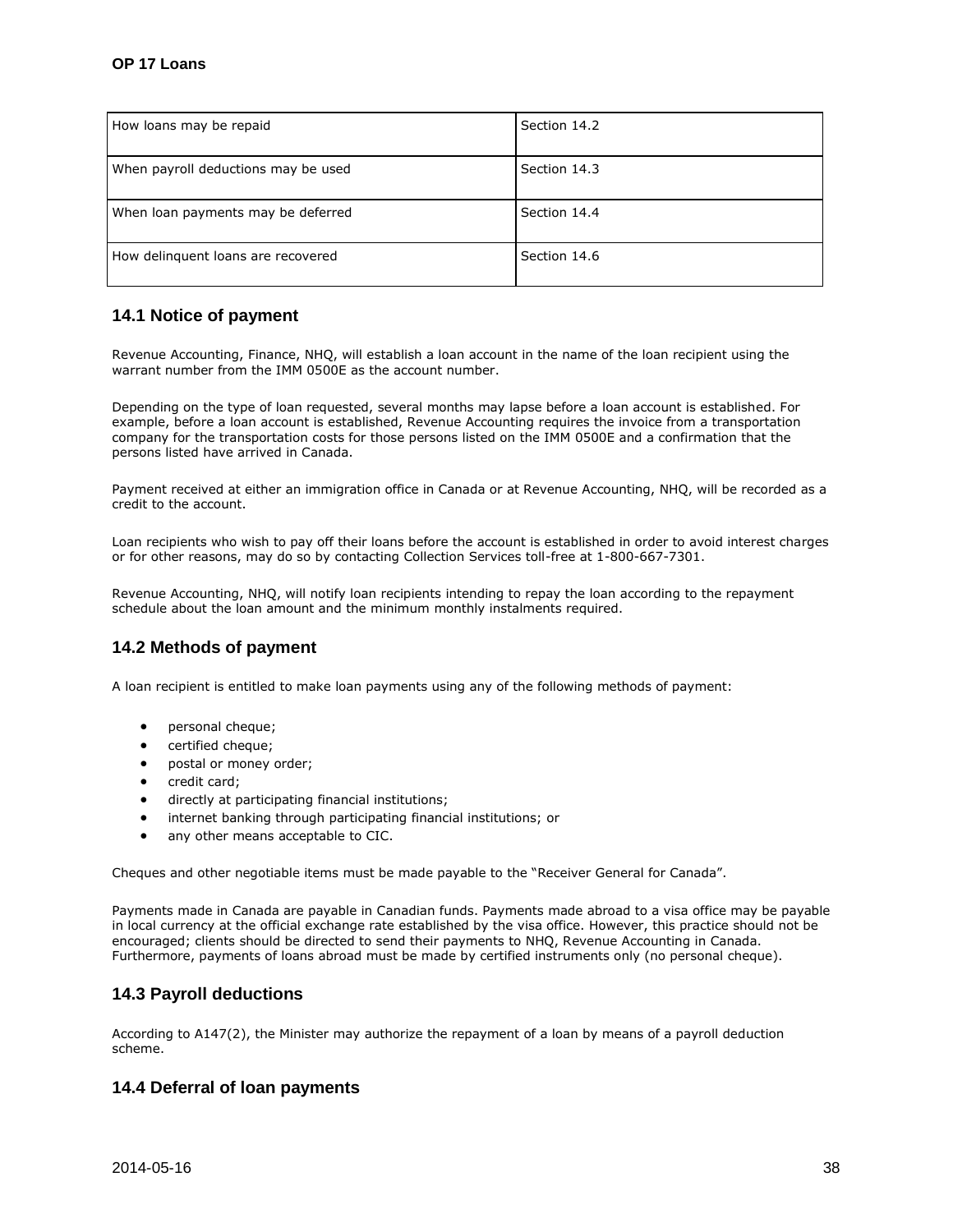Under special circumstances, a collection officer may grant a deferral of loan payments, a variation of payments or an extension to the repayment period [see R292(2)].

For Convention refugees or members of the Humanitarian-protected persons abroad classes who have been selected in Canada or abroad, the deferral of loan payments may be up to two years. For any other person, the deferral of loan payments may be up to six months.

A deferral of loan payments is not automatically provided. A loan recipient who approaches an immigration office in Canada because he or she is unable to make full, regular loan payments must be immediately referred to Collection Services, Finance, NHQ, toll-free at 1-800-667-7301*.*

RAP service providers are encouraged to remind clients, especially special-needs refugees, that they may ask for a deferral of loan payment for a few months until they have had time to establish themselves, i.e., open a bank account, etc.

*Note: The immediate referral of loan recipients who are requesting a deferral on their loan payments is particularly important for those wishing to sponsor dependent family members from abroad. These persons will need to satisfy the designated officer reviewing the family class sponsorship request that they have not defaulted on their loan payments in order to demonstrate their ability to support dependent family members (please refer to OM IP 97-12, section 3.1). Where a deferral of loan payments is being requested, a designated officer must notify Collection Services, Finance, NHQ, at 1-800-667-7301 or at 613-952-6905.*

# <span id="page-38-0"></span>**14.5 When and how a loan recipient must notify Collection Services about a change of address**

A loan recipient must notify Collection Services, NHQ, of any change of address within ten calendar days. The loan recipient may report a change of address as follows:

- in person or in writing to either:
	- $\circ$  the immigration authorities in the immigration office in Canada in the area in which they are residing,
	- o Collection Services, Finance, NHQ, Jean Edmonds North Tower, 3rd Floor, 300 Slater St., Ottawa, Ontario, K1A 1L1; or
- by telephone, by calling Collection Services toll-free at 1-800-667-7301.

A loan recipient must quote their loan account and social insurance number (SIN) in all correspondence.

An immigration office in Canada that receives any new information on a loan recipient must notify the Chief, Revenue Accounting, Finance, NHQ.

*Note: For information on loan terms and conditions in relation to the repayment of loans, see Section 14.4.* 

# <span id="page-38-1"></span>**14.6 Recovery of delinquent loans**

A145 authorizes the recovery of any delinquent payments on loans on behalf of the Government of Canada. For the purposes of the Immigration Loans Program, the Chief of Collection Services, Finance, NHQ, has been delegated responsibility for the recovery of delinquent loans.

The Chief of Collection Services may decide to take legal action against the debtor. If so, the Chief will refer the case to the Director, Strategic Management and Coordination, IPMB, NHQ, in order to obtain concurrence.

# <span id="page-38-2"></span>**14.7 Death of a loan recipient**

In the event of the death of a loan recipient, the designated officer will immediately notify Collection Services at 1- 800-667-7301 or 613-952-6905.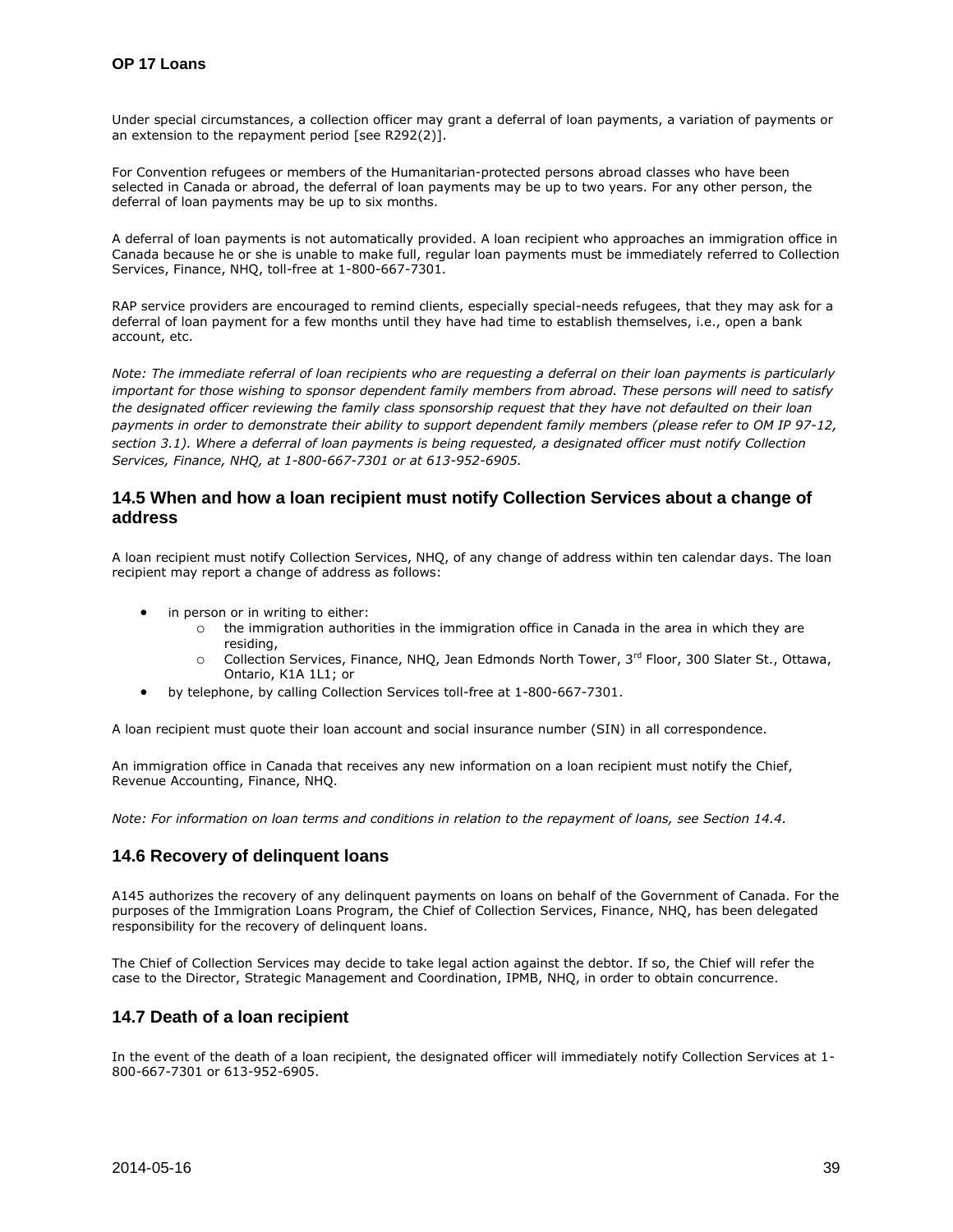# <span id="page-39-0"></span>**14.8 Where a loan recipient has left Canada**

If a designated officer becomes aware that a loan recipient, with an outstanding loan balance, has left Canada permanently, they must send a written report containing the debtor's transportation warrant number and new address to the Chief, Collection Services, Finance, NHQ.

# <span id="page-39-1"></span>**15 Procedure: Counselling of loan applicants**

The following guidelines are intended to assist the designated officer in providing counselling to loan applicants during the loan assessment and approval process.

# <span id="page-39-2"></span>**15.1 Determining the client's preferred language**

The loan agreement is a legally binding contract and may be used in court, when necessary, to collect outstanding loans. Legal Services recommend that, where possible, the designated officer counsel an applicant in their native language to ensure that the applicant is fully aware of, and understands the nature of the undertaking. A friend or relative fluent in the applicant's mother tongue and competent in one of Canada's official languages may act as an interpreter on behalf of the loan applicant.

# <span id="page-39-3"></span>**15.2 Explaining a loan request refusal**

A designated officer must clearly explain to the loan applicant the reason(s) why a loan request has been refused and must ensure that the applicant fully understands the basis upon which this decision was made.

# <span id="page-39-4"></span>**15.3 Explaining the terms and conditions of a loan**

Where a loan is approved, a designated officer must ensure that the loan applicant is fully aware of and understands the meaning and nature of the loan agreement (i.e., IMM 0500E, IMM 0501B or IMM 5355B) which they have signed. The loan applicant's legal responsibilities and obligations, with respect to the terms and conditions for the repayment of the loan and the calculation of interest charges, must be clearly explained.

When counselling loan recipients overseas, visa officers should alert the applicants that the rate of interest applied to a loan account is the rate that is in effect on the date on which the person arrives in Canada and not the date on which the IMM 0500 form is approved. For example, the loan account for a person who was issued an IMM 0500 form in November 2011 but who does not travel to Canada until March 2012 will have the rate of interest that is in effect as of January 1, 2012, (1.26%) applied to the loan account and not the rate that was in effect in 2011  $(2.26\%)$ .

In order to preclude any misunderstanding that the loan applicant may have, the designated officer will refer to the reverse side of the loan agreement, which describes the terms of the loan agreement and provides the information that the designated officer needs to counsel the loan applicant.

# <span id="page-39-5"></span>**15.4 Explaining the role of collection agencies**

A designated officer should also inform the loan recipient that CIC may refer accounts to private collection agencies if the account is in arrears either because of missed payments or insufficient payment, or if the loan holder cannot be located. Therefore, the loan holder must be advised to keep in contact with Collection Services, NHQ, using the toll-free number on the reverse side of the loan agreement.

The conditions under which a loan account may be referred to a private collection agency may vary. However, nonpayment of the loan account or an unreported change of address by the loan recipient could be reasons for a referral to be made to a private collection agency (see Section 14.4, *Deferral of loan payments*).

# <span id="page-39-6"></span>**16 Procedure: Using the** *Immigration Loan / Contribution* **form (IMM 0500E)**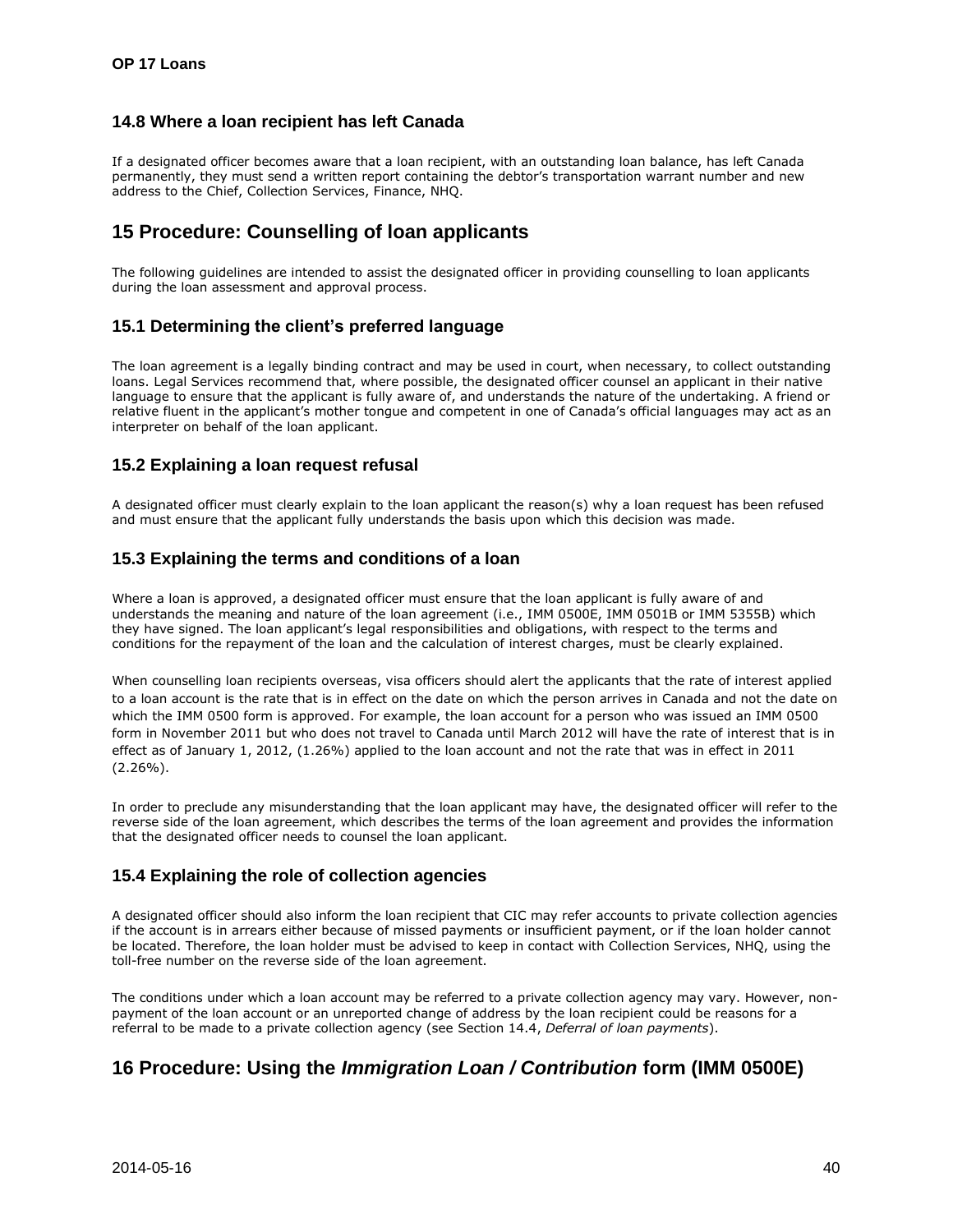The IMM 0500E is a controlled form. Supplies of this form are to be handled responsibly, and are not to be transferred between offices without prior approval from the Director, Strategic Management and Coordination, IPMB, NHQ.

*Note: The existing stock of older forms is to be destroyed when newer forms are received. The serial number of all destroyed forms must be maintained in the register for controlled documents that is kept by immigration offices in Canada or visa offices.* 

The Financial Administration Manual states that an accountable forms custodian will maintain a control sheet to register all transportation warrants received and issued (see IMM 5442B).

In smaller offices where the anticipated use of the IMM 0500E is under 25 copies per year, forms may be obtained as needed by contacting Forms Management, NHQ.

Immigration offices in Canada may replenish their supply of forms through the SAP Integrated Financial and Materiel Management System. Orders for available forms may be faxed directly to the Canada Communications Group (CCG) at 819-779-2833. For those offices that do not have access to SAP, forms may be ordered using IMM 1389B for non-controlled forms and IMM 1409B for controlled forms. Once completed, form requests should be faxed to Materiel Management at 613-954-9997 who will input these orders into the SAP system to ensure their cost recovery.

# <span id="page-40-0"></span>**16.1 When to use the IMM 0500E**

The IMM 0500E, which can be issued either in Canada or abroad, serves two primary functions:

- issued as a transportation warrant, it enables the applicant to obtain one-way travel tickets to Canada when presented to the IOM, a travel company or agency authorized to provide travel accommodations for refugees;
- issued as a financial undertaking, it holds the applicant signing a loan agreement legally responsible for the repayment of the RPRF, admissibility and/or the transportation loan.

In the case where the IMM 0500E form is issued on behalf of dependent family members living abroad, it is not approved until permanent resident visas are issued and the family members are in a position to travel.

A loan may be approved only to the extent that transportation assistance is necessary. Where the final destination in Canada is known, inland transportation costs must be included in the original loan amount.

The IMM 0500E may be issued at a Canadian port of entry to arrange transportation to the place of final destination if these arrangements were not made abroad.

# <span id="page-40-1"></span>**16.2 Completing the IMM 0500E**

The IMM 0500E may be used for one or any combination of the following loan options:

- RPRF loan (see Section 12);
- admissibility (see Section 10);
- transportation loan (see Section 13).

The following table identifies all utility boxes in the IMM 0500E form. The utility box numbers refer to those contained on the IMM 0500E.

| <b>Utility</b> | Title | <b>Description</b> |
|----------------|-------|--------------------|
| box            |       |                    |
| number         |       |                    |
|                |       |                    |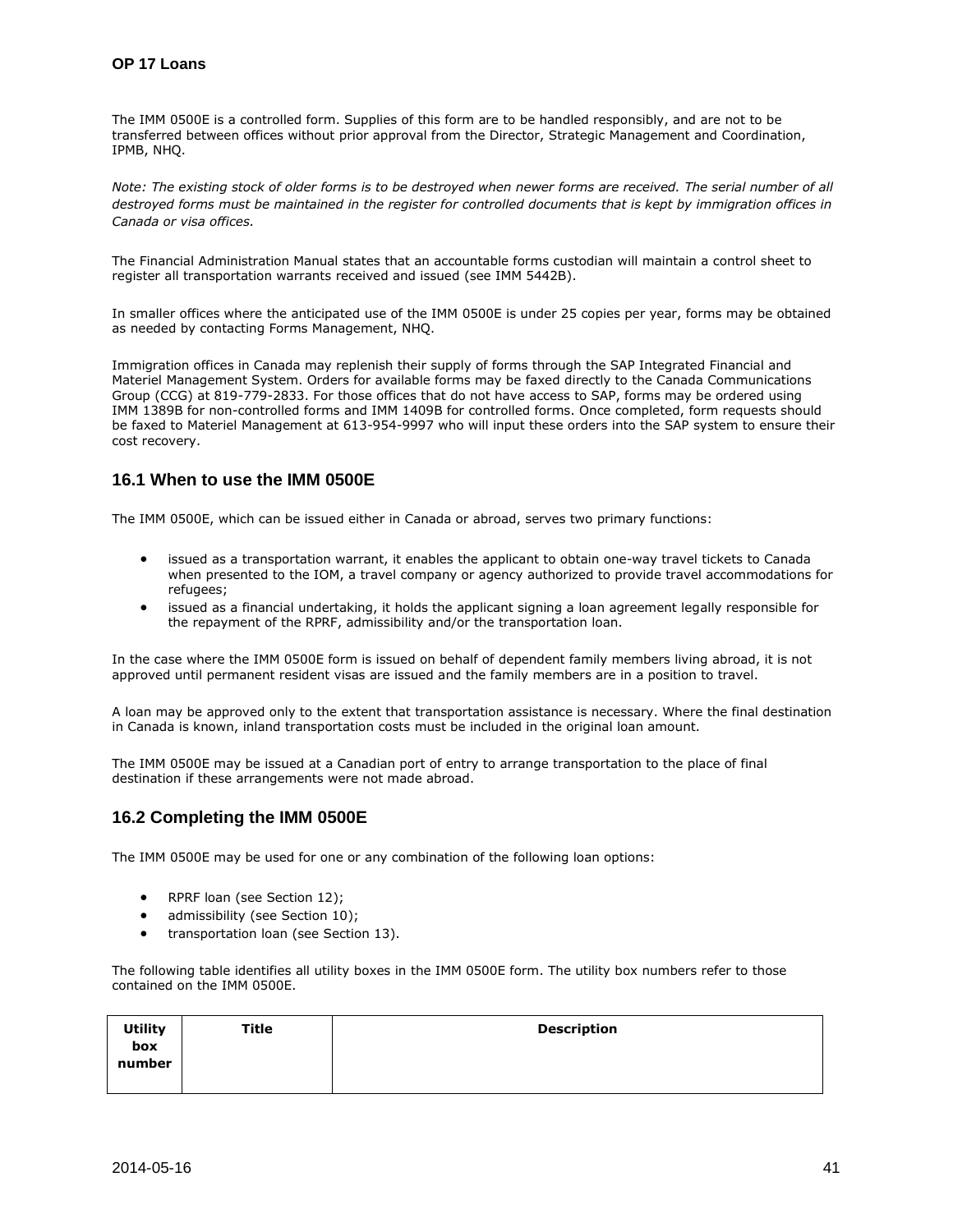| 1              | File number                | The immigration office in Canada or visa office issuing the loan will insert<br>the office file number.                                                                                                                                                                                                                                                                                                                                                                                                              |
|----------------|----------------------------|----------------------------------------------------------------------------------------------------------------------------------------------------------------------------------------------------------------------------------------------------------------------------------------------------------------------------------------------------------------------------------------------------------------------------------------------------------------------------------------------------------------------|
|                |                            | In the case where only a RPRF loan is being issued, the immigration office in<br>Canada may not have a file number available as the IMM 5292B is<br>electronically transferred from CPC Vegreville.                                                                                                                                                                                                                                                                                                                  |
| $\overline{2}$ | Issuing office             | The name and responsibility centre code of the issuing office must be<br>entered. To determine the appropriate code, see the Immigration Coding<br>Handbook.                                                                                                                                                                                                                                                                                                                                                         |
| 3              | IMM 0501 no.               | In the case where an IMM 0501B is signed in Canada, the visa office will<br>enter the IMM0501B number in this utility box allowing Finance, NHQ, to<br>match the IMM0501B with the IMM 0500E.                                                                                                                                                                                                                                                                                                                        |
|                |                            | The loan account will then be established in the name of the person who<br>signed the IMM 0501B and the name of the person who signed the<br>IMM 0500E.                                                                                                                                                                                                                                                                                                                                                              |
| 4a             | Warrant issue date         | Enter the date on which the IMM 0500E is assigned to a specific client using<br>the short date format (DD/MM/YYYY).                                                                                                                                                                                                                                                                                                                                                                                                  |
| 4b             | Warrant expiry date        | This date should not go beyond the visa expiry date. Use the short date<br>format (DD/MM/YYYY).                                                                                                                                                                                                                                                                                                                                                                                                                      |
| 5              | Original warrant<br>number | An immigration office in Canada or visa office will require more than one<br>IMM 0500E to process a family of more than five persons. If a second<br>IMM 0500E is required to process a family, the number of the original<br>IMM 0500E must be entered in utility box 5 of the second IMM 0500E.                                                                                                                                                                                                                    |
|                |                            | An immigration office in Canada may be requested to approve a<br>transportation loan for a person who already has one and who wishes to<br>bring their dependent family members living abroad to Canada. If the<br>original transportation warrant number is known, it must be inserted in this<br>utility box. This will allow Finance, NHQ, to add the second transportation<br>warrant amount to the existing loan account and prevent the establishment<br>of more than one loan account for the head of family. |
| 6              | Name and address           | Enter the loan recipient's surname, given name and address. This<br>information is usually entered for the head of family.                                                                                                                                                                                                                                                                                                                                                                                           |
| 7              | Date of birth              | Use the short date format (DD/MM/YYYY).                                                                                                                                                                                                                                                                                                                                                                                                                                                                              |
| 8              | Citizenship                | Print legibly or type the country of citizenship of the loan recipient who is<br>identified in utility box 6.                                                                                                                                                                                                                                                                                                                                                                                                        |
| 9              | Sex                        | Insert an "X" in the appropriate box.                                                                                                                                                                                                                                                                                                                                                                                                                                                                                |
| 10             | Marital status             | Insert an "X" in the appropriate box.                                                                                                                                                                                                                                                                                                                                                                                                                                                                                |
| 11             | <b>FOSS ID</b>             | This box is not applicable for visa offices that do not have a FOSS ID for the                                                                                                                                                                                                                                                                                                                                                                                                                                       |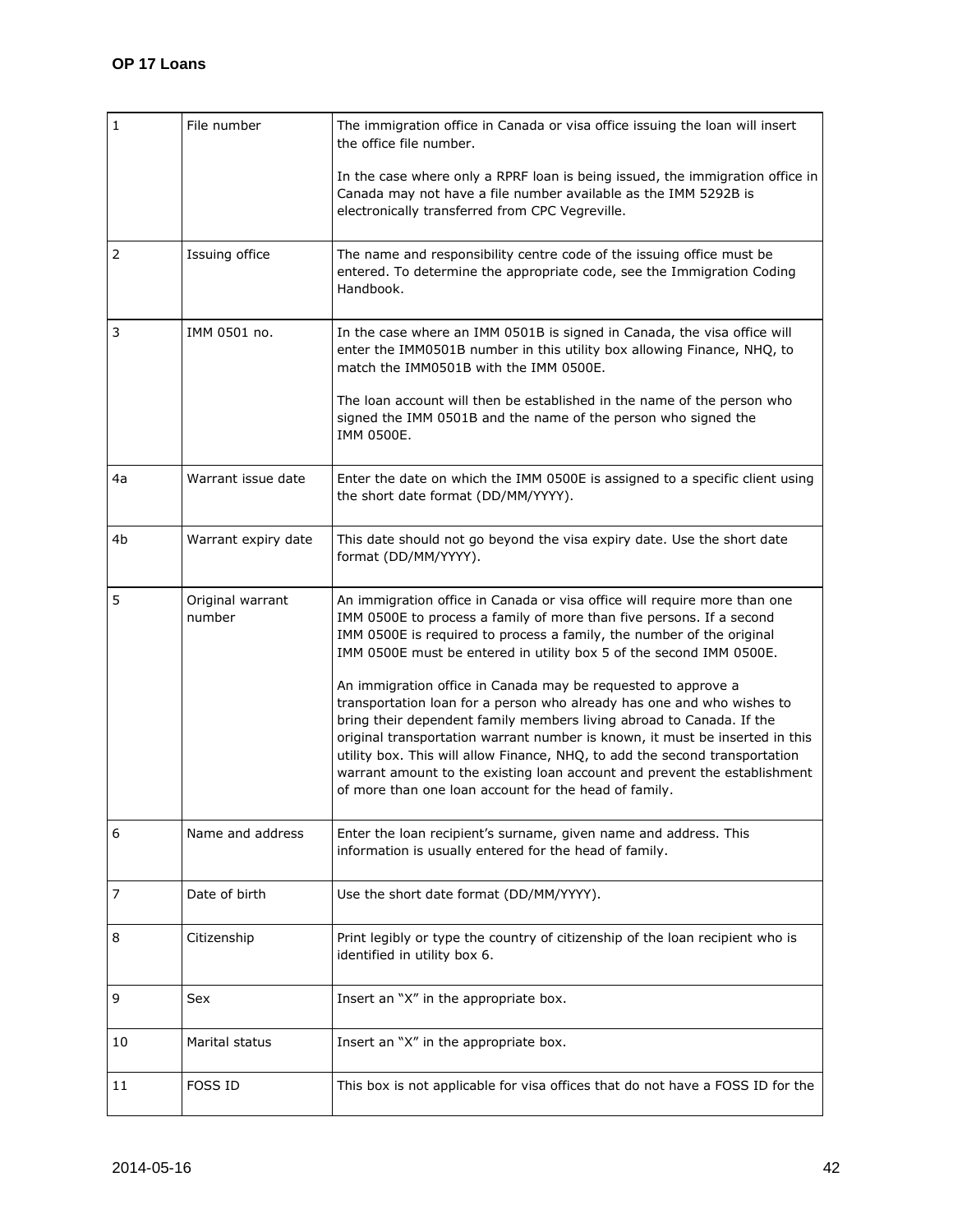|    |                                                                        | loan recipient.                                                                                                                                                                                                                                                                                                                                                                                                                                                                                                                                                                                                                                                                                                                                                                                                |
|----|------------------------------------------------------------------------|----------------------------------------------------------------------------------------------------------------------------------------------------------------------------------------------------------------------------------------------------------------------------------------------------------------------------------------------------------------------------------------------------------------------------------------------------------------------------------------------------------------------------------------------------------------------------------------------------------------------------------------------------------------------------------------------------------------------------------------------------------------------------------------------------------------|
|    |                                                                        | The immigration office in Canada must enter the FOSS ID for the applicant<br>that has been referred for permanent residence by CPC Vegreville. The<br>applicant must obtain the RPRF loan before permanent residence can be<br>completed.                                                                                                                                                                                                                                                                                                                                                                                                                                                                                                                                                                      |
| 12 | Immigration<br>document                                                | Insert an "X" to indicate if the document is an IMM 5292B or a Temporary<br>Resident Permit.                                                                                                                                                                                                                                                                                                                                                                                                                                                                                                                                                                                                                                                                                                                   |
| 13 | IMM5292 or<br>Temporary Resident<br>Permit number                      | Enter the document number of the IMM 5292B or the Temporary Resident<br>Permit in this box.                                                                                                                                                                                                                                                                                                                                                                                                                                                                                                                                                                                                                                                                                                                    |
| 14 | Special program                                                        | Enter the abbreviated immigration program code from the Immigration<br>Coding Handbook (e.g., REF, AWR, etc.).                                                                                                                                                                                                                                                                                                                                                                                                                                                                                                                                                                                                                                                                                                 |
| 15 | Immigration category                                                   | Enter the appropriate immigration category code from the Immigration<br>Coding Handbook (e.g., CR1, CR5, etc.).                                                                                                                                                                                                                                                                                                                                                                                                                                                                                                                                                                                                                                                                                                |
| 16 | Persons covered by<br>the transportation<br>warrant                    | Include all persons who will benefit from the loan, including the person<br>identified in utility box 6 above.<br>Dependants to follow under the one-year window of opportunity must not<br>be included at this time. They will have their own IMM 0500E when they<br>are ready to travel.<br>Note: This box does not need to be completed in the case where the person<br>travelling to Canada is single and has no dependent family members.                                                                                                                                                                                                                                                                                                                                                                 |
| 17 | Personal information<br>of sponsoring<br>individual or<br>organization | Enter the name, address and telephone number of the closest relative in<br>Canada, sponsor or private sponsorship group; also include the city of<br>destination for government-assisted refugees.<br>This information will assist Collection Services, Finance, NHQ, in locating the<br>loan recipient if they change address and do not provide a forwarding<br>address. If the person is a government-assisted refugee, the name of the<br>immigration office in Canada of destination may assist Collection Services in<br>locating any person who moves without providing a forwarding address. The<br>immigration office in Canada file number, which may be available in the<br>case of the sponsored refugee, may also assist Collection Services in<br>locating the sponsor or another family member. |
| 18 | Right of Permanent<br>Residence Fee<br>calculation                     | Determine the number of persons in the family unit who are 19 years of age<br>and older. Enter the total in this utility box and multiply by the rate<br>established for the RPRF (i.e., the rate applicable for 2002 is \$975). Enter<br>this amount in utility box 18 and then transfer this amount in utility box 34.<br>Note: Note: Utility boxes 19 through 36 (Sections II and III) may be<br>completed by the transportation company or the IOM.                                                                                                                                                                                                                                                                                                                                                        |
| 19 | Name and address of<br>transportation                                  | Type or print legibly the name and address of the transportation company<br>or agent and include a telephone number in the event they need to be                                                                                                                                                                                                                                                                                                                                                                                                                                                                                                                                                                                                                                                               |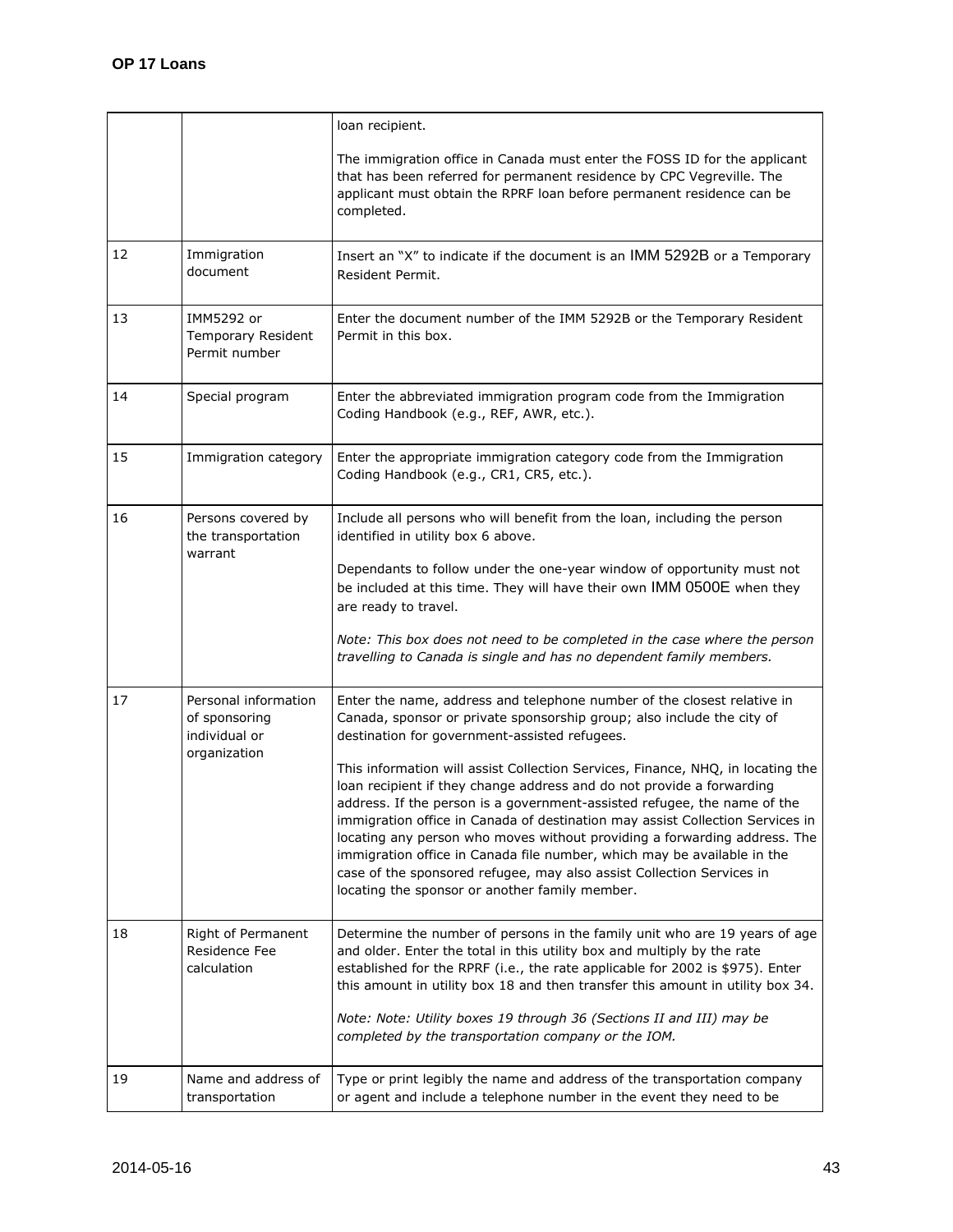|    | company or agent               | contacted for clarification.                                                                                                                                                                                                                                                                                                                                                                                                                                                                                                                                                                                                                                                                                                                                                                                                                                   |
|----|--------------------------------|----------------------------------------------------------------------------------------------------------------------------------------------------------------------------------------------------------------------------------------------------------------------------------------------------------------------------------------------------------------------------------------------------------------------------------------------------------------------------------------------------------------------------------------------------------------------------------------------------------------------------------------------------------------------------------------------------------------------------------------------------------------------------------------------------------------------------------------------------------------|
| 20 | Flight numbers                 | Enter the flight numbers from the port of embarkation to the place of final<br>destination in Canada for which reservations have been made.                                                                                                                                                                                                                                                                                                                                                                                                                                                                                                                                                                                                                                                                                                                    |
| 21 | Ticket numbers                 | If more than one ticket is issued and the tickets are in sequential order,<br>enter the numbers of the first and last tickets in the sequence.                                                                                                                                                                                                                                                                                                                                                                                                                                                                                                                                                                                                                                                                                                                 |
| 22 | Port of departure              | Type or print legibly the name of the port of departure for Canada.                                                                                                                                                                                                                                                                                                                                                                                                                                                                                                                                                                                                                                                                                                                                                                                            |
| 23 | Port of arrival                | Type or print legibly the name of the port of arrival in Canada.                                                                                                                                                                                                                                                                                                                                                                                                                                                                                                                                                                                                                                                                                                                                                                                               |
| 24 | Date of departure              | Enter the date of embarkation for Canada using the short date format<br>(DD/MM/YYYY).                                                                                                                                                                                                                                                                                                                                                                                                                                                                                                                                                                                                                                                                                                                                                                          |
| 25 | Expected date of<br>arrival    | Enter the expected date of arrival in Canada using the short date format<br>(DD/MM/YYYY).                                                                                                                                                                                                                                                                                                                                                                                                                                                                                                                                                                                                                                                                                                                                                                      |
| 26 | Cost of passage                | The following are the transportation costs from the port of embarkation to<br>the port of arrival in Canada:<br>Full fare $=$ number of adults for whom the full fare is applicable multiplied<br>by cost of full fare from the port of embarkation to the port of arrival in<br>Canada.<br>Partial fare = number of children between the ages of 2 and 11 for whom<br>the partial fare is applicable multiplied by the cost of the partial fare from<br>the port of embarkation to the port of arrival in Canada.<br>Infant fare $=$ number of children from newborn to 2 years of age for whom<br>an infant fare is applicable multiplied by the cost of the infant fare from the<br>port of embarkation to the port of arrival in Canada.<br>Enter the total of these amounts in the "Total cost of passage". Transfer this<br>amount to utility box 33(A). |
| 27 | Other travel/<br>accommodation | Other transportation and accommodation costs associated with the selection<br>and admissibility process, i.e., travel from refugee camp to selection<br>interview and/or medical exams. Transfer this amount to utility box 33(A).                                                                                                                                                                                                                                                                                                                                                                                                                                                                                                                                                                                                                             |
| 28 | Inland costs                   | The following are the costs of transportation from the port of arrival in<br>Canada to the place of final destination in Canada.<br>Full fare = number of adults for whom the full fare is applicable multiplied<br>by the cost of full fare from the port of arrival in Canada to the place of final<br>destination in Canada.<br>Partial fare $=$ number of children between the ages of 2 and 11 for whom<br>the partial fare is applicable multiplied by the cost of the partial fare from<br>the port of arrival in Canada to the place of final destination in Canada.<br>Infant fare $=$ number of children from newborn to 2 years of age for whom<br>an infant fare is applicable multiplied by the cost of the infant fare from the                                                                                                                  |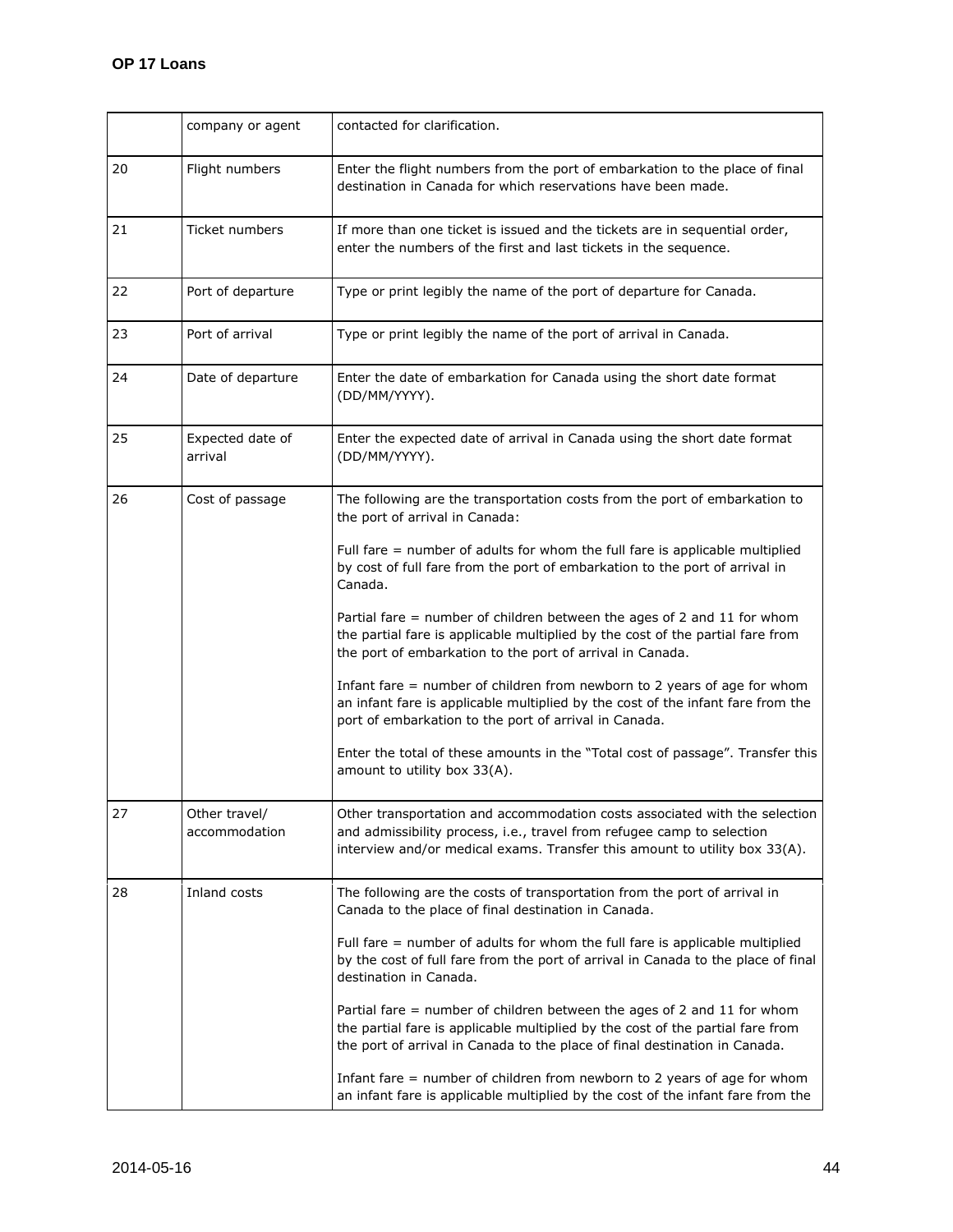|    |                                     | port of arrival in Canada to the place of final destination in Canada.                                                                                                                                                                                                                                            |
|----|-------------------------------------|-------------------------------------------------------------------------------------------------------------------------------------------------------------------------------------------------------------------------------------------------------------------------------------------------------------------|
|    |                                     | Enter the total of these amounts in the "Total inland costs". Transfer this<br>amount to utility box 33(B).                                                                                                                                                                                                       |
| 29 | Medical costs                       | Medical costs are derived from the admissibility loan portion and are costs<br>for medical examinations conducted to ensure the loan applicant meets<br>Canada's admissibility requirements.                                                                                                                      |
|    |                                     | Transfer this amount to utility box 33(C).                                                                                                                                                                                                                                                                        |
| 30 | Service fees                        | Currently, a service fee is paid only to the IOM.                                                                                                                                                                                                                                                                 |
|    |                                     | This box is reserved for the IOM service fee. As of May 1, 1998, the<br>applicable fee is USD \$100/CDN \$148 per person to a maximum of USD<br>\$400/CDN \$592. The total service fee is calculated by multiplying the<br>number of persons for whom the service fee is applicable by the service fee<br>amount. |
|    |                                     | Enter the amount in the "total". Transfer the amount to utility box $33(D)$ .                                                                                                                                                                                                                                     |
| 31 | Other costs                         | Other costs, such as amounts paid for travel documents or exit visas, when<br>required, may be entered in this utility box. Transfer the amount to utility<br>box 33(E).                                                                                                                                          |
| 32 | Detail of other costs               | Detail the reasons for the "other costs" in utility box 32.                                                                                                                                                                                                                                                       |
| 33 | Amount of warrant                   | The amount recorded in 33 A, B, C, D, and E should have been transferred<br>from utility boxes 26, 27, 28, 29, 30 and 31, as appropriate.                                                                                                                                                                         |
|    |                                     | Total the sub-amounts and enter the total amount in utility box 33(F). This<br>total represents the full amount of the transportation warrant.                                                                                                                                                                    |
|    |                                     | It is important to note, in the appropriate total box, whether a fee has been<br>full or partially paid or does not apply.                                                                                                                                                                                        |
| 34 | Right of Permanent<br>Residence Fee | This amount is transferred from utility box 18. Revenue Accounting,<br>Finance, NHQ, will identify this amount as the RPRF portion of the loan.                                                                                                                                                                   |
|    |                                     | It is important to note whether the RPRF has been fully or partially paid or<br>does not apply.                                                                                                                                                                                                                   |
| 35 | Warrant amount                      | This amount is transferred from utility box 33(F). Revenue Accounting,<br>Finance, NHQ, will pay this amount to the transportation company or agent.                                                                                                                                                              |
| 36 | <b>Total loan</b>                   | This is the total of utility boxes 34 and 35 and represents the total amount<br>of the loan.                                                                                                                                                                                                                      |
|    |                                     | It is essential that this amount be completed accurately so that the loan<br>recipient is properly informed of the total amount of the loan agreement.                                                                                                                                                            |
|    |                                     | Note: All loans are interest-bearing. This includes loans approved for<br>Convention refugees and members of the Humanitarian-protected persons<br>abroad classes selected abroad. Although Convention refugees and                                                                                               |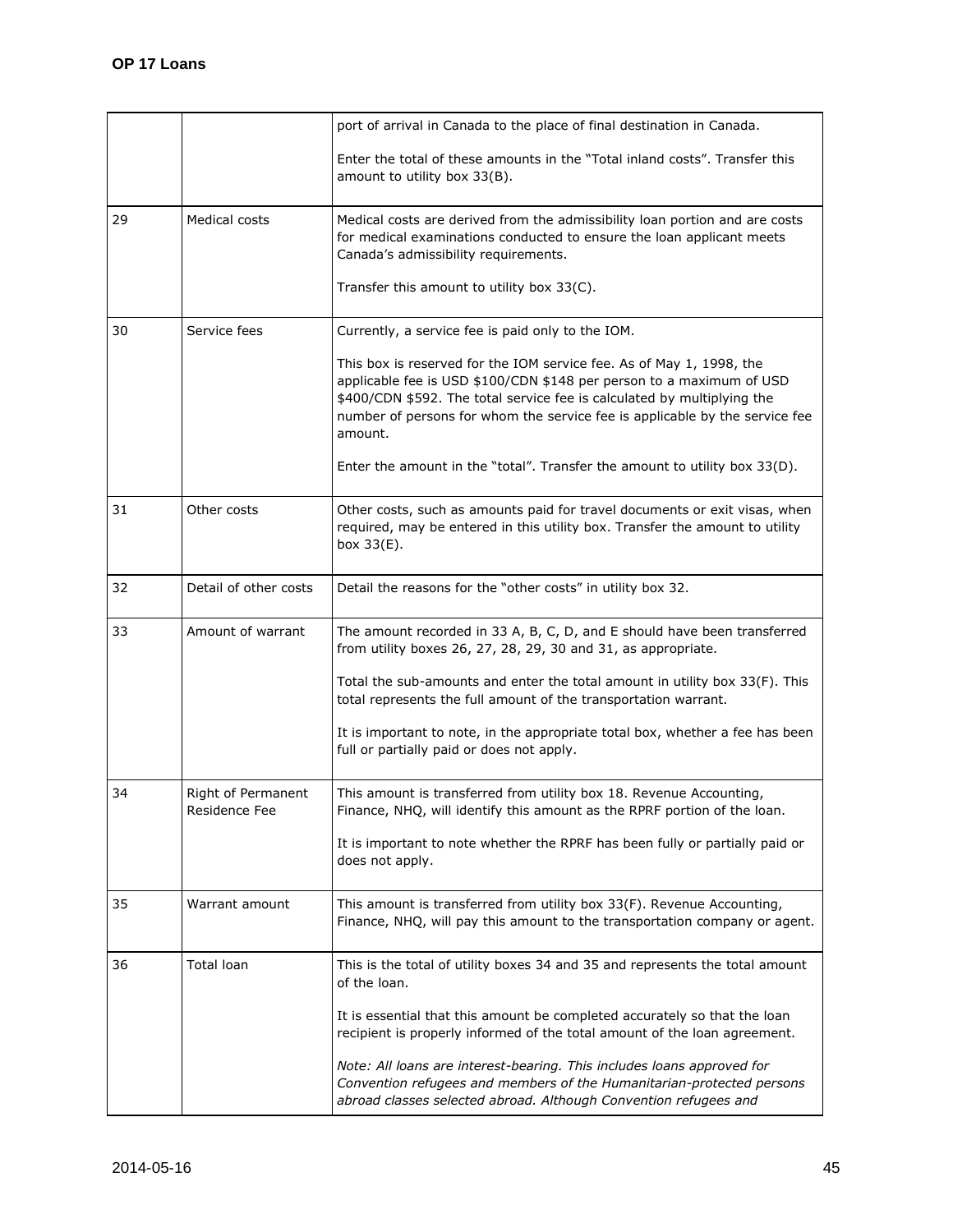|    |                                           | Humanitarian-protected persons abroad classes selected abroad may be<br>subject to a "free-of-interest grace period", it is essential that the<br>designated officer, providing counsel to a loan applicant, inform the<br>applicant that the rate of interest is the rate that will be in effect when the<br>client arrives in Canada. This rate will be applied against any unpaid balance<br>at the end of the grace period. The interest rate will appear on the first<br>monthly statement of account that will be mailed by the Department.<br>Interest on immigration loan accounts is calculated daily. |
|----|-------------------------------------------|-----------------------------------------------------------------------------------------------------------------------------------------------------------------------------------------------------------------------------------------------------------------------------------------------------------------------------------------------------------------------------------------------------------------------------------------------------------------------------------------------------------------------------------------------------------------------------------------------------------------|
| 37 | Signature of person<br>giving undertaking | Before the applicant signs the transportation loan (IMM 0500E) during the<br>selection interview, the immigration officer must explain to the applicants<br>that although the total amount of the transportation loan will not be written<br>on the form before they are ready to travel to Canada, they will be<br>responsible for repayment of the loan.                                                                                                                                                                                                                                                      |
|    |                                           | If the IOM prepares travel arrangements on the refugees' behalf under the<br>Memorandum of Understanding (MOU) with CIC, the total amount of the<br>transportation loan will not exceed \$10,000.                                                                                                                                                                                                                                                                                                                                                                                                               |
|    |                                           | If refugees' travel arrangements are being made with local travel agencies<br>or any other organization inform the applicants that the total amount of the<br>loan could exceed \$10,000.                                                                                                                                                                                                                                                                                                                                                                                                                       |
|    |                                           | Once this information is explained, the applicants and the immigration<br>officer may sign the utility box 37 on IMM 0500E form.                                                                                                                                                                                                                                                                                                                                                                                                                                                                                |
|    |                                           | Once the applicants are ready to travel to Canada, the IOM or an<br>immigration officer will return the client copy of their transportation loan,<br>which they signed during the selection interview, which will include the total<br>amount written in the utility box 36 of the IMM 0500.                                                                                                                                                                                                                                                                                                                    |

# <span id="page-45-0"></span>**16.3 Cancelling the IMM 0500E**

When cancelling an *Immigration Loan / Contribution* form (IMM 0500E), the designated officer will mark "cancelled" across the face of the IMM 0500E. The form must be signed, dated and sent to the Chief, Revenue Accounting, Finance, NHQ.

If copies of the IMM 0500E have been distributed, the designated officer will, on recovery of copy 1 (copies 2 and 4 cannot be used as valid instruments), print or stamp "cancelled" across the face. The designated officer will also indicate the reason for cancellation, and send the form to the Chief, Revenue Accounting, Finance, NHQ.

Where the IMM 0500E is cancelled or a new transportation warrant is issued in replacement, the designated officer will cancel or amend the transportation warrant serial numbers entered on the loan applicant's or dependent family member's foreign national visa and the *Confirmation of Permanent Residence* form (IMM 5292B) or the *Permit to Come into or Remain in Canada* form (IMM 1263B).

# <span id="page-45-1"></span>**17 Procedure: Using the** *Immigrant Loan and Undertaking to Repay* **form (IMM 0501B)**

# <span id="page-45-2"></span>**17.1 When to use the IMM 0501B**

The IMM 0501B form is used when the head of family, who is in Canada, agrees to repay a RPRF (see Section 12), an admissibility loan (see Section 10), or a transportation loan (see Section 13), for a dependant or spouse overseas and the IMM 0500E is being issued overseas.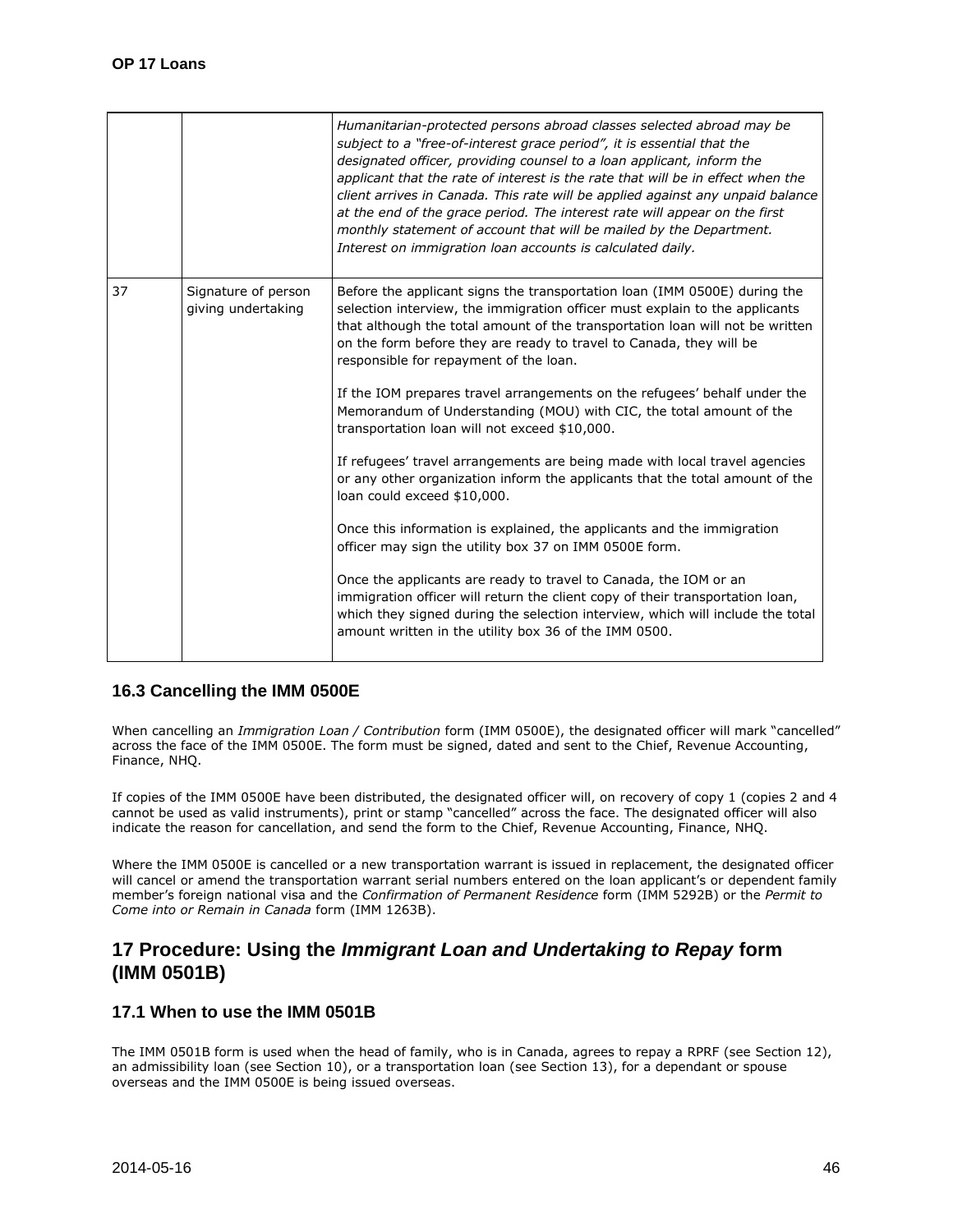# <span id="page-46-0"></span>**17.2 Completing the IMM 0501B**

Refer to Section 13.9, *Processing a transportation loan in Canada*.

# <span id="page-46-1"></span>**17.3 Cancelling the IMM 0501B**

If the sponsor no longer wants to be responsible for the transportation loan of his dependants overseas or if these dependants are no longer travelling to Canada, the IMM 0501B should be cancelled. When cancelling an IMM 0501B, the designated officer will shred all copies of the completed form which would usually contain personal/confidential information.

# <span id="page-46-2"></span>**18 Procedure: Using the** *Immigrant Loans (Assistance Loan)* **form (IMM 5355B)**

#### <span id="page-46-3"></span>**18.1 When to use the IMM 5355B**

The IMM 5355B form is used for an assistance loan (see Section 11) to cover the costs associated with the initial resettlement of persons granted admission to Canada.

# <span id="page-46-4"></span>**18.2 Completing the IMM 5355B**

The assistance loans (see Section 11), may be authorized for the basic needs of life, basic household needs and labour market access needs.

- All boxes on the form must be completed as directed.
- It is important to itemize the expenses under Remarks.
- If the loan applicant does not have any outstanding loans, the IMM 5292B or other authorization form should be attached to the IMM 5355B.
- The IMM 5292B number must be noted on the IMM 5355B, below the serial number that appears in the top right-hand corner. The IMM 5292B number is required in order to retrieve and to update the file for the assistance loan applicant in the Immigration Program Accounts Receivable (IPAR) system.
- The designated officer must indicate whether the loan applicant has a transportation loan in the box entitled "T.L. Warrant No." which appears on the right-hand side of the IMM 5355B. In the case where a transportation loan has not been issued for the loan applicant, the designated officer must record N/A (not applicable) in the box.

# <span id="page-46-5"></span>**18.3 Cancelling the IMM 5355B**

If the assistance loan is being cancelled because it is being converted to a RAP contribution, please refer to *Converting assistance loans to RAP contributions*, Section 11.8.

When cancelling an IMM 5355B, the designated officer will mark cancelled across the face of the form. The form must be signed, dated and sent to the Chief, Revenue Accounting, Finance, NHQ.

If copies of the IMM 5355B have been distributed, the designated officer will, on recovery of copy 1 (copies 2 and 4 cannot be used as valid instruments), print or stamp "cancelled" across the face. The designated officer will also indicate the reason for cancellation and send the IMM 5355B to the Chief, Revenue Accounting, Finance, NHQ.

# <span id="page-46-6"></span>**19 Procedure: Calculating the interest on loans**

#### <span id="page-46-7"></span>**19.1 How the interest rate is established**

The interest rate is established each calendar year in January by the Department of Finance and is effective the first day of January. The established interest rate is based on the rate the Government of Canada charges for loans made to Crown corporations. Appendix C lists the interest rates established in the last ten calendar years.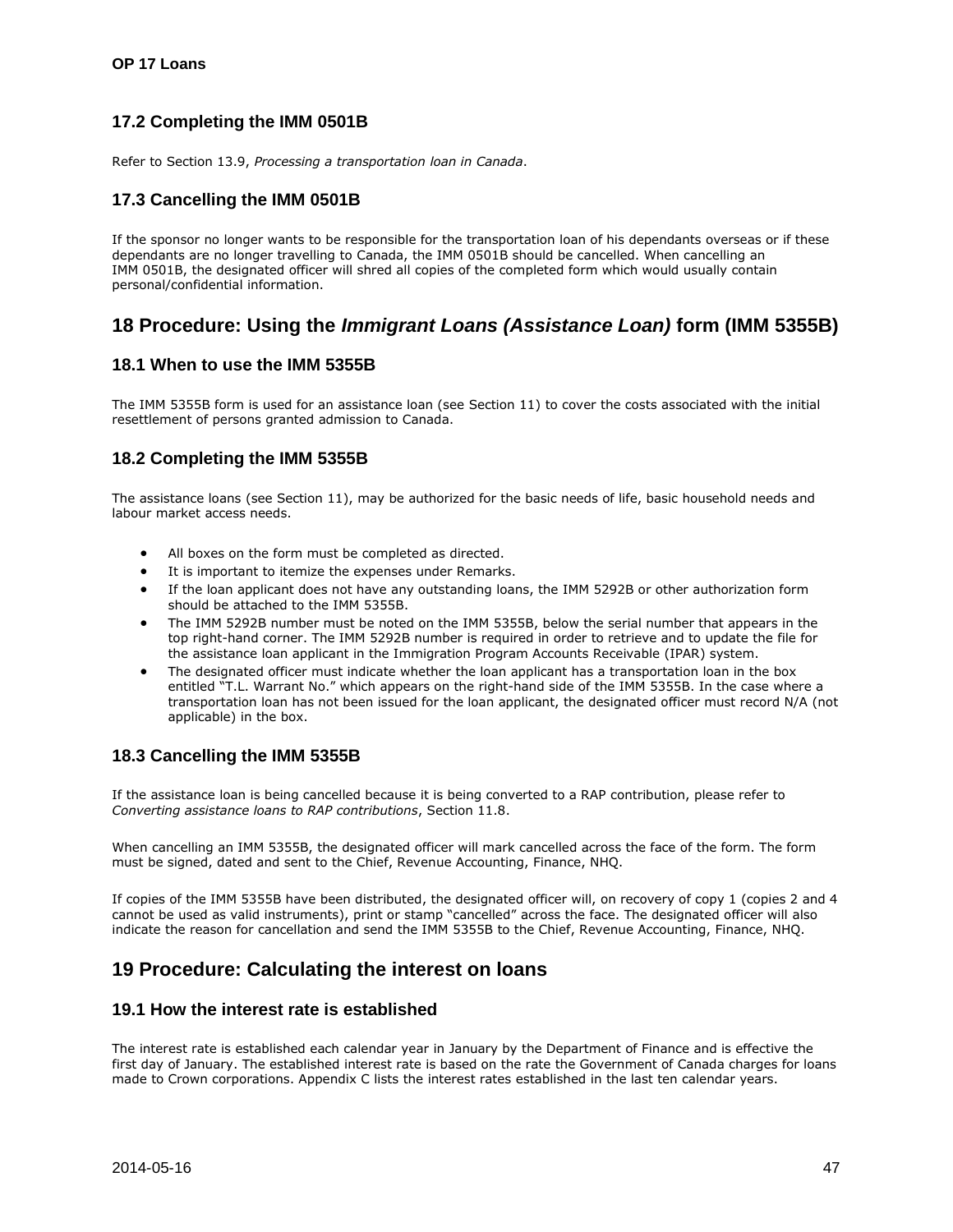Each year, on the first working day following the first of January, the Director, Strategic Management and Coordination, IPMB, will inform the Director General, Finance and Administration, and the relevant CIC offices.

The various regions, including the international region, are responsible for ensuring that their respective field operations are aware of the interest rate established for the new calendar year immediately upon receiving notification from NHQ.

# <span id="page-47-0"></span>**19.2 Application of interest for Convention refugees selected abroad and members of the Humanitarian-protected persons abroad classes**

Convention refugees selected abroad and members of the Humanitarian-protected persons abroad classes are subject to a free-of-interest grace period from interest which may vary between one to three years, depending on the size of the loan [see R291(2)(*a*), (*b*), (*c*), (*d*) and (*e*)].

The rate of interest in effect at the time the loan was established is the rate that will be applied on the balance of the loan at the end of the free-of-interest grace period and will be computed as follows:

- the first day of the thirteenth month after the person's arrival in Canada or the day on which the loan is made, in the case of a loan to a person in Canada, where the amount of the loan is not more than \$1,200;
- the first day of the twenty-fifth month after the person's arrival in Canada or the day on which the loan is made, in the case of a loan to a person in Canada, where the amount of the loan is more than \$1,200 but not more than \$2,400; or,
- the first day of the thirty-seventh month after the person's arrival in Canada or the day on which the loan is made, in the case of a loan to a person in Canada, where the amount of the loan is more than \$2,400.

# <span id="page-47-1"></span>**19.3 Application of interest for all other eligible persons**

Immigration loans issued to all other eligible persons under R289 bear interest at a rate which is charged according to R293, depending on the type of loan approved.

The rate in effect at the time the loan was established is the rate that will be applied, and is computed as follows:

- in the case of a transportation loan or an admissibility loan, 30 days after the day on which the person for whose benefit the loan is made arrives in Canada;
- in the case of an assistance loan, 30 days after the day on which the proceeds of the loan are paid to or for the benefit of the permanent resident or foreign national; or
- in the case of a RPRF loan, once the earlier of either condition above is met.

#### <span id="page-47-2"></span>**19.4 Interest rates on subsequent loans**

If a loan recipient obtains a subsequent loan and the previous loan has not yet been repaid, the rate of interest on the subsequent loan amount will be the same as the original loan. If the previous loan has been repaid and a new loan is granted, the interest rate in effect on the date the new loan is established will apply [see R293(4)].

In the case where the "grace period" is still in effect on a loan, the addition of a subsequent loan may result in the extension of the grace period. However, the grace period will not exceed three years from the date of the person's arrival in Canada.

In the case where a loan is paid in full, the loan applicant should be considered as having established themselves in Canada and, therefore, should be charged the rate of interest applicable to all other permanent resident or foreign national for any subsequent loans. If the loan applicant has been in Canada for a number of years, careful consideration should be given to whether the loan applicant needs a subsequent loan and if they can obtain a loan from a traditional lending institution.

To determine if any outstanding loans exist, the designated officer should contact Collections Services, Finance, NHQ, at 1-800-667-7301 or 613-952-6905.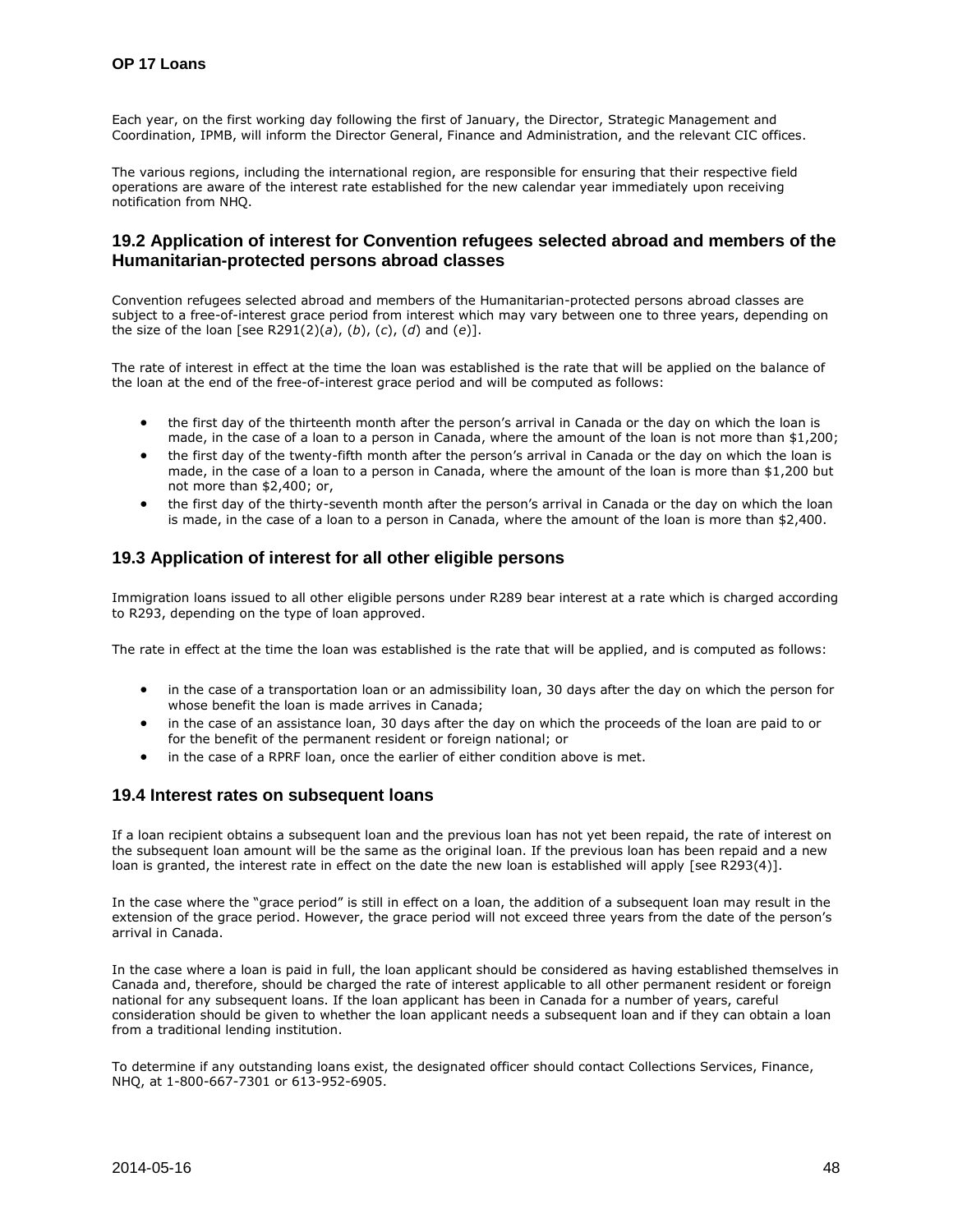# <span id="page-48-0"></span>**20 Procedure: RAP contribution program**

For details on the Resettlement Assistance Program (RAP), see IP 3, Part 2.

### <span id="page-48-1"></span>**20.1 Determining if the client is eligible**

Government-sponsored refugees selected abroad who, in the opinion of a designated officer, are special-needs refugees who would benefit from the additional settlement support may be eligible for a contribution. This means that their immigration loan will be paid in part or in whole by CIC.

However, not every special-needs refugee will be allowed to access the contribution fund. Where a designated officer is of the opinion that a special-needs refugee could reasonably be expected to repay an immigration loan, then an immigration loan for the medical examination and transportation costs should be processed in the usual manner.

# <span id="page-48-2"></span>**20.2 Accessing the RAP contribution program**

Where a special-needs refugee would benefit, in the opinion of a designated officer, from a contribution, consideration may be given to accessing the RAP contribution program for the payment of medical examinations and transportation costs.

To access contribution funds, the designated officer will make a recommendation to the Matching Centre, NHQ. The recommendation will include the following information:

- the name and date of birth of the special-needs refugee and each dependent family member;
- an estimate, in Canadian dollars, of the total cost of the medical examinations and transportation expenses for the family; the estimate should also include all related expenses such as IOM service fees, airport taxes and exit visas, where applicable; and
- a short narrative giving reasons why the refugee may not be able to repay an immigration loan.

The recommendation should be submitted to the Matching Centre at the same time that a designated officer makes a recommendation for a joint assistance sponsor to be found.

# <span id="page-48-3"></span>**20.3 IPMB considerations**

As of 1999, the contribution fund provided for a total of \$400,000 annually. The IPMB estimates that this fund can reasonably accommodate between 40 and 50 refugee families per year. As available contribution dollars are limited, in reviewing each request, several options may be pursued by the Strategic Management and Coordination Division, IPMB, before access to the fund is authorized. These include:

- The IPMB seeks a sponsorship organization who is willing to sign a letter of understanding (see Appendix E), on behalf of the loan recipient, and who would commit to making monthly payments on the loan account for the stated period indicated in the agreement. This assistance, which may range from a period of one to three years, may sufficiently allow the special needs refugee to establish and to assume responsibility for the repayment of the remaining balance on the loan.
- The IPMB requests that a sponsor make a lump-sum deposit in advance towards the total estimated travel and medical examination costs. The lump-sum payment may sufficiently reduce the size of the monthly payments to a level that the loan recipient would be able to handle.
- The IPMB approves access to the contribution dollars to cover the costs that have been identified.
- In exceptional cases where neither the first nor the second option above could be negotiated successfully, the IPMB may refuse access to the fund and instead recommend that an immigration loan be approved. The IPMB would provide reasons for this recommendation to the visa office.
- In very exceptional cases where neither the first nor the second option above could be negotiated successfully, the IPMB may refuse access to the fund as well as recommend that an immigration loan not be approved.

# <span id="page-48-4"></span>**20.4 Visa office procedures**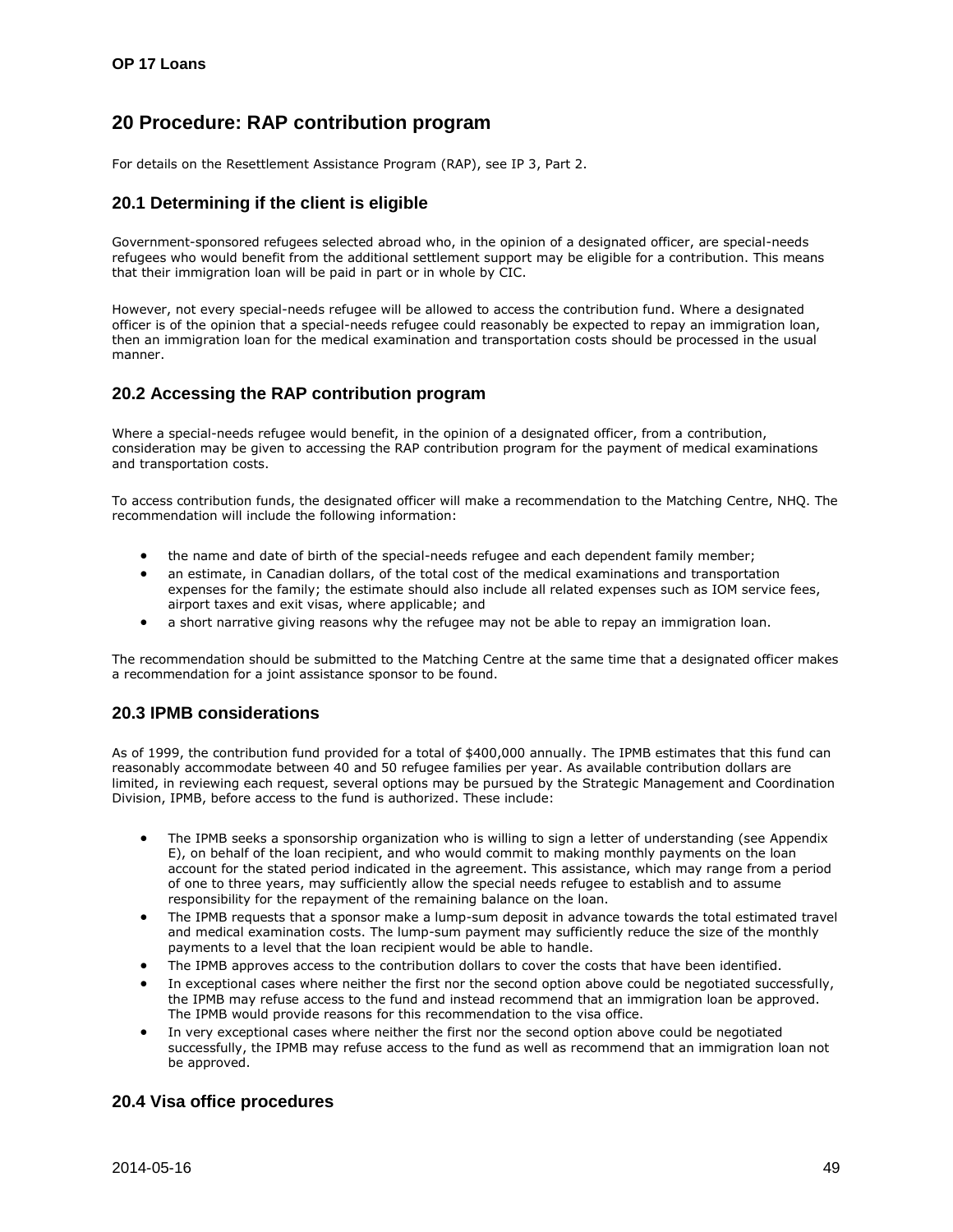For the first, second and fourth options above, where alternative arrangements have been made, the designated officer will follow regular procedures for issuing an immigration loan, as outlined in Section 9, *Making alternative loan arrangements*.

For the third option above, where access to the contribution fund has been authorized, the designated officer may use the *Immigration Loan / Contribution* form (IMM 0500E), to record all expenses and to process the contribution fund; however, the following amendments will need to be made in order to remove all references to the Immigration Loans Program:

- make a checkmark in the appropriate box in the heading Contribution;
- cross out the word "Loan" in utility box 6, leaving only the word "recipient" in the title;
- cross out the word "Loan" in utility box 36, and replace with the word "Contribution";
- cross out the whole statement below utility box 34 and just above the signature blocks, which begins with "I understand, and agree to abide by, the terms of the loan..." and ends with "...mailed to me by the Department of Citizenship and Immigration Canada."

Once these amendments have been made, the IMM 0500E may be used by visa offices and the IOM in the usual manner to make transportation arrangements for special-needs refugees accepted for destination to Canada.

# <span id="page-49-0"></span>**20.5 Procedures at Financial Services, NHQ**

Where an IMM 0500E has been amended to accommodate the processing of the admissibility and transportation costs on the basis of a contribution, Revenue Accounting, NHQ, will appropriately code the warrant to allow these expenses to be paid through the contribution allocation that has been established and will not establish a loan account for these cases.

Once the contribution allocation has been successfully processed, Revenue Accounting will notify the Director, Strategic Management and Coordination, IPMB, NHQ.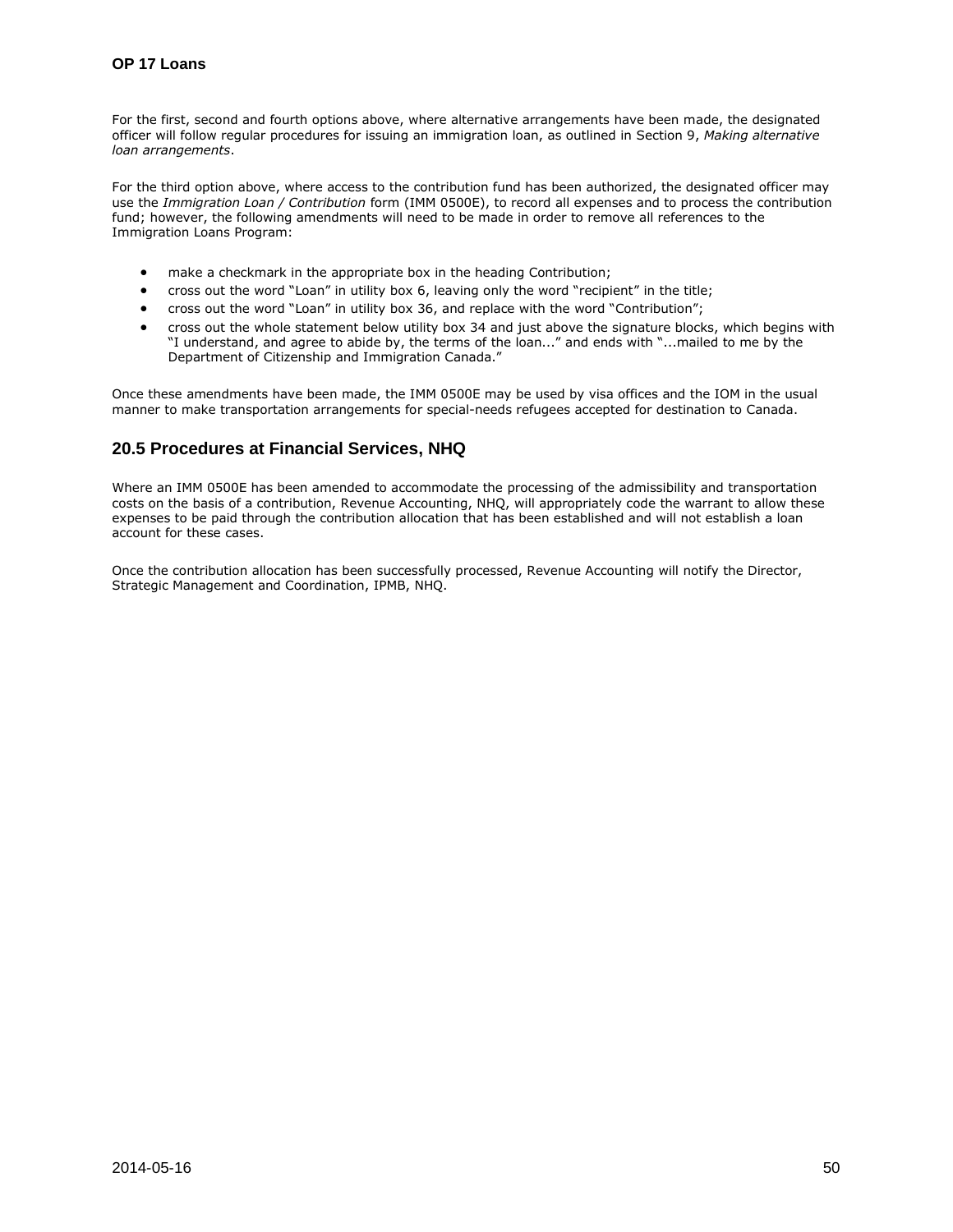# <span id="page-50-0"></span>**Appendix A Loan assessment sheet**

Officer: \_\_\_\_\_\_\_\_\_\_\_ Date: \_\_\_\_\_\_\_\_\_\_\_

Family Name: \_\_\_\_\_\_\_\_\_\_ First Names: \_\_\_\_\_\_\_\_\_\_

Date of Birth: \_\_\_\_\_\_\_\_\_\_ Client ID: \_\_\_\_\_\_\_

Number of Family Members: \_\_\_\_\_\_\_

Low-Income Cut-off Requirements: (effective until February 1, 2003)

| <b>Size of Family Unit</b> | Minimum necessary income |
|----------------------------|--------------------------|
| 1 person                   | \$23,647                 |
| 2 persons                  | \$29,440                 |
| 3 persons                  | \$36,193                 |
| 4 persons                  | \$43,942                 |
| 5 persons                  | \$49,839                 |
| 6 persons                  | \$56,209                 |
| 7 persons                  | \$62,581                 |
| For each additional person | \$6,362                  |

# **Attention: Residents of Quebec**

The *ministère de l'Immigration, de la Diversité et de l'Inclusion* (MIDI) of the Quebec government has income standards that differ from those of Citizenship and Immigration Canada.

| <b>Size of Family Unit</b>       | Minimum necessary income                  |
|----------------------------------|-------------------------------------------|
| 1 person                         | \$22,147                                  |
| 2 persons                        | \$29,897                                  |
| 3 persons                        | \$36,912                                  |
| 4 persons                        | \$42,452                                  |
| 5 persons                        | \$47,247                                  |
| For each additional person       | \$4,795                                   |
| <b>Chart A</b>                   | <b>Chart B</b>                            |
| (Actual/Potential Family Income) | (Family Obligations and Monthly Expenses) |

| Workers Actual Income | Monthly Expenses (from application) |  |
|-----------------------|-------------------------------------|--|
|                       |                                     |  |

\_\_\_\_\_\_\_\_ Workers Chart A \_\_\_\_\_\_\_ Monthly Obligations (from application)

\_\_\_\_\_\_\_\_ Workers Chart B

| <b>Total Income</b> | <b>Total Liabilities</b> |
|---------------------|--------------------------|
|---------------------|--------------------------|

Variance between income (actual or potential) and obligations (A minus B) \_\_\_\_\_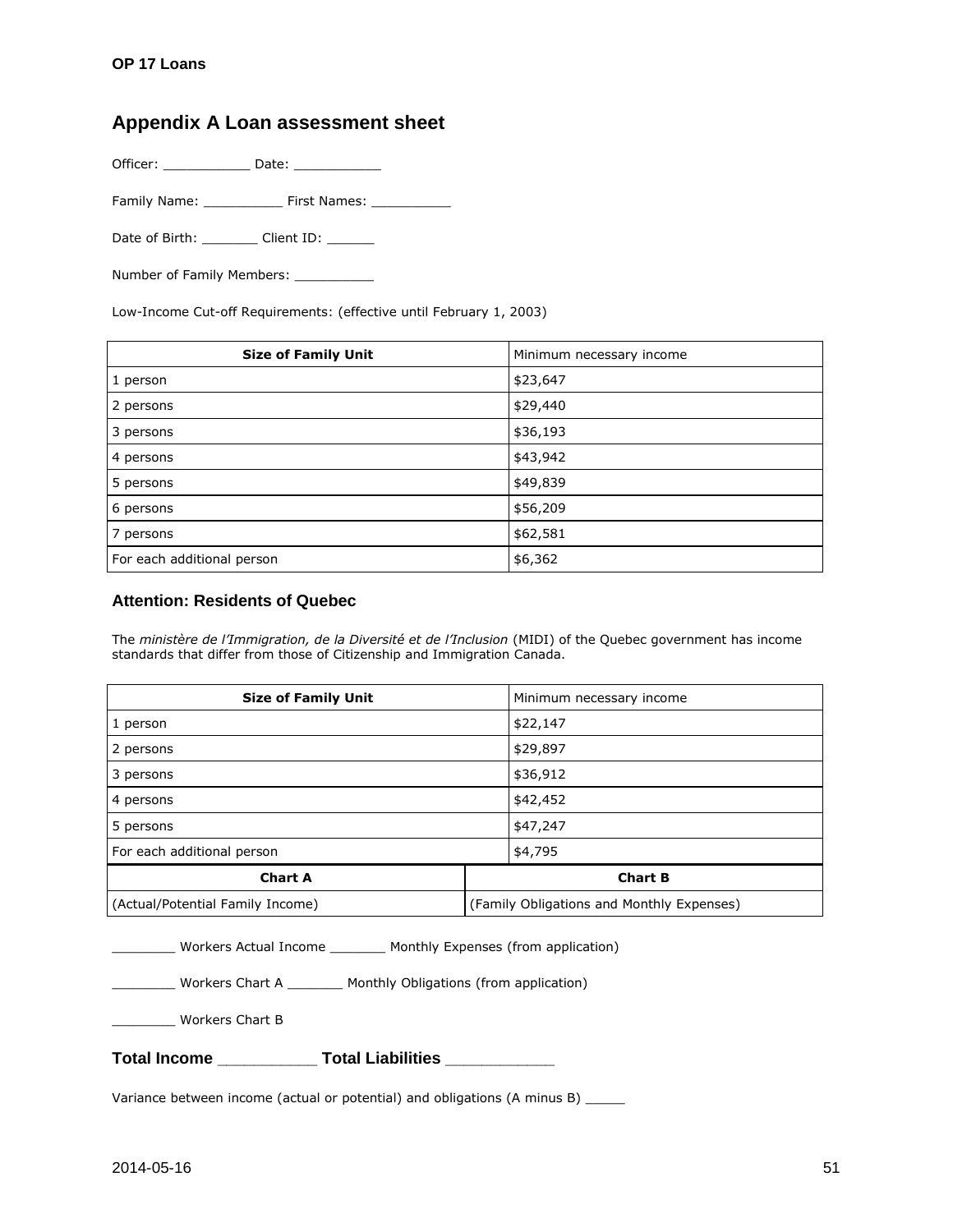#### **OP 17 Loans**

*Note: When assessing potential or actual income against low-income cut-off, a \$3,000 to \$4,000 shortfall may be acceptable between the income potential and income needs to allow for potential to earn more than minimum wage or to find a part-time second job. Any shortfall greater than this amount should be viewed with caution.* 

#### **Other Considerations:**

# **Previous Loans (Review IPAR):**

Loan Balance \_\_\_\_\_\_\_\_\_\_ Monthly Payment \_\_\_\_\_\_\_\_\_\_

Current or Delinquent \_\_\_\_\_\_\_\_

#### **Age versus Repayment Schedule:**

More than five years as worker with potential \_\_\_\_\_\_\_\_\_\_

Less than five years as worker with potential \_\_\_\_\_\_\_\_\_\_\_

#### **Medical condition:**

Good \_\_\_\_\_\_\_\_\_\_\_\_\_

Work limited by \_\_\_\_\_\_\_\_\_\_\_\_\_

Work not permitted because of\_\_\_\_\_\_\_\_\_

#### **Future Loan Potential:**

Transportation (amount using \$900 per person average) \_\_\_\_\_\_\_\_

**Loan Assessment:** 

**Approve \_\_\_\_\_\_ Refuse \_\_\_\_\_\_** 

*Note: Show reasons on Immigration Loans Application.*

**Write summary of conversation with client (use back of sheet, if required)**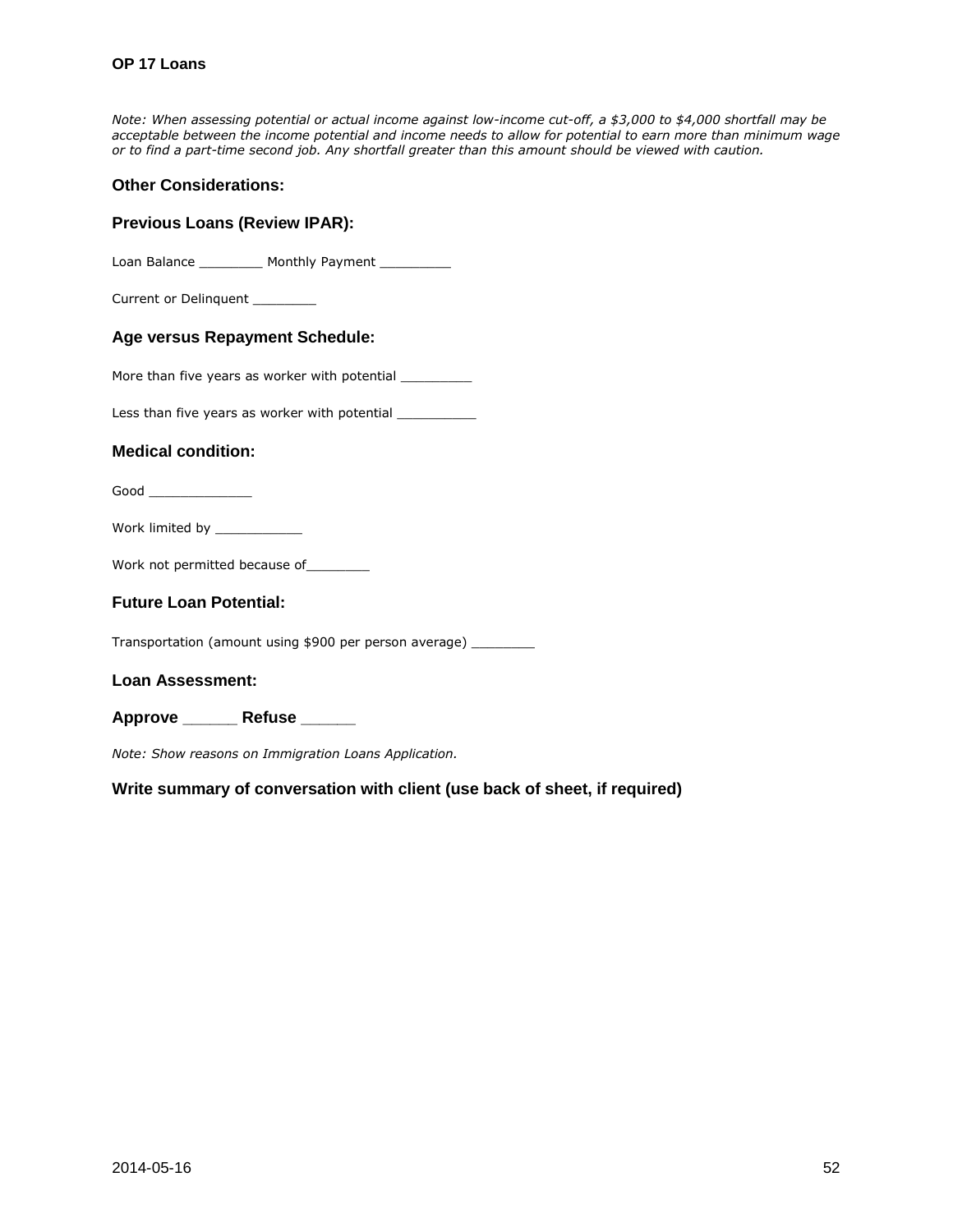# <span id="page-52-0"></span>**Appendix B Common questions to ask client**

- 1. Do you have competency in either official language?
- 2. What is your family size?
- 3. Do you have any relatives in Canada and/or abroad?
- 4. Where are you living now?
- 5. What are your transportation costs?
- 6. What are the total costs associated with your cost recovery fee?
- 7. Do you have a bank account and what are your assets?
- 8. Do you have any outstanding debts or loans?
- 9. Have you been previously rejected for a loan?
- 10. What is your loan pay-back plan?
- 11. Are there any medical or health factors to consider?
- 12. What is your educational background?
- 13. What is your work history and career plan?
- 14. What is your spouse's work history and career plan?
- 15. What is your intended occupation?
- 16. Do you have other trades or skills?
- 17. What are your future plans?
- 18. What have you been doing?
- 19. Have you taken any initiative to find work (whether paid or volunteer)?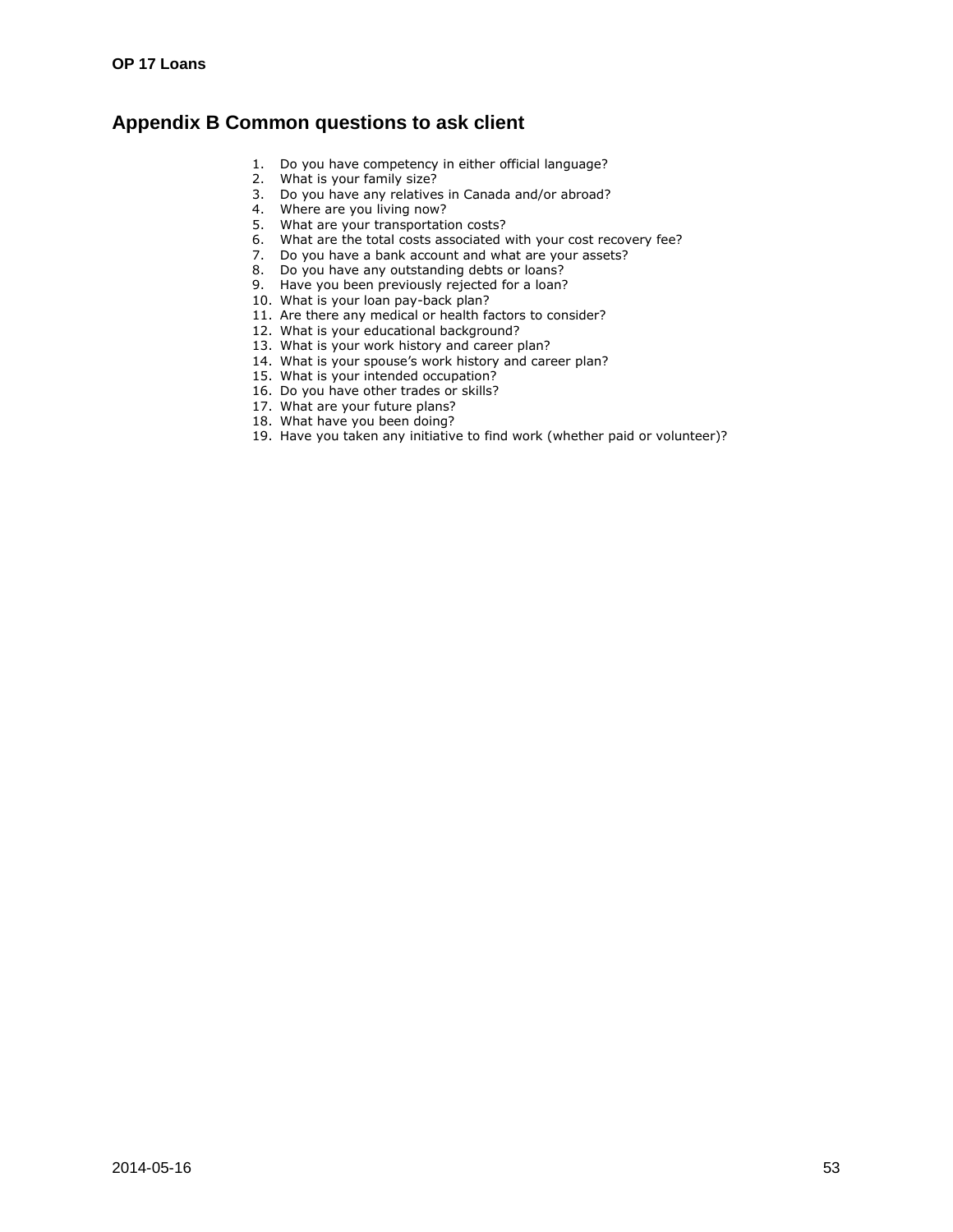| Table 1:                                  |                             |  |  |
|-------------------------------------------|-----------------------------|--|--|
| <b>Annual Interest Rates</b><br>2004-2014 |                             |  |  |
| <b>Calendar Year</b>                      | <b>Annual Interest Rate</b> |  |  |
| 2004                                      | 3.60                        |  |  |
| 2005                                      | 3.56                        |  |  |
| 2006                                      | 3.93                        |  |  |
| 2007                                      | 4.13                        |  |  |
| 2008                                      | 3.98                        |  |  |
| 2009                                      | 1.75                        |  |  |
| 2010                                      | 2.32                        |  |  |
| 2011                                      | 2.23                        |  |  |
| 2012                                      | 1.26                        |  |  |
| 2013                                      | 1.39                        |  |  |
| 2014                                      | 1.74                        |  |  |

# <span id="page-53-0"></span>**Appendix C Immigration loans – Annual Interest Rates**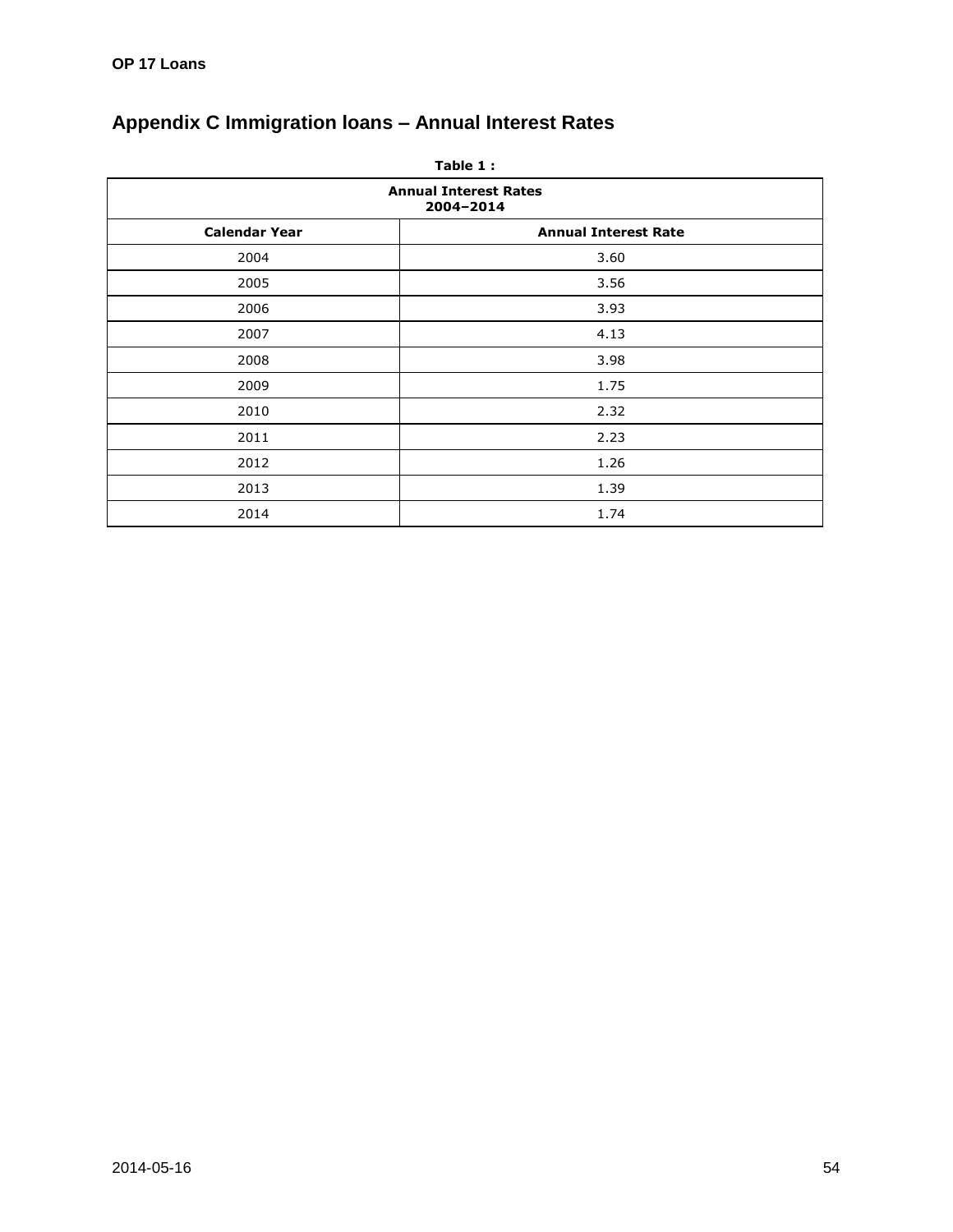# <span id="page-54-0"></span>**Appendix D Instructions for IOM, transportation company or travel agency**

**File:** \_\_\_\_\_\_\_\_\_\_\_\_

**Date: \_\_\_\_\_\_\_\_\_\_\_\_\_\_** 

Representative

Transportation Company or Travel Agent

**RE:** (Name of head of family) accompanied by

(Name of spouse)

(Name[s] of dependent children)

This is to advise you that the application for admission to Canada for permanent residence of the above-named persons has been provisionally approved, and the Canadian government has authorized the advance of a transportation loan by way of the attached serialized transportation warrant. The transportation warrant is approved on the basis of your estimate of CDN \$

When booking passage, please note the following:

#### **A. The Transportation Warrant (IMM 0500E)**

The transportation warrant is to be used to purchase or pay for the ticket. Should the passage be booked by a travel agent, the agent should use the transportation warrant to purchase the ticket from the transportation company. Once the passage is booked, the travel agent should send Copy 1 of the transportation warrant with a sales report to the principal carrier.

The transportation company (principal carrier) will then bill the Canadian government directly by submitting Copy 1 (original) of the transportation warrant, along with a duplicate invoice, to the Chief, Revenue Accounting – Finance, Citizenship and Immigration Canada, 300 Slater Street, Jean Edmonds – North Tower, Ottawa, Ontario, K1A 1L1, *no later than 30 days after the arrival of the above-named persons in Canada.* Copy 4 of the transportation warrant is to be returned to this office immediately once the passage is booked. Copy 3 (file copy) of the transportation warrant has been retained at this office. Copy 2 is to be provided to the person who has been named the loan recipient in section I of the transportation warrant (i.e., the head of family or sponsor undertaking the payment of the loan). *Please ensure that sections II and III of the transportation warrant are fully completed and signed before the warrant is separated and dispatched.* On receipt of Copy 1 of the transportation warrant and the duplicate invoice in Ottawa, payment is made as soon as the arrival of the abovenamed persons has been confirmed.

#### **B. Amount**

The immigration loan has been authorized to pay for the cost of travel by air at normal tourist-class rates, and inland travel by air, rail or bus by the most convenient route and at the lowest rate available, from the point of origin to the final destination in Canada. The loan may include charges for port taxes, airport taxes and stamp taxes. Approval of the transportation warrant will be based on the fare quoted by the travel agent or transportation company, as indicated on the transportation warrant and marked in the first paragraph above. *In the event that transportation costs exceed the amount quoted by more than 3%, the travel agent or transportation company must notify this office immediately and give reason(s) for the price increase before a loan in the higher amount can be approved.*

#### **C. Costs not Covered by the Transportation Warrant**

Excess baggage charges, charges for baggage sent by sea on behalf of persons who use air transport for their passage, or charges for the transport of pets or animals may not be included.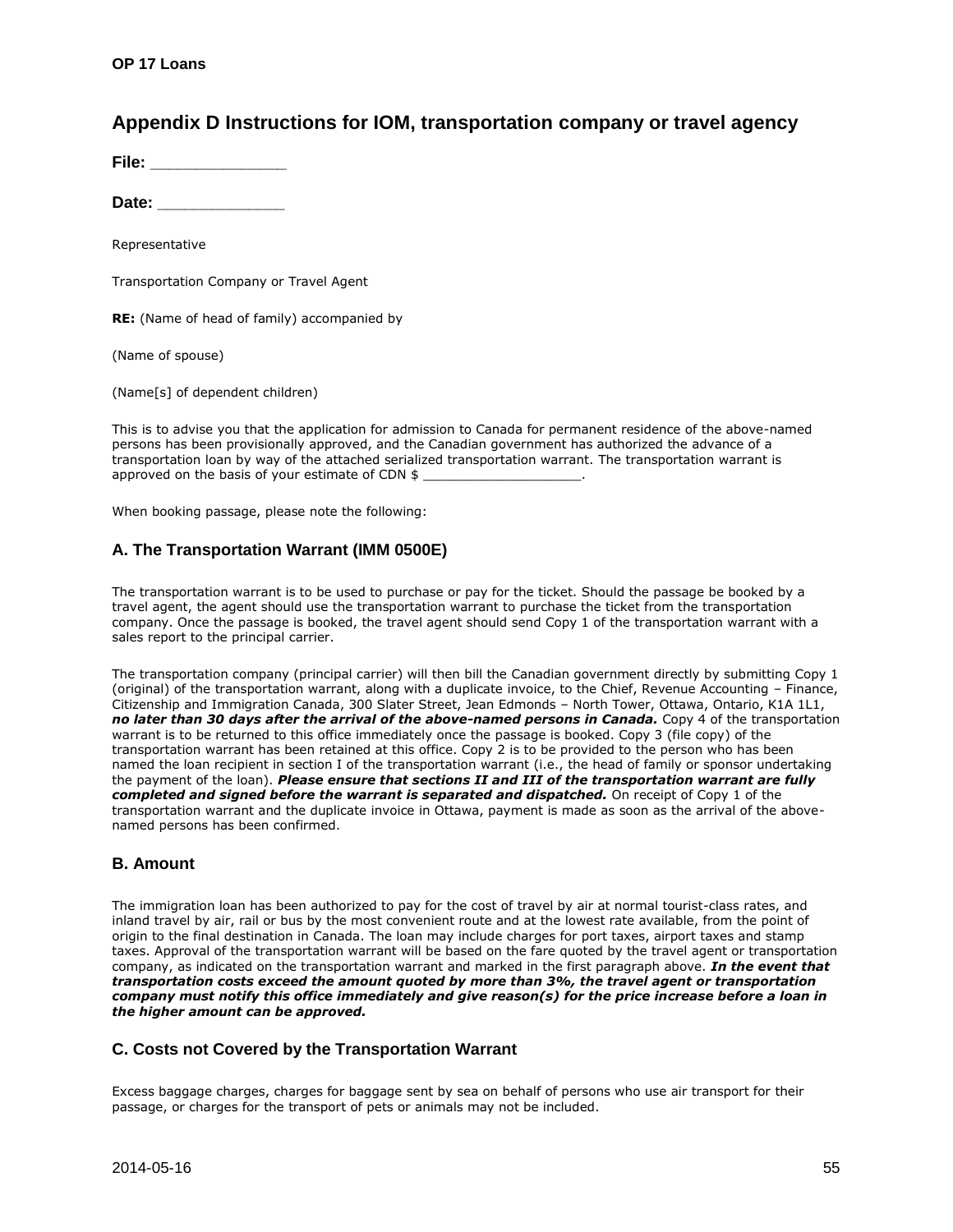# **D. Direct Travel**

Persons admitted to Canada for permanent residence, whose transportation is provided in whole or in part through a Canadian government transportation loan, *must travel directly to Canada* by a Canadian carrier or by a carrier of the country from which the journey to Canada originates and which is licensed to operate in Canada. Persons whose journey originates in a country not served by a Canadian carrier and whose national carriers do not operate in Canada must interline with a Canadian carrier at the nearest connecting point provided that there is no resulting increase in fare. Where there is an increase in fare, the person may travel directly by any carrier or indirectly by an authorized carrier. The most economical fare will be given priority.

"Direct" means travel to Canada on a carrier which embarks Canadian-bound foreign nationals outside the continental United States and discharges them at a Canadian port of entry (e.g., travel across the Atlantic directly to a Canadian port of entry).

Yours truly,

(Name of CIC Officer)

(Area code and telephone number)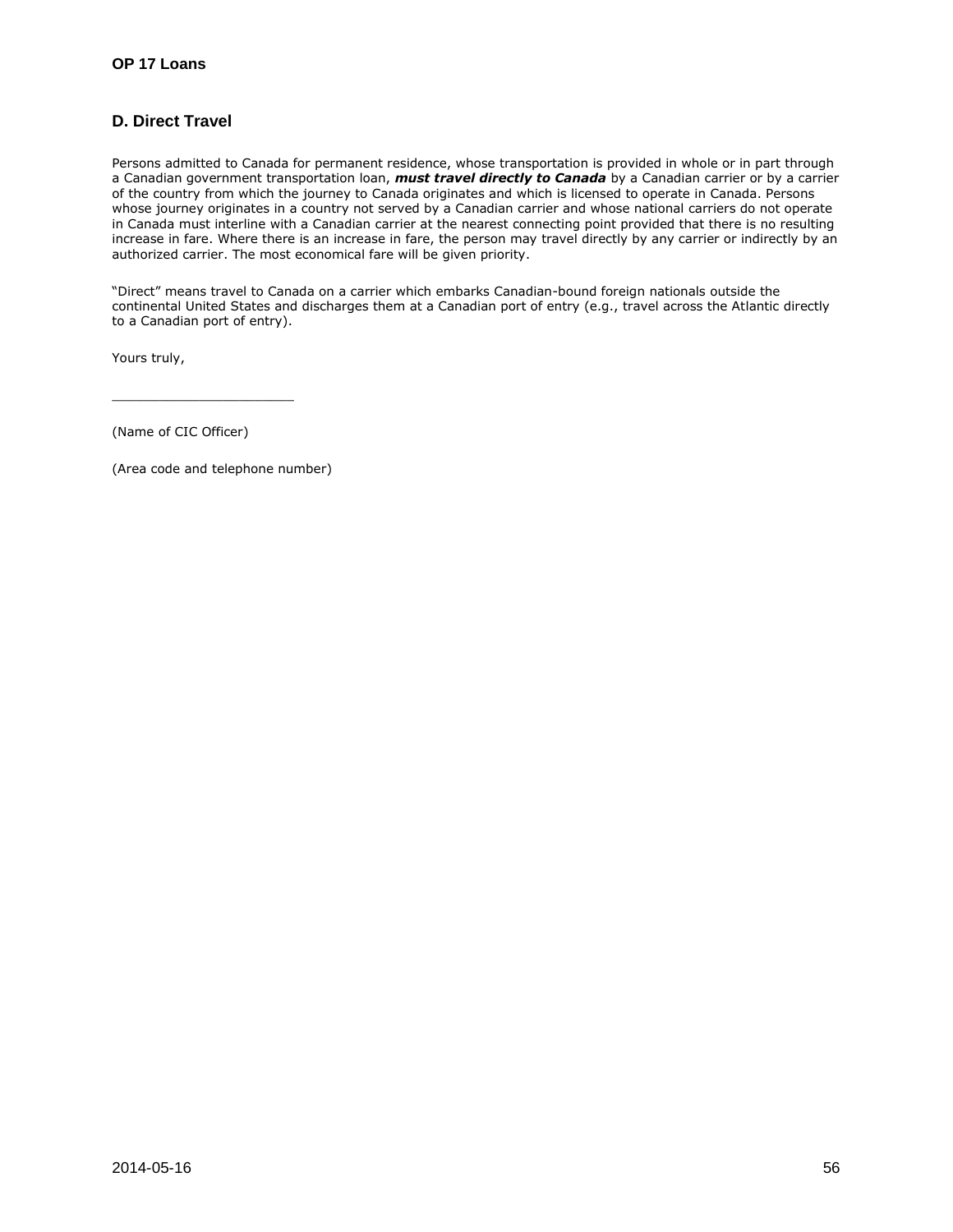# <span id="page-56-0"></span>**Appendix E Letter of understanding**

The Manager, Canada Immigration Centre \_\_\_\_\_\_\_\_ (City), \_\_\_\_\_\_\_\_\_ (Province), on behalf of the Minister of Citizenship and Immigration Canada, agrees to approve an immigration loan which is not to exceed the maximum total amount of CDN  $\overline{s}$  in the name(s) of the following loan recipient(s):

| Α. |                                                   |
|----|---------------------------------------------------|
|    | Family and Given Name of Principal Loan Recipient |
| В. |                                                   |
|    | Full Name of Dependent Family Member(s)           |
| C. |                                                   |
|    | Full Name of Dependent Family Members (s)         |
| D. |                                                   |
|    | Full Name of Dependent Family Members (s)         |
| E. |                                                   |
|    | Full Name of Dependent Family Members (s)         |

The loan agreement is being established for the above-named loan recipient(s) only with the proviso that the following sponsoring individual or group, following sponsoring individual or group, sponsoring individual(s) or group), agree(s) to undertake the payment of the loan for the loan recipient(s) according to the following terms and conditions:

1) That the \_\_\_\_\_\_\_\_\_\_\_\_\_\_\_\_\_\_\_\_\_\_\_\_\_ (name of sponsoring organization) agrees to make \_\_\_\_\_\_\_\_ (number of) payments of \$ CDN \_\_\_\_\_\_\_\_\_\_(amount) during a period of \_\_\_\_\_\_\_(number of) months, in the name of the loan recipient.

2) The first payment on the loan account is due one month after the beneficiary for whom the loan is approved arrives in Canada.

3) The Integration Program Management Branch of Citizenship and Immigration Canada will coordinate with Revenue Accounting, Finance at National Headquarters for the temporary billing arrangements for the account of \_\_\_\_\_\_\_\_\_\_\_\_\_\_\_\_\_\_\_\_\_ (full name of principal applicant) with the (sponsoring organization).

4) Billing statements for the duration of this agreement will be addressed to the attention of:

\_\_\_\_\_\_\_\_\_\_\_\_\_\_\_\_\_\_\_\_\_ (insert name of representative of sponsoring organization and this person's address in full).

| 5) All cheques submitted by the                           | (name of sponsoring organization) are to have |
|-----------------------------------------------------------|-----------------------------------------------|
| the statement "Payment on the loan of                     | " (name of the principal applicant) on the    |
| reverse side of the cheque, as well as the account number | (serial number of the IMM 0500E)              |
| that has been established in their name.                  |                                               |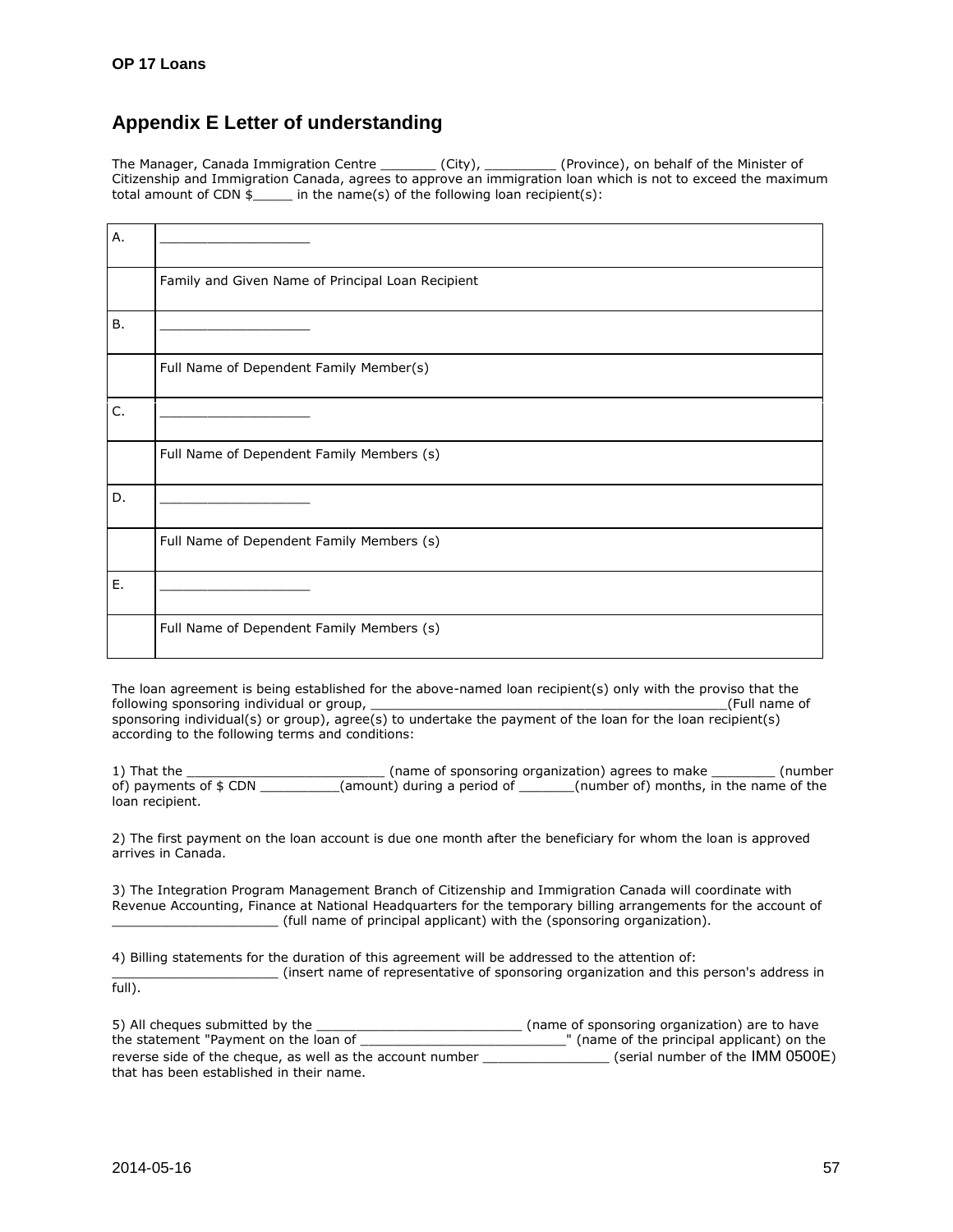6) The loan will be subject to interest charges at the rate of \_\_\_\_\_\_\_\_\_\_\_\_\_\_\_\_\_\_ (annual rate of interest) per annum at the end of the "grace period" from interest. The "grace period" from interest will be for \_\_\_\_\_\_\_\_\_\_ (see R293(3) for the number of months) following the day on which who is beneficiary of the loan) comes into Canada. Interest will be payable only on the unpaid portion of the loan at the end of the "grace period" from interest.

7) The "grace period" from interest does not apply on any missed payment. Also, where a cheque, submitted as payment on the account, is not honoured by the financial institution against which it is drawn, a service fee will be applied to the loan account to cover the costs of processing a dishonoured payment and interest will be calculated on the amount of this payment.

The the sponsoring organization) agrees to carry out the terms and conditions outlined in this letter of understanding, on behalf of **with a struck of the conditions** (full name of principal applicant) and will inform Collection Services, Finance at National Headquarters of any change of address of the principal loan recipient, throughout the duration of this agreement. Collection Services may be reached at the following toll-free number: 1-800-667-7301.

The loan account of the loan recipient(s) is subject to a "grace period" from interest for a period of (insert number) months (Note: The grace period only applies to Convention refugees or members of the humanitarian designated classes who have been selected abroad). The determined grace period from interest will begin on the date the loan amount is advanced. For the purposes of the Immigration Loans Program, this will be the date on which the above-named loan recipient(s) arrive(s) in Canada. Interest will only be payable on the loan balance which is outstanding at the end of the grace period from interest.

The third party, who agree(s) to carry out the terms and conditions outlined in this letter of understanding, on behalf of the above-named loan recipient(s), will inform Collection Services, Finance at National Headquarters, of any change of address of the principal loan recipient, throughout the duration of the loan agreement. Collection Services may be reached at the following toll-free number: 1-800-667-7301.

Notwithstanding the above, nothing in this agreement prohibits the principal loan recipient and/or their dependent family members, to make loan payments towards their loan account nor does the agreement in any way diminish their responsibility as the principal loan holder.

| For the Private Sponsor Group         | For the Minister of Citizenship and Immigration |
|---------------------------------------|-------------------------------------------------|
|                                       |                                                 |
| (Name/Title)                          | Manager CIC                                     |
| (Legal signing authority is required) | (City and Province)                             |
| Date                                  | Date                                            |
| (Area code and telephone number)      | (Area code and telephone number)                |